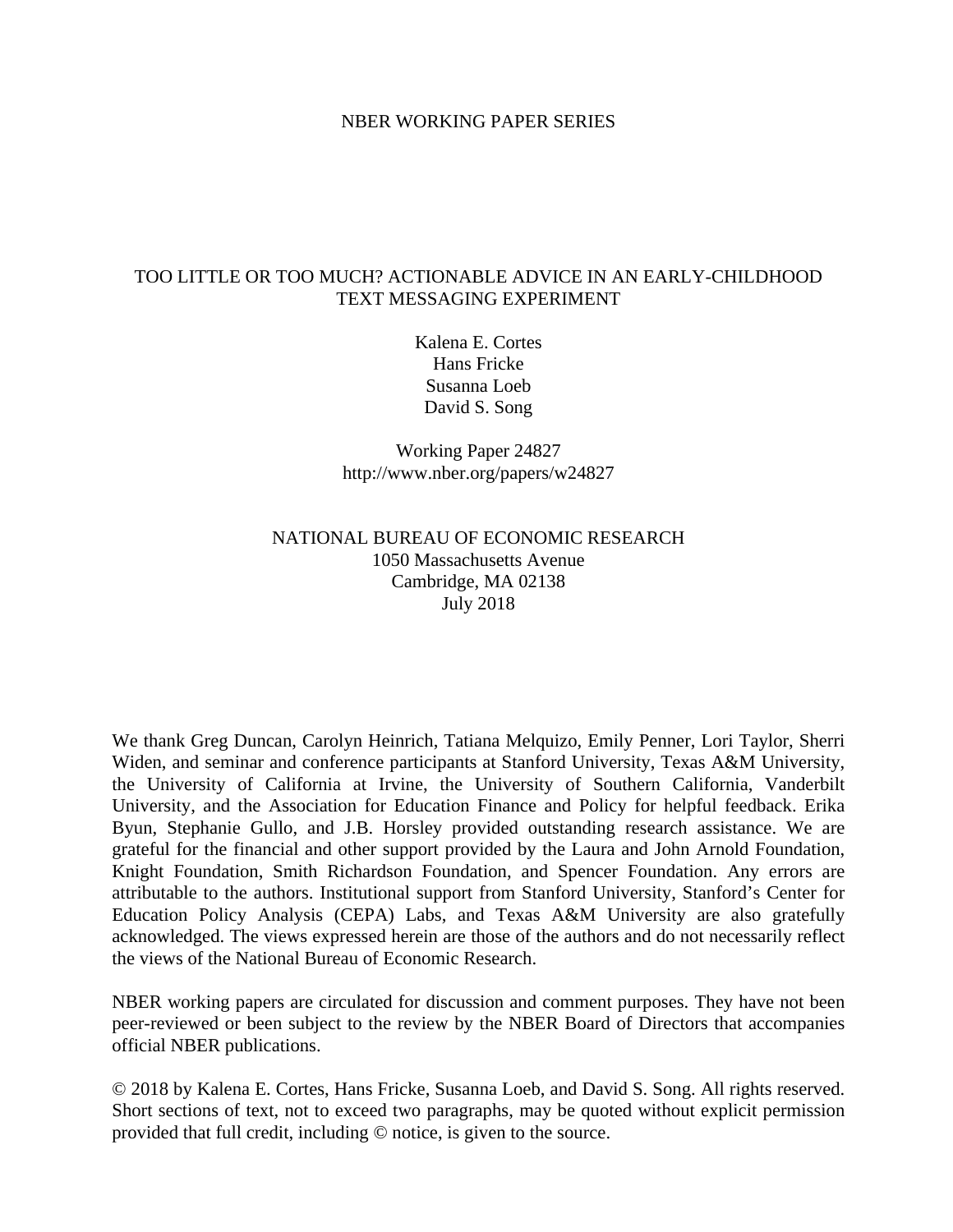Too little or too much? Actionable Advice in an Early-Childhood Text Messaging Experiment Kalena E. Cortes, Hans Fricke, Susanna Loeb, and David S. Song NBER Working Paper No. 24827 July 2018 JEL No. I21,I24,J18

### **ABSTRACT**

Text-message based parenting programs have proven successful in improving parental engagement and preschoolers' literacy development. The tested programs have provided a combination of (a) general information about important literacy skills, (b) actionable advice (i.e., specific examples of such activities), and (c) encouragement. The regularity of the texts – each week throughout the school year – also provided nudges to focus parents' attention on their children. This study seeks to identify mechanisms of the overall effect of such programs. It investigates whether the actionable advice alone drives previous study's results and whether additional texts of actionable advice improve program effectiveness. The findings provide evidence that text messaging programs can supply too little or too much information. A single text per week is not as effective at improving parenting practices as a set of three texts that also include information and encouragement, but a set of five texts with additional actionable advice is also not as effective as the three-text approach. The results on children's literacy development depend strongly on the child's pre-intervention literacy skills. For children in the lowest quarter of the pre-treatment literacy assessments, only providing one example of an activity decreases literacy scores by 0.15 standard deviations relative to the original intervention. Literacy scores of children in higher quarters are marginally higher with only one tip per week. We find no positive effects of increasing to five texts per week.

Kalena E. Cortes The Bush School Texas A&M University 4220 TAMU 1049 Allen Building College Station, TX 77843 and IZA and also NBER kcortes@tamu.edu

Hans Fricke Graduate School of Education Center for Education Policy Analysis Stanford University 520 Galvez Mall Stanford, CA 94305 and IZA hfricke@stanford.edu

Susanna Loeb Annenberg Institute for School Reform Brown University 48 Lloyd Ave Providence, RI 02906 and NBER susanna\_loeb@brown.edu

David S. Song Graduate School of Education Center for Education Policy Analysis Stanford University 520 Galvez Mall Stanford, CA 94305 dssong09@stanford.edu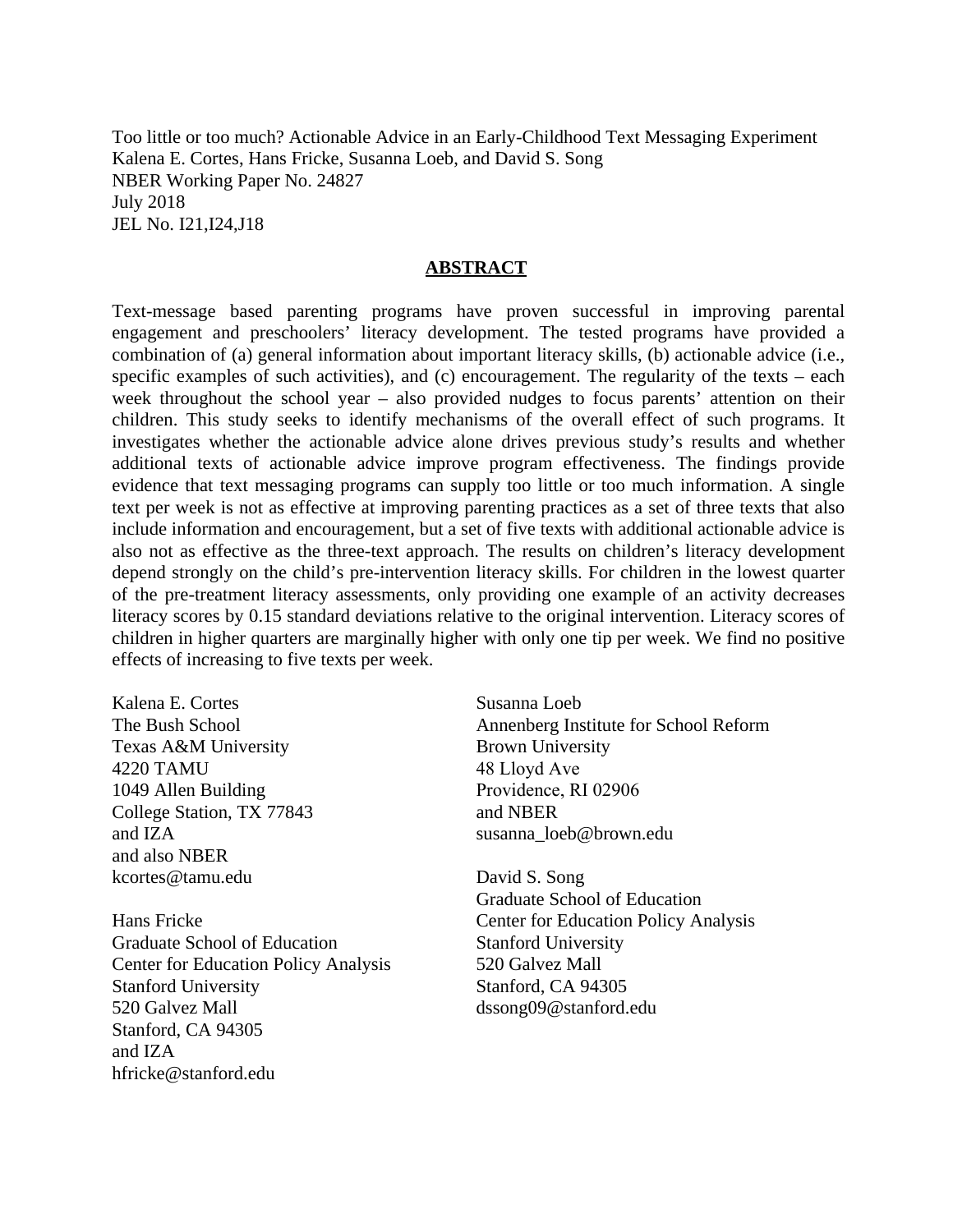### **I. Introduction**

1

Parents almost invariably aim for their children to succeed in school and beyond, and often are their children's first teacher (Stevenson, Chen, and Uttal, 1990). Yet, many parents struggle to provide the necessary support due to limited resources, lack of information, and behavioral challenges. As a result, early home learning environments of children differ substantially (Bradley, Corwyn, Burchinal, McAdoo, and Coll, 2001).<sup>1</sup> These differences perpetuate discrepancies in educational attainment and professional success later in life (Heckman, 2006). To close learning gaps, a variety of programs has aimed at improving parenting practices. However, many of these parenting programs have shown only limited success, at least in part, due to high demands on parents' time, infrequency, and information delivery that is difficult for parents to operationalize. Some of the more successful programs are costly and difficult to scale (Aos, Lieb, Mayfield, Miller, and Pennucci, 2004; Duncan, Ludwig, and Magnusson, 2010; Karoly, Greenwood, Everingham, Houbé, Rydell et al., 1998).

Text-messaging interventions have emerged as a promising alternative or supplement due to their low cost, the widespread use of mobile phones, and their ease of scalability. These interventions have been shown to positively influence both student and parent outcomes in a wide array of educational settings.<sup>2</sup> In particular, a text-messaging program developed at Stanford University improved parental engagement and children's literacy development by overcoming

<sup>&</sup>lt;sup>1</sup> For example, Hart and Risley (1995) estimate that children from low-income families hear about 30 million fewer words at the age of four than children from high-income families.

<sup>&</sup>lt;sup>2</sup> Such interventions have been demonstrated to positively affect school and class attendance of students (Bergman and Chan, 2017; Groot, Sander, Rogers, and Bloomenthal, 2017), the number of course credits earned in high school (Kraft and Rogers, 2015), FASFA completion (Page, Castleman, and Meyer, 2016), and college enrollment rates (Castleman and Page, 2015, 2016). Moreover, these interventions have been particularly effective for children and parents from low-income backgrounds (Bergman, 2015; Castleman and Page, 2015, 2016; Bergman and Chan, 2017).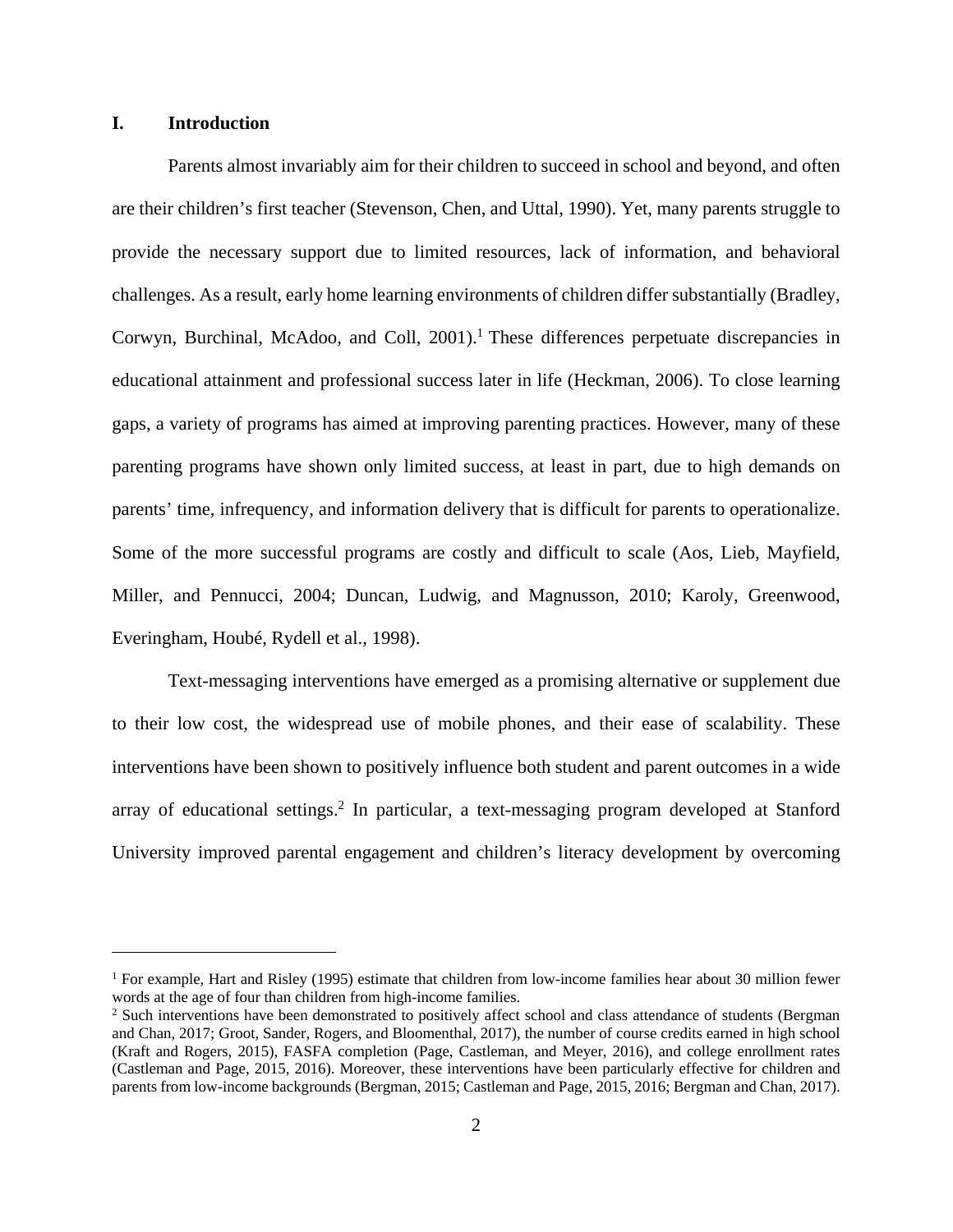behavioral barriers to good parenting (Doss, Fahle, Loeb, and York, in press; York, Loeb, and Doss, in press). This texting intervention breaks down the complexities of parenting by providing a combination of *general information* about important literacy skills and parent-child activities (i.e., "FACT" text messages), *actionable advice* with specific examples of parent-child literacy activities (i.e., "TIP" text messages), and *encouragement/reinforcement* (i.e., "GROWTH" text messages).

In this study, we analyze the importance of content and frequency of the text messages in the context of the Stanford parenting program. Specifically, we focus on the provision of actionable advice in the form of concrete examples of early literacy activities. We extend prior findings by answering two questions. First, does the actionable advice (i.e., examples of activities) in the "TIP" message drive previous results or is the addition of general information and encouragement/reinforcement through the "FACT" and "GROWTH" texts more important for increasing parent-child interactions and child development? Second, does the provision of more activities through two additional "TIP" messages further improve parent-child interactions and child development?

We study these two interrelated questions in a randomized experiment. We assign parents of pre-kindergarten children into three experimental groups. The first group of parents only receives one "TIP" message on Wednesdays, henceforth the *Tip* program. The second group receives the original program (i.e., "FACT" message on Mondays, "TIP" message on Wednesdays, and "GROWTH" message on Fridays), which we call the *FTG* program (or original program). The third group receives the "FACT" message on Mondays, "TIP" messages on Tuesdays, Wednesdays, and Thursdays, and the "GROWTH" message on Fridays (i.e., the original program and two additional "TIP" messages), henceforth the *FTTTG* program.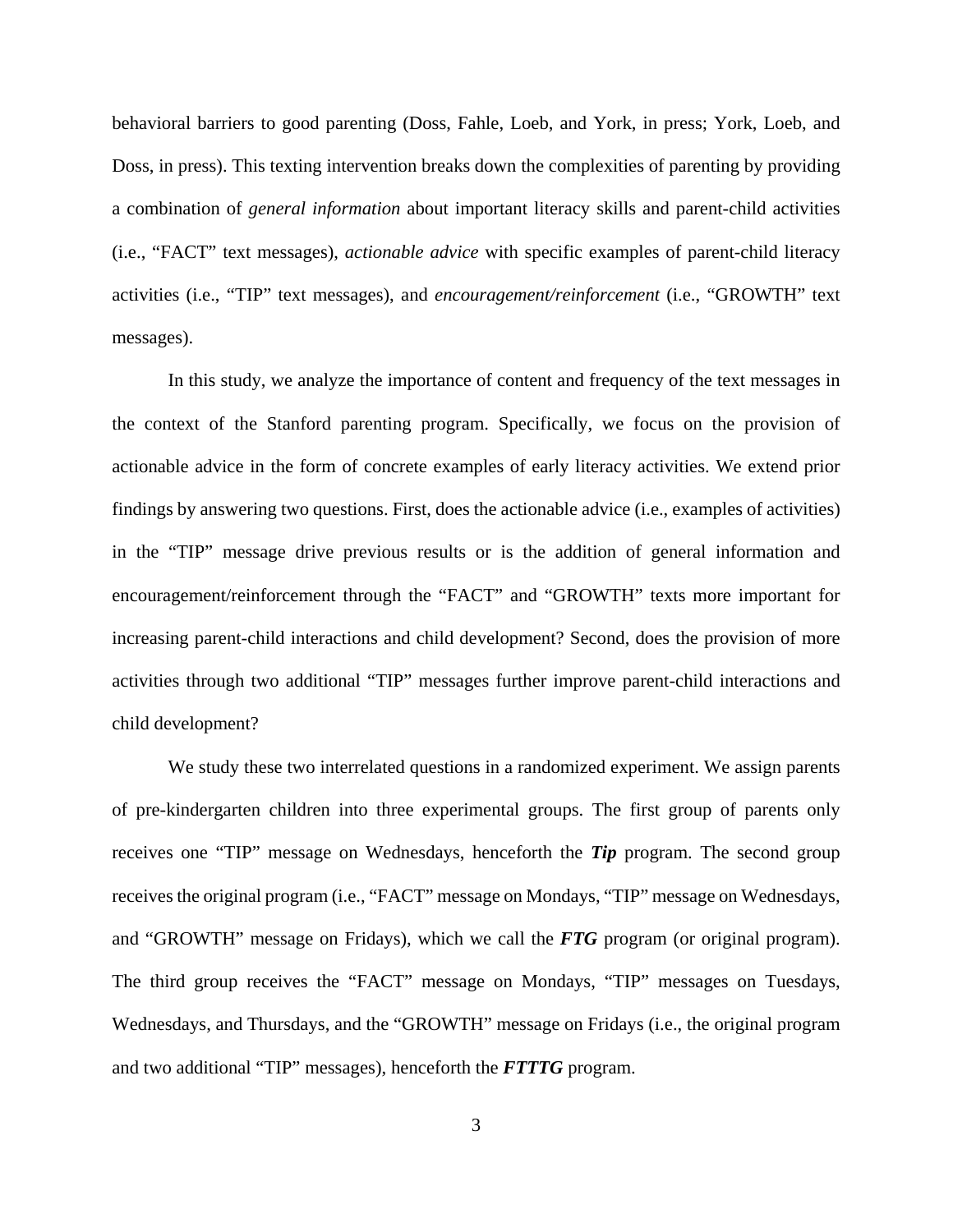Two prior studies have assessed the effectiveness of the *FTG* program. The first of these, York et al. (in press), estimated the average treatment effect compared to a control group and found substantial positive effects of the program on children's early literacy skills. These positive effects were largely driven by children who started the year in the lower half of literacy development. The second paper, Doss et al. (in press), tested whether the content of texts mattered or whether the benefits were driven solely by the reminder of getting a text about parenting. To investigate whether content mattered, the study compared the original *FTG* program to one that provided tips that better matched the skill level of the children. The personalized and differentiated program provided more difficult activities to children who demonstrated greater literacy skills on formative assessments in the beginning and middle of the school year. This second paper found that targeting texts based on skills improved results even further, as children who started the year in the bottom or top third of the literacy distribution benefited more from the differentiated program while those who started in the middle third did not.

Thus, to date, we have evidence that the *content* of the tips matters for the effectiveness of the *FTG* program. We do not, however, know whether the other elements of the *FTG* program are beneficial or whether one "TIP" text per week design provides enough actionable advice. Filling this gap in knowledge can guide a more efficient and effective program design and shed light on the process of parent behavior change that can inform a much broader array of programs. For instance, if the *Tip* program has the same effect as the *FTG* program on children's early literacy skills, sending one text-message per week instead of three text-messages per week is more efficient and perhaps less burdensome to already busy parents. It also shows that parents do not need information as much implementation help. Alternatively, if the *FTTTG* program has a more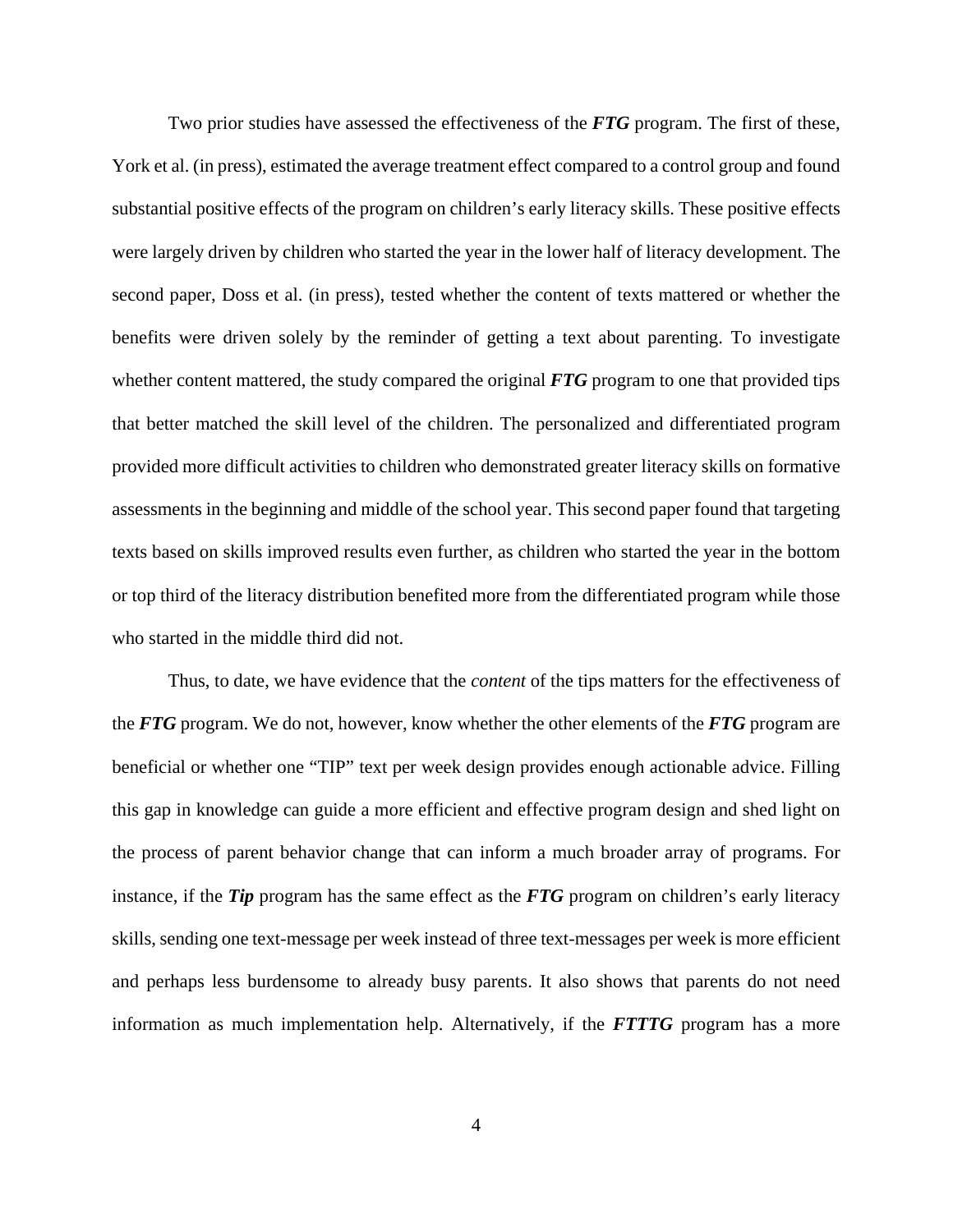positive effect than the *FTG* program, program effectiveness can be increased by providing more activities and that parents benefit from a greater quantity of support each week.

When designing the **FTG** program, we hypothesized that at least four factors may hinder good parenting practices. The first is *imperfect information* about what skills are important for children to develop.<sup>3</sup> The "FACT" texts provide this information. While parents can still do the suggested activities in the "TIP" texts and benefit from them even without this information, having the information from the "FACT" texts may allow parents to better extrapolate from the suggested activity in the "TIP" text and provide other similar opportunities to their children. Thus, including a "FACT" text could add further benefits. Both the *FTG* and the *FTTTG* programs include the "FACT", but the *Tip* program does not.

The second factor that potentially hinders parenting practices is the *cognitive load* of parenting, specifically, the burden that having to decide what activities to do with a child can place on a parent. Even if parents are knowledgeable about the "right" parenting practices, some parents might be overwhelmed by the complexity of raising a child. The cognitive demand of the multitude of choices to support their child's development involved in every parent-child interaction might lead them to engage sub-optimally with their child.<sup>4</sup> Moreover, the cognitive demand of parenting might be particularly challenging to parents who have financial concerns and other demands on

<sup>&</sup>lt;sup>3</sup> Recent literature on the provision of information on educational choices provides mixed results. While Avery and Kane (2004) and Grodsky and Jones (2007) find little evidence that lack of information about the costs and benefits associated with higher education can explain differences in college attendance, other studies find that information can influence school choices, student outcomes, and major choices (Fricke, Grogger, and Steinmayr, 2018; Hastings and Weinstein, 2008; Valant and Loeb, 2014). Moreover, studies show that text messages to parents about their child's school absences increase parental involvement in supporting academic work, reduce absences (Rogers and Feller, 2016), and increase credit accumulation in high school (Kraft and Rogers, 2015).

<sup>&</sup>lt;sup>4</sup> Iyengar and Lepper (2000) show that substantial choice one can lead to inaction. By reducing the selection of jams offered to consumers, they increased purchases significantly. In education, Bettinger, Long, Oreopoulos, and Sanbonmatsu (2012) show that assistance in filling out the complex Free Application for Federal Student Aid (FAFSA) can increase the likelihood of submitting the application and of enrolling in college.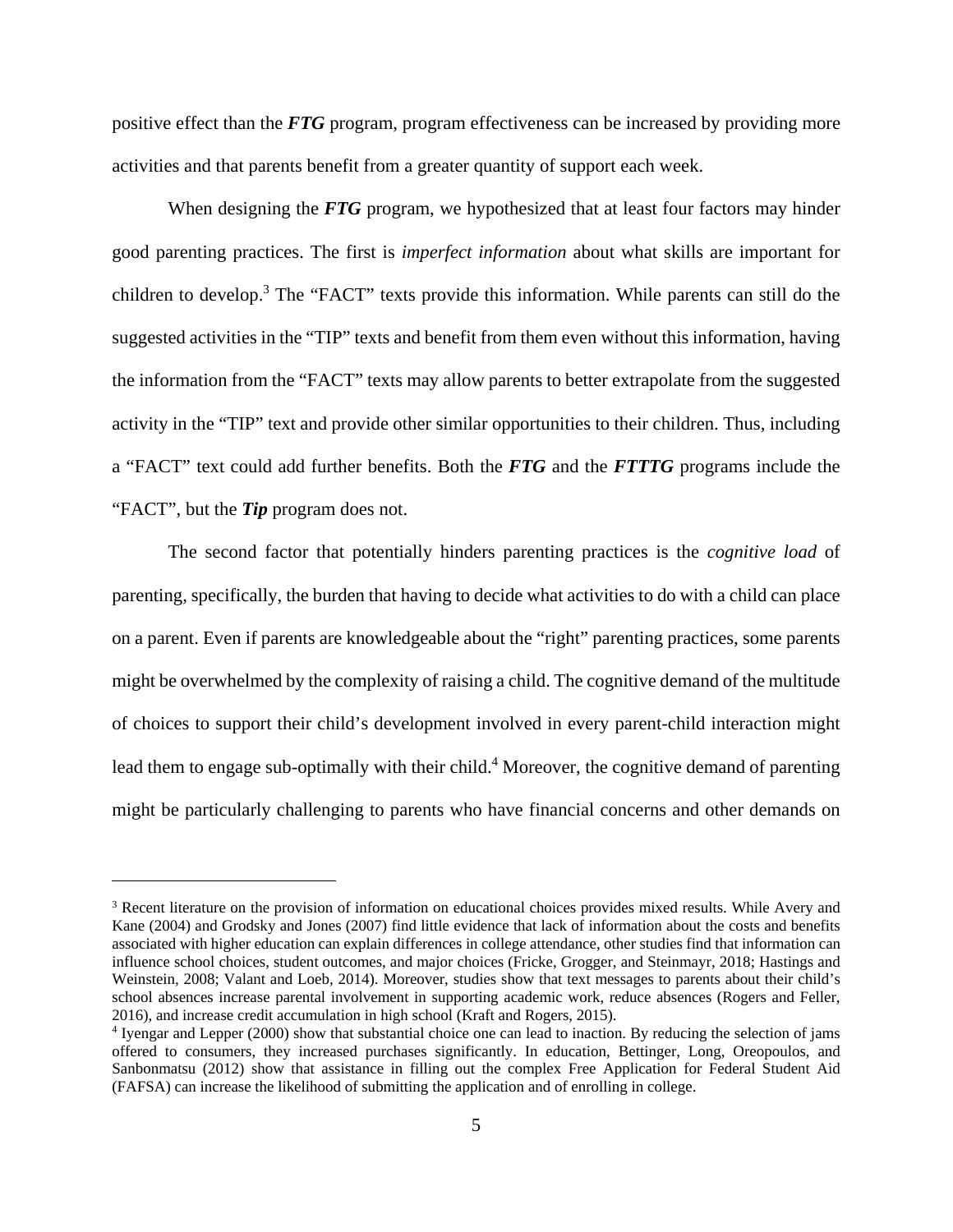their time.<sup>5</sup> The "TIP" texts aim to lighten the cognitive load by providing a suitable, easy, and fun activity linked to the "FACT" text that the parent can have as a default.<sup>6</sup> The "GROWTH" texts include an activity that supplements the "TIPS" in providing default activities and reducing the cognitive load of finding and choosing and activity. The *optimal number* of tips is unclear. On the one hand, additional "TIP" texts may reduce the cognitive load further by giving parents default activities multiple times. On the other hand, the additional "TIP" texts may exacerbate cognitive demand as they provide more activities to read about and undertake. The *FTG* program has one "TIP" plus the "GROWTH" activity, while the *Tip* program reduces the number of activities to just one "TIP" and the **FTTTG** program increases the number of activities by adding two extra "TIPs."

The third factor is the *delayed gratification* of parenting, which in combination with timeinconsistent preferences, might lead parents to make suboptimal choices (DellaVigna, 2009; Thaler and Sunstein, 2008). Parents might be tempted to engage in activities that make their child happy at the present moment rather than engage in time consuming skill building and school readiness activities, which may be rewarded only in the long run. The "GROWTH" text aims to provide immediate gratification to parents with the encouraging words such as, "*you are doing a good job preparing your child for kindergarten*." Both the original *FTG* program and the *FTTTG* program contain the "GROWTH" texts and they may provide some benefit over the *Tip* program if delayed gratification is a salient factor.

<sup>&</sup>lt;sup>5</sup> Researchers have shown the existence of the scarcity phenomenon both in the laboratory and in contexts such as farming (Shah, Mullainathan, and Shafir, 2012; Mani, Mullainathan, Shafir, and Zhao, 2013).

<sup>&</sup>lt;sup>6</sup> Bandura and Schunk (1981) show that such an approach can lead to increases and test scores and student confidence.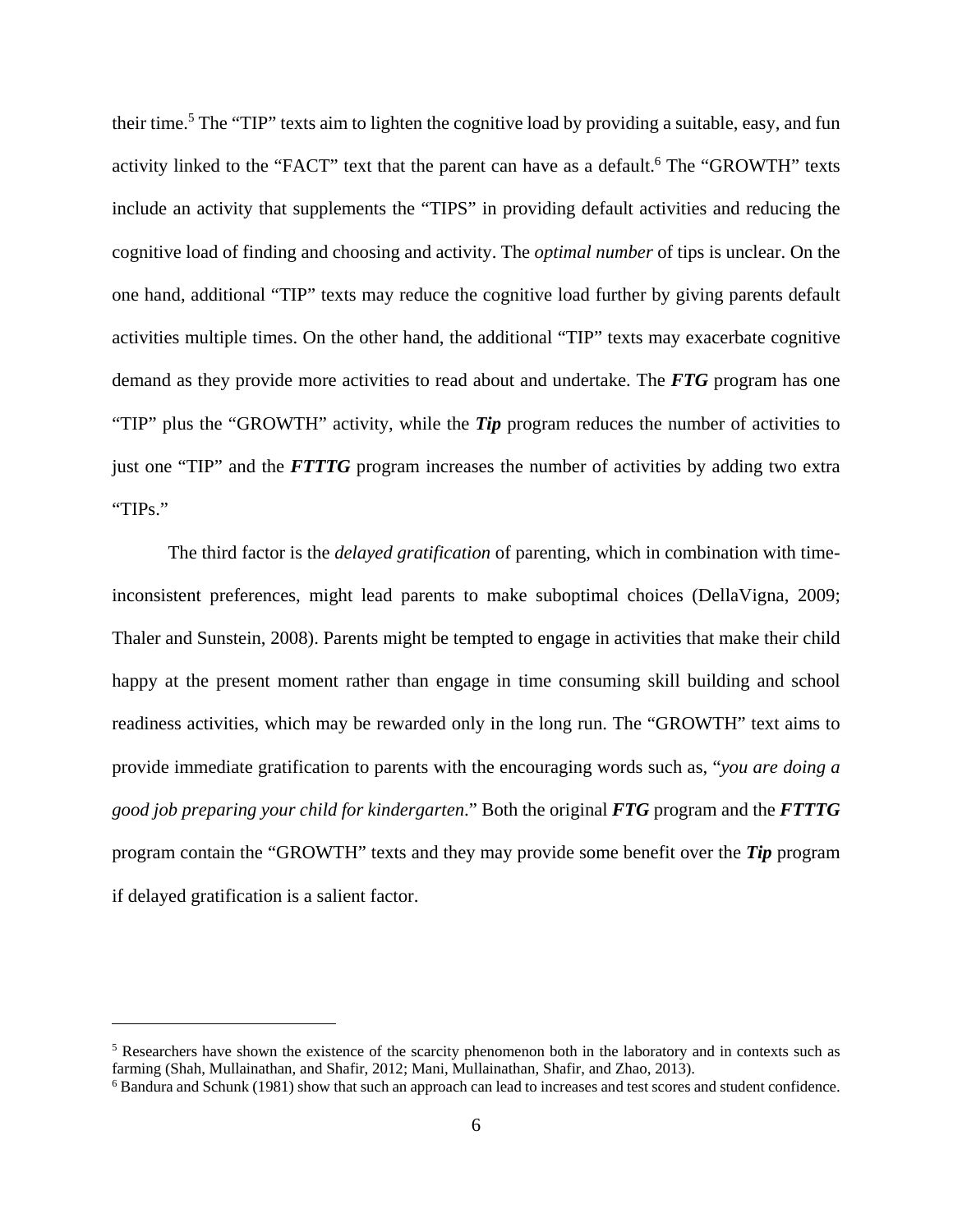Finally, the fourth factor underlying the design of the original *FTG* program was that limited attention could contribute to suboptimal parenting behavior.<sup>7</sup> While parents want to support the long-term development of their child, parenting requires sustained attention over many years while the immediate demands of life could distract parents from their commitment. Texting programs have proven effective at holding attention in a number of contexts such as learning, smoking cessation, weight loss, taking medicine, and exercise.<sup>8</sup> All three of the programs –  $Tip$ , *FTG*, and *FTTTG* – provide reminders to parents each week about parenting. However, there is a risk that more texts become bothersome to parents, leading them to stop paying attention or opt out of receiving the text messages altogether.

The question of whether the *Tip* and *FTTTG* programs improve upon the *FTG* program is an empirical one. On the one hand, the *FTG* and *FTTTG* programs provide general information and gratification, and may reduce the cognitive demand further with additional activities. On the other hand, additional burden of more texts may reduce the effectiveness of the programs. We find that the original *FTG* program has benefits in comparison to the *Tip* program, suggesting that the other elements of *FTG* are helping parents. Results from a parent survey suggest that providing only one "TIP" decreases self-reported parental engagement by 0.22 to 0.36 standard deviations (henceforth SDs) relative to the *FTG* program. However, the additional "TIPs" in the *FTTTG* program are also not beneficial for parents and, in some cases, may be detrimental. The negative effects of additional texts are seen in the opt out rates of parents who received the *FTTTG* program.

<sup>&</sup>lt;sup>7</sup> For example, Karlan, McConnell, Mullainathan, and Zinman (2010) show that sending regular reminders can improve saving behavior.

<sup>&</sup>lt;sup>8</sup> See for example, Evans, Wallace, and Snider (2012); Head, Noar, Innarino, and Harrington (2013); Miltello, Kelly, and Melnyk (2011); Pop-Eleches et al. (2011); Siopis, Chey, and Allman-Farinelli (2014); Traxler and Dearden (2005); Vodopivec-Jamsek, de Jongh, Gurol-Urganci, Atun, and Car (2012); and Whittaker et al. (2012).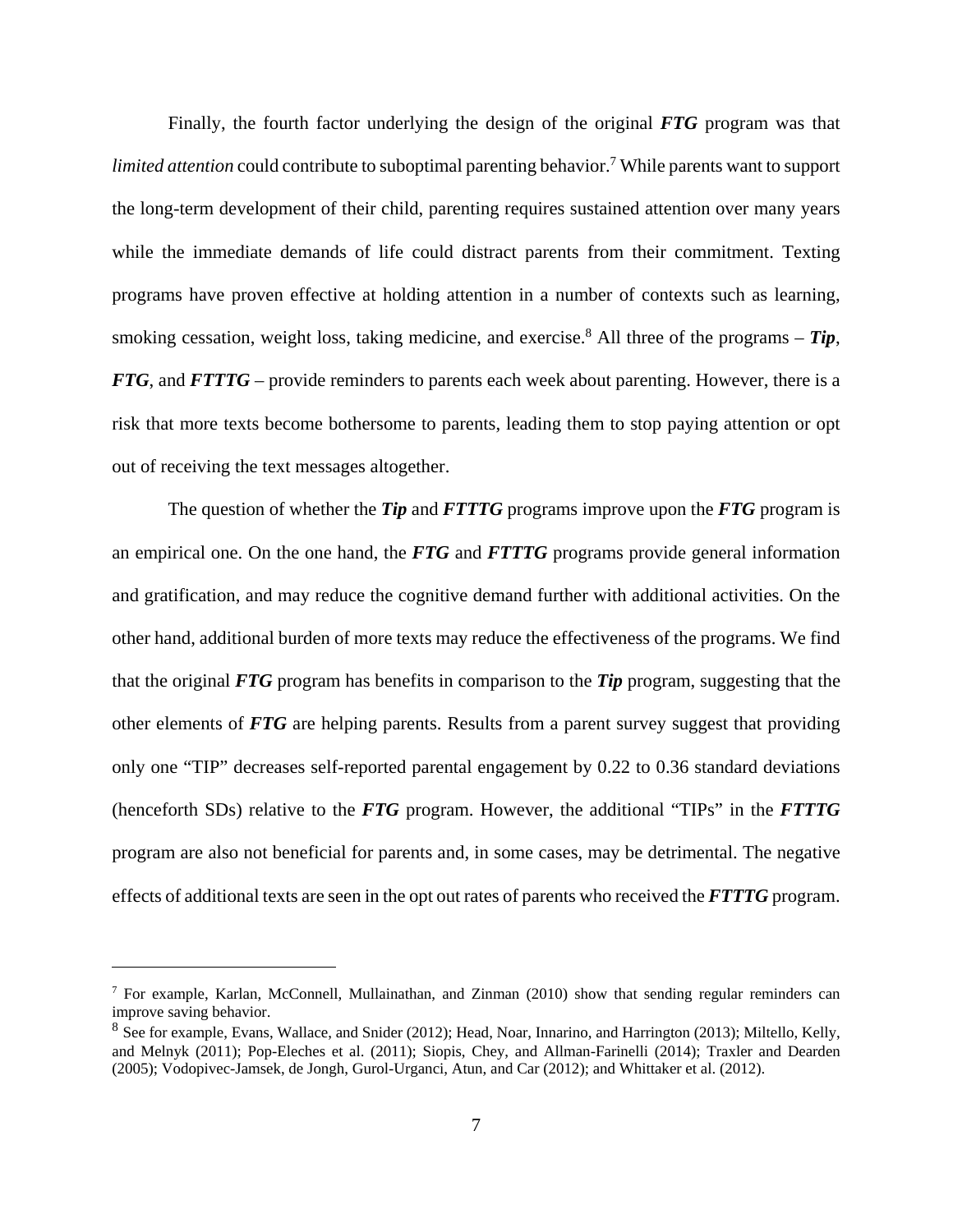That is, parents in the *FTTTG* program are *more likely* to opt out of the intervention by 2.9 percentage points compared to those receiving the *FTG* program (a 58 percent increase over the *FTG* program mean opt out of 5 percent), while parents who received the *Tip* program were 2.0 percentage points *less likely* to opt out (a 40 percent decline over the *FTG* program mean opt out of 5 percent). Furthermore, the effects on child literacy development strongly depend on the child's pre-intervention literacy skills. Specifically, for children in the lowest quarter of the pre-treatment literacy assessments, the *Tip* program decreases literacy scores by 0.15 SDs compared to also providing general information as well as encouragement and reinforcement in the *FTG* program. The literacy scores of children in the middle two quarters are higher in the *Tip* program than in the original program, but these effects are only marginally significant. We find no effects for providing additional examples of activities in the *FTTTG* program on children's literacy test scores.

#### **II. Experimental Design**

#### *A. The Intervention*

The *FTG* program is an eight-month-long text messaging pre-kindergarten program for parents of four year olds designed to help them support their children's academic development. The program was first introduced in the San Francisco Unified School District during the 2013-14 school year. The *Tip* program and the *FTTTG* program are similar to the original program in all aspects except in the number and content of texts per week. We designed them specifically for this study.

The three programs draw on research on literacy development (e.g., Lonigan and Shanahan, 2009), parenting practices (e.g., Reese, Sparks, and Leyva, 2010), and behavior change strategies (e.g., Abraham and Michie, 2008). In developing the scope and sequence of the literacy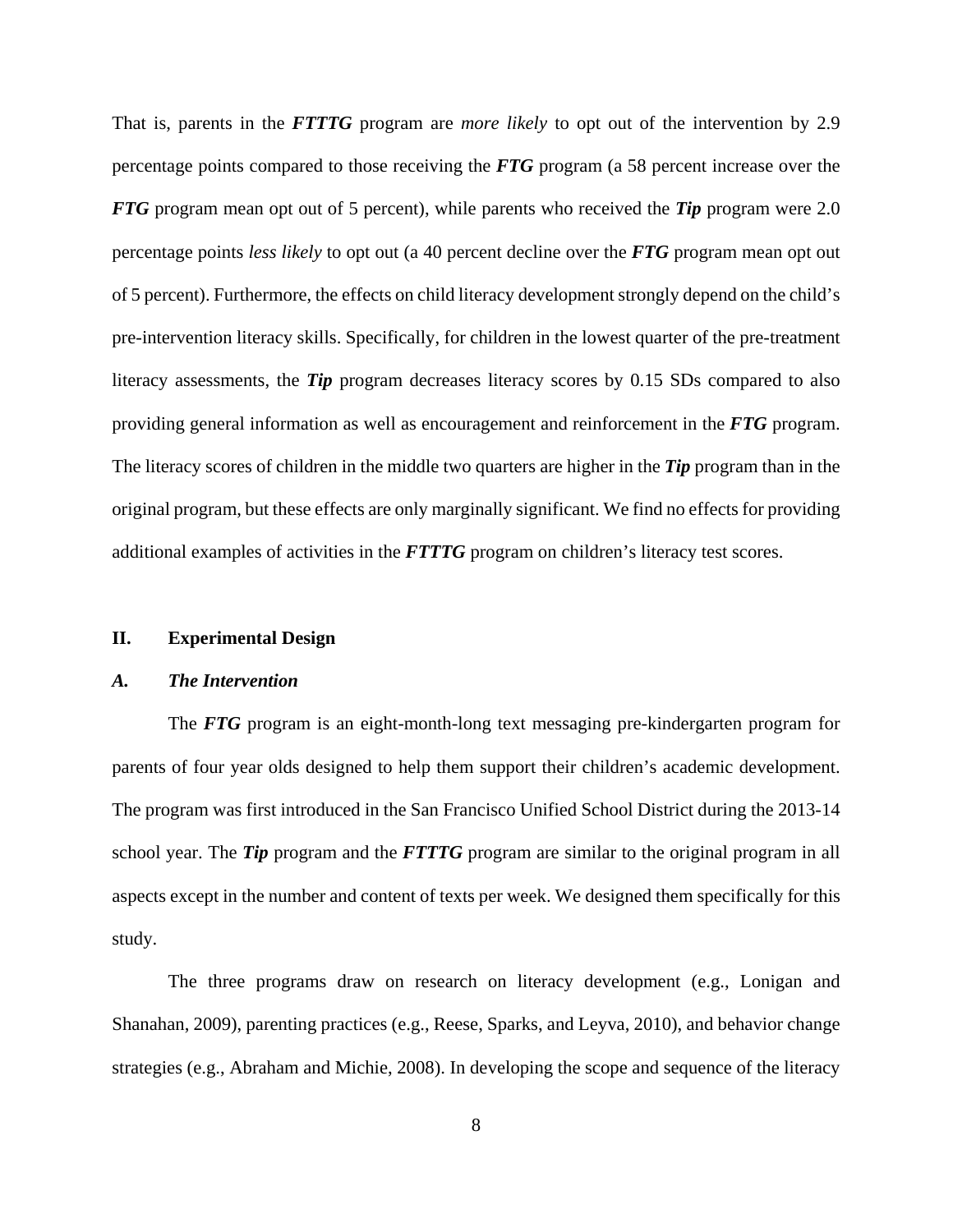curriculum, we consulted a number of state standards for early literacy skills (e.g., Abbot, Lundin, and Ong, 2008; Texas Education Agency, 2015). The texting curriculum is structured as a spiral curriculum – it starts simple and becomes progressively more advanced over the eight months of the intervention, and topics are reintroduced throughout the year for reinforcement. For example, the first week of the program focuses on parent-child conversations, while the last few weeks concentrate on developing high quality parent-child book reading routines.<sup>9</sup> The texts cover a wide range of literacy skills and related parenting practices, including: upper- and lower-case letter recognition, letter sound awareness, beginning sound awareness, rhyme, name writing, concepts of print, story comprehension, vocabulary, singing and listening to songs, self-narration, parentchild conversations, and parent-child book reading routines.

All text messages are couched in positive parenting practices (Parent Management Training: Patterson, Reid, and Dishion, 1992; Incredible Years: Webster-Stratton, 1992; Triple P-Positive Parenting Program: Sanders, Markie-Dadds, Tully, and Bor, 2000; VIPP-SD intervention: Van Zeijl et al., 2006; and Family Check-Up: Gardner, Burton, and Klimes, 2006) with the goal of making the activities fun and engaging for both parent and child. Our goal is for the activities to both increase children's school readiness skills and improve the parent-child relationship through continuous positive interactions. Most of the texts relate to existing family routines and activities. By building on these routines, we offer parents easy to implement choices and minimize costs of adopting beneficial behavior. Parents do not have to create entirely new routines; they merely add an additional step in their established parent-child interactions. For instance, some texts leverage bath time, commuting and travel, or family meals.

<sup>&</sup>lt;sup>9</sup> See York et al. (in press) for a description of the original text development process.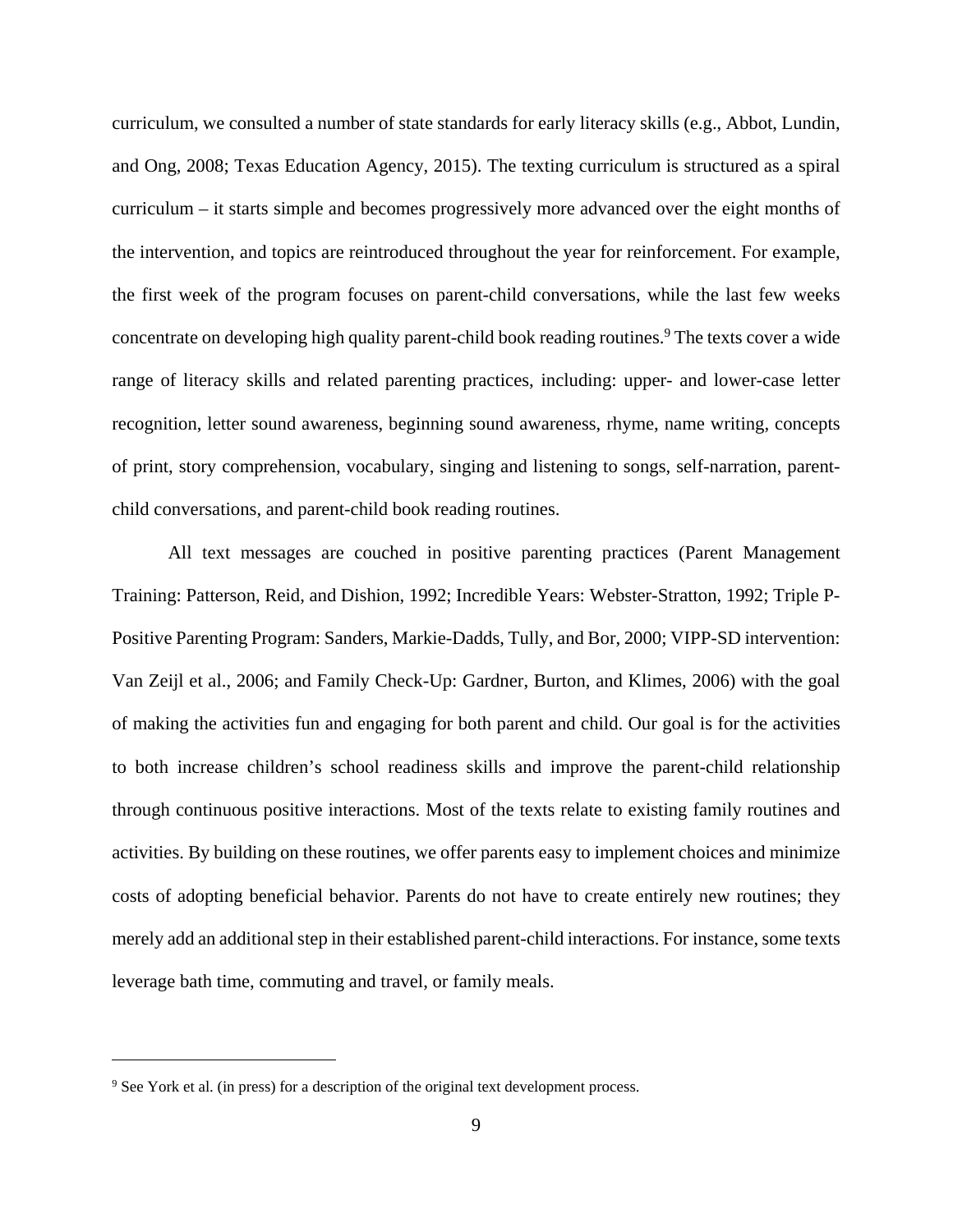We assign participating parents into three experimental groups, which differ in content and frequency of texts: *Tip*, *FTG* and *FTTTG*. The first group of parents receives one "TIP" message on Wednesdays. The second group receives a "FACT" message on Mondays, a "TIP" message on Wednesdays, and a "GROWTH" message on Fridays. The third group receives a "FACT" message on Mondays, a "TIP" message on Tuesdays, Wednesdays, and Thursdays, and a "GROWTH" message on Fridays.

To ensure comparability of treatments, the text message content is similar across treatment groups. The Monday "FACT" texts are the same in both the original and the *FTTTG* programs. The *Tip* program and the original program send the same "TIP" messages on Wednesdays. However, rearrangement and adaptation of a few texts are necessary in the *FTTTG* program in order to achieve a sensible progression of activities. Specifically, the *FTTTG* program sends Wednesday's "TIP" messages on Tuesdays, and the example in the "GROWTH" message is used as Wednesday's "TIP" message. Below we provide a literacy example of each treatment group that focuses on letter recognition:  $10, 11$ 

| Week           |                       | <b>Treatment: FTG</b>                                                                                                                                            |                                                                                                                                                                  |
|----------------|-----------------------|------------------------------------------------------------------------------------------------------------------------------------------------------------------|------------------------------------------------------------------------------------------------------------------------------------------------------------------|
| Day            | <b>Treatment: Tip</b> | (original program)                                                                                                                                               | <b>Treatment: FTTTG</b>                                                                                                                                          |
| <b>Monday</b>  |                       | <b>FACT:</b> Children need to know<br>letters to learn how to read $\&$<br>write. Research shows that kids<br>with good letter knowledge<br>become good readers. | <b>FACT:</b> Children need to<br>know letters to learn how to<br>read & write. Research<br>shows that kids with good<br>letter knowledge become<br>good readers. |
| <b>Tuesday</b> |                       |                                                                                                                                                                  | <b>TIP:</b> Point out the first letter<br>in your child's name in<br>magazines, on signs $&$ at the<br>store. Have your child try.                               |

<sup>&</sup>lt;sup>10</sup> More examples can be found in York et al. (in press) and in Doss et al. (in press).<br><sup>11</sup> On November 16, 2015, all parents in the study received the same welcome text, saying: "*Welcome to Ready4K! Every week, we will send you fun facts & easy tips to help you prepare your child 4K*!", and on June 27, 2016, all parents received the same farewell text, saying: "*READY4K: We hope you enjoyed Ready4K texts! Have a great summer & we'll begin texting you again in the fall*."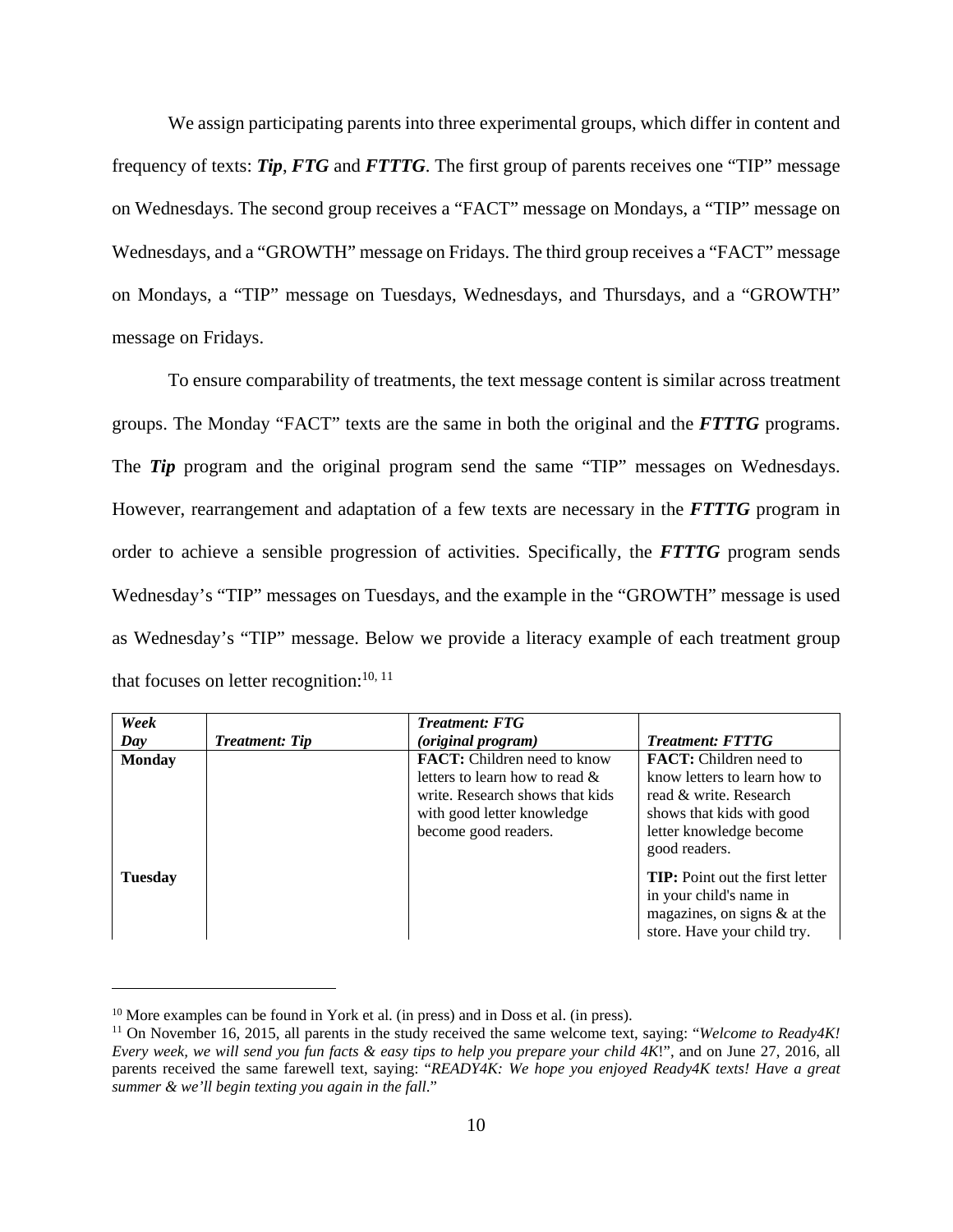|                 |                                                                                                                                                                                  |                                                                                                                                                                            | Make it a game. Who can<br>find the most?                                                                                                                                           |
|-----------------|----------------------------------------------------------------------------------------------------------------------------------------------------------------------------------|----------------------------------------------------------------------------------------------------------------------------------------------------------------------------|-------------------------------------------------------------------------------------------------------------------------------------------------------------------------------------|
| Wednesday       | <b>TIP:</b> Point out the first letter<br>in your child's name in<br>magazines, on signs $\&$ at the<br>store. Have your child try.<br>Make it a game. Who can<br>find the most? | <b>TIP:</b> Point out the first letter in<br>your child's name in magazines,<br>on signs & at the store. Have your<br>child try. Make it a game. Who<br>can find the most? | <b>TIP:</b> Now point out each of<br>the letters in your child's<br>name. After you point to a<br>letter ask: What sound does<br>it make?                                           |
| <b>Thursday</b> |                                                                                                                                                                                  |                                                                                                                                                                            | <b>TIP:</b> See if your child can<br>name the letters on common<br>objects like a stop sign. Can<br>s/he name all of the letters on<br>the sign with your street's<br>name?         |
| Friday          |                                                                                                                                                                                  | <b>GROWTH:</b> Keep pointing out<br>letters. You're preparing your<br>child 4K! Point out each of the<br>letters in your child's name. Ask:<br>What sound does it make?    | <b>GROWTH:</b> Keep pointing<br>out letters to prepare your<br>child 4K! Now have him/her<br>make the letter sounds (ss, tt,<br>oo $\&$ pp). What other words<br>have those sounds? |

### *B. Study Participants*

1

We ran this study in partnership with the Dallas Independent School District (ISD). Parents of four-year-old preschoolers in the district received the texting intervention during the 2015-16 school year. The intervention launched in mid-November 2015, and delivered text messages through June 24, 2016.

The Dallas ISD is the second-largest public school district in Texas, and the 14th-largest district in the nation.<sup>12</sup> The district serves approximately 160,000 students in pre-kindergarten through the 12th grade in 224 schools. Of these, approximately 10,000 are pre-kindergarten students in 132 preschools. The Dallas ISD pre-kindergarten serves a diverse and economically disadvantaged student population. The main eligibility criteria for pre-kindergarten enrollment are

<sup>&</sup>lt;sup>12</sup> The Dallas ISD encompasses the cities of Dallas, Cockrell Hill, Seagoville, Addison, and Wilmer, and parts of Carrollton, Cedar Hill, DeSoto, Duncanville, Farmers Branch, Garland, Grand Prairie, Highland Park, Hutchins, Lancaster and Mesquite.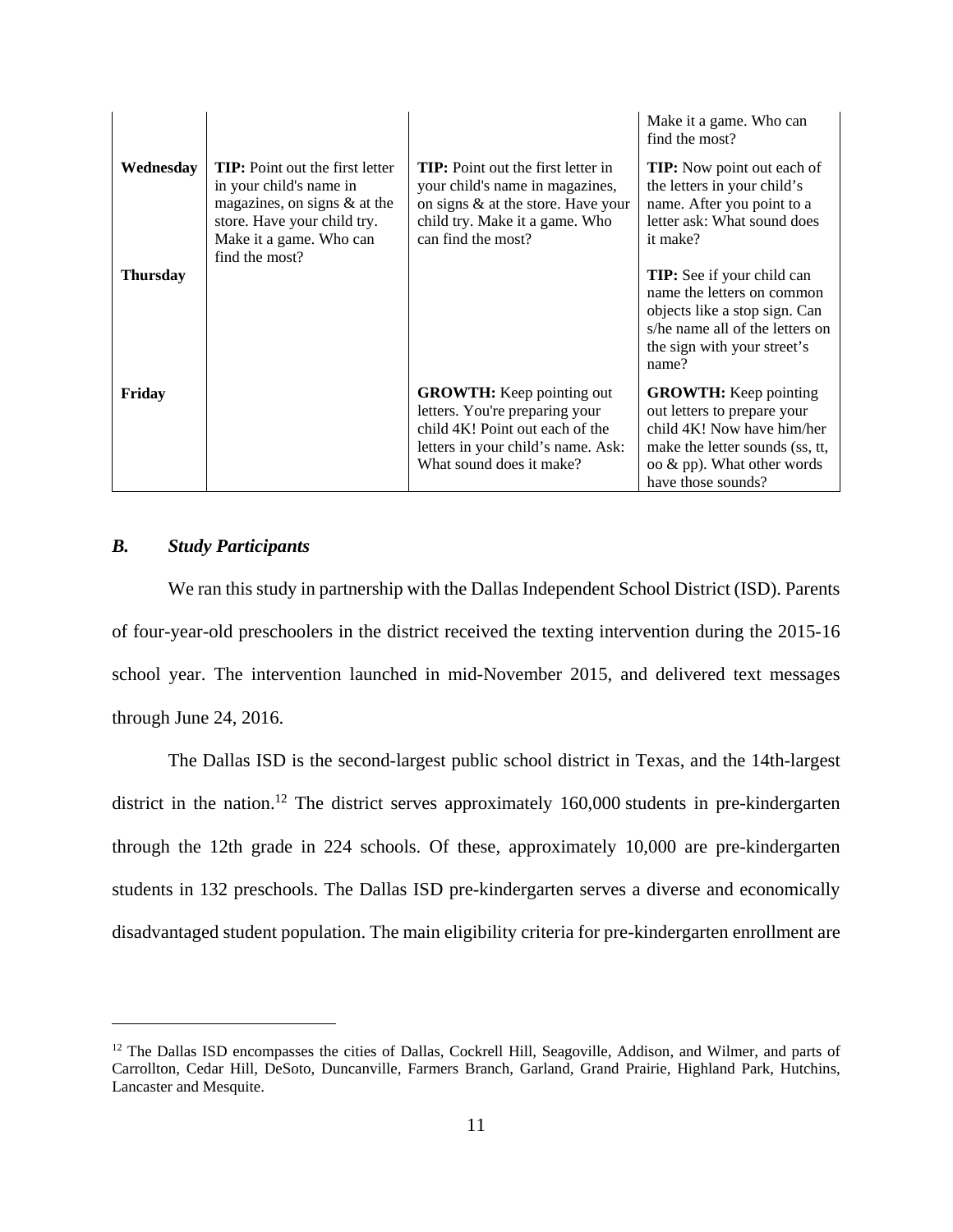that children are unable to speak and comprehend the English language or that children are eligible to participate in the National School Lunch Program. The preschool student body consists of approximately 67 percent Hispanic, 28 percent black, and 2 percent white students, with the remaining 3 percent including Asian, American Indian, and mixed-race students. Eighty percent of pre-kindergarten students are economically disadvantaged.13

To recruit parents for the study, we built on the district's existing school registration process for pre-kindergarten enrollment. When parents registered their children for preschool – a process that all parents must go through – they were invited to receive text messages and participate in the study. A study participation form, which included active consent and was vetted by the district, was available in both English and Spanish and was included in the district's preschool registration packet. After enrolling in the study, parents were able to receive texts in English or Spanish. Parents could choose to opt out of their program at any time during the school year.<sup>14</sup>

#### **III. Data and Descriptive Statistics**

### *A. Data Sources*

1

In this study, we use information about the children, their parents, and their teachers. Parental information comes from three main sources. First, we obtained preferred texting language, age, and highest educational attainment from our enrollment forms. Second, we gathered opt out information from our texting platform, EZtexting.com. Parents were able to opt out by replying "Stop" or similar words to any text message. We use this opt out information as a measure of

<sup>&</sup>lt;sup>13</sup> Numbers are based on official DISD enrollment statistics as of 12/15/2017. See https://mydata.dallasisd.org/SL/SD/ENROLLMENT/Enrollment.jsp for more information.<br><sup>14</sup> In prior work, we found that nearly 90 percent of economically disadvantaged families had unlimited text messaging

plans (York et al. (2017)).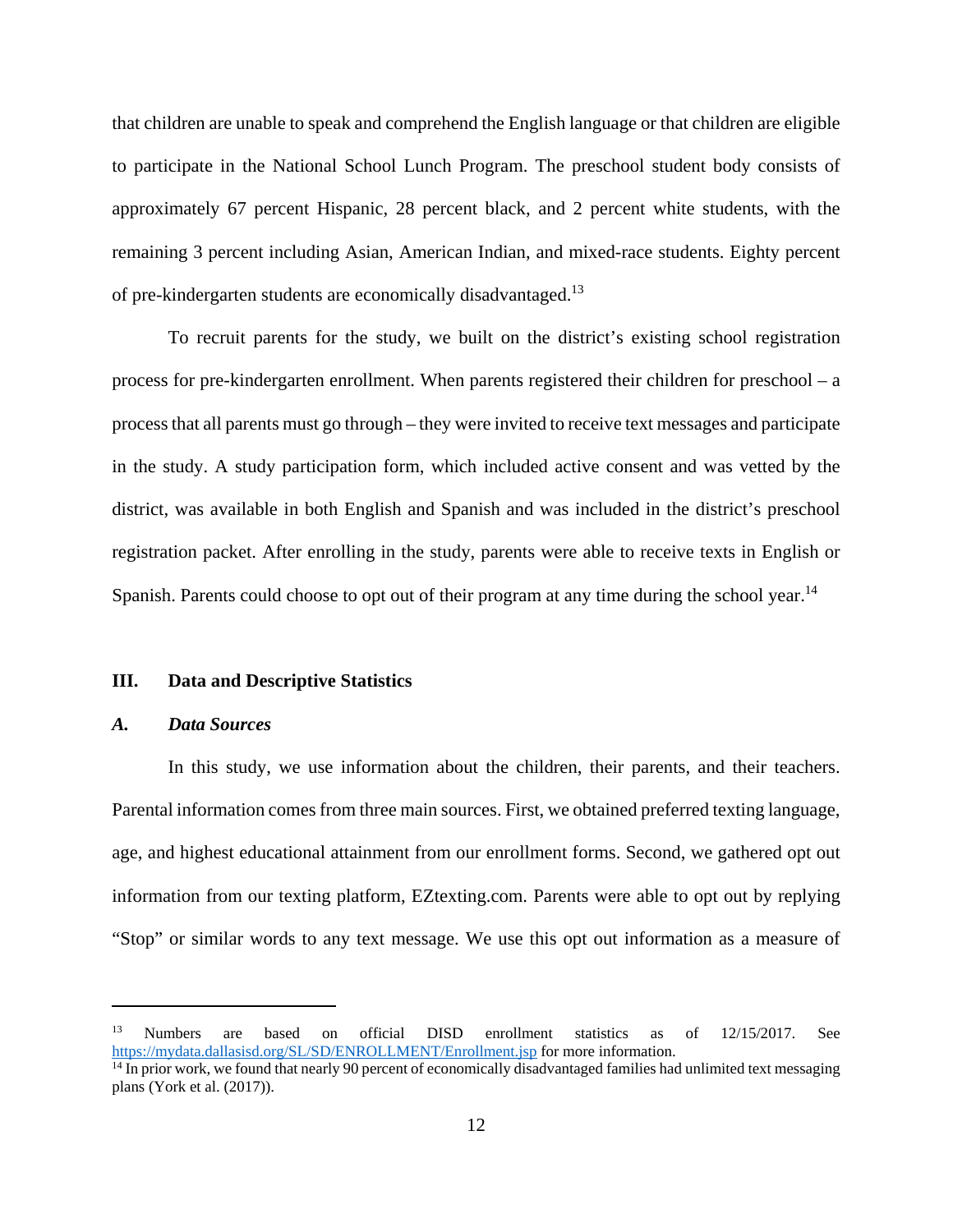parents' overall experience of the texting program. Third, we surveyed parents after the texting intervention ended at the end of the school year. We collected measures of parent-child engagement, such as reading and literacy activities, and overall satisfaction with the texting program. Parents were invited to participate in the survey by text, email, and regular mail during the months of August through September 2016. We offered parents 20 dollars for completing the survey. Ultimately 664 parents did so. For our analysis, we only consider the 648 parents who answered all questions, a response rate of only 18.6 percent. Though the survey response rate is low, the treatment status did not affect survey participation (see attrition analysis in Section IV). Parents who did not answer the survey are on average less educated and older, and they are less likely to be black and more likely to be Hispanic.<sup>15</sup>

The parent survey included four series of questions. The first addressed the parents' experience with the texting program. For instance, the survey asked if parents received and read the texts, and if parents used the information and found it helpful. It also asked if parents would have liked to have received more or less information. The second series of questions asked about parents' confidence in supporting their child's school readiness skills in literacy and math skills and in improving their child's behavior.<sup>16</sup> The third series of questions assessed the frequency of activities when reading a book to their child such as letting the child turn the pages, talking about pictures, asking questions, and underlining words with the finger. The fourth series of questions assessed the frequency of reading related activities, including among others helping the child to write her name, practicing word sounds, and helping to learn more words.

<sup>15</sup> Results are available upon request.

<sup>&</sup>lt;sup>16</sup> Studies have suggested that literacy-only curriculum may both increase children's literacy skills and enable them to more readily acquire math skills (e.g., Purpura, Hume, Sims, and Lonigan, 2011). Thus, we also asked parents about supporting their child's math skills.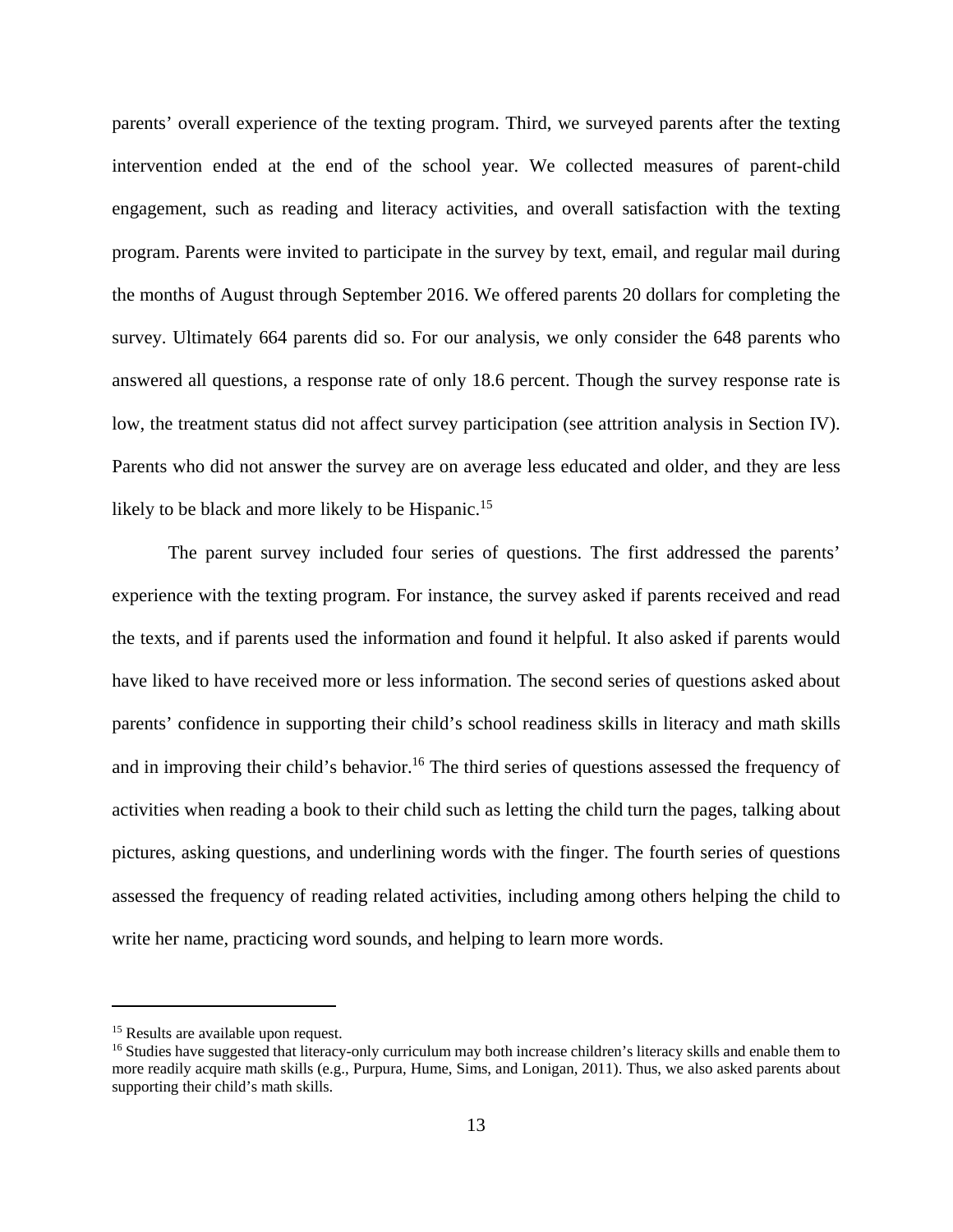The child information comes from the Dallas ISD administrative student records. These data include demographic information, such as age, gender, race and ethnicity, and an indicator for low socio-economic status.<sup>17</sup> The data also include our main child literacy outcome measure, the Circle Assessment System (hereafter referred to as Circle). Circle is a one-on-one literacy assessment that takes less than ten minutes per child to complete. All children in this study were assessed with either the English- or Spanish-language version of Circle.18 Circle assesses language and literacy skills along three distinct dimensions: rapid letter naming, rapid vocabulary naming, phonological awareness. Specifically, the rapid letter naming task measures a child's alphabet knowledge (a one-minute timed assessment task); the rapid vocabulary naming task evaluates a child's ability to name common objects (a one-minute timed assessment task); and the phonological awareness task assesses a child's understanding of sound (approximately five minutes).<sup>19</sup> The phonological awareness is a sum of the following four subtasks:<sup>20</sup> *rhyming* (i.e., the ability to distinguish if two words rhyme when spoken), *alliteration* (i.e., the ability to indicate same beginning sound(s) between two or more words), *syllabication* (i.e., the ability to separate a word into parts), and *onset-rime* (i.e., the ability to blend two parts of a word together when segmented between the beginning consonant(s) and the rest of the word). For Spanish speakers, the phonological awareness assessment only includes rhyming, alliteration, and syllabication.

 $17$  Students are classified as economically disadvantaged if they qualify for free or reduced price lunches or if other district specific criteria apply.

<sup>&</sup>lt;sup>18</sup> In the Circle-3 test sample 31.23 and 66.54 percent of students were assessed in the English- and Spanish-language version of Circle, respectively. Small percentage of students (i.e., 2.23 percent; 65 students) in the Circle-3 test sample was assessed in both languages. For students who had both English and Spanish test scores, the higher score was used.  $<sup>19</sup>$  In Appendix 1 we provide further details on each assessment, the administration of the assessments, and examples</sup> of each assessment.

<sup>&</sup>lt;sup>20</sup> Only students who took the English-version of Circle were given the onset-rime task of the phonological awareness test. For this reason, we only analyzed three of the four subtasks. We standardized the phonological awareness composite score within language to take into account the fact that the English composite score includes onset-rime task and the Spanish composite score does not.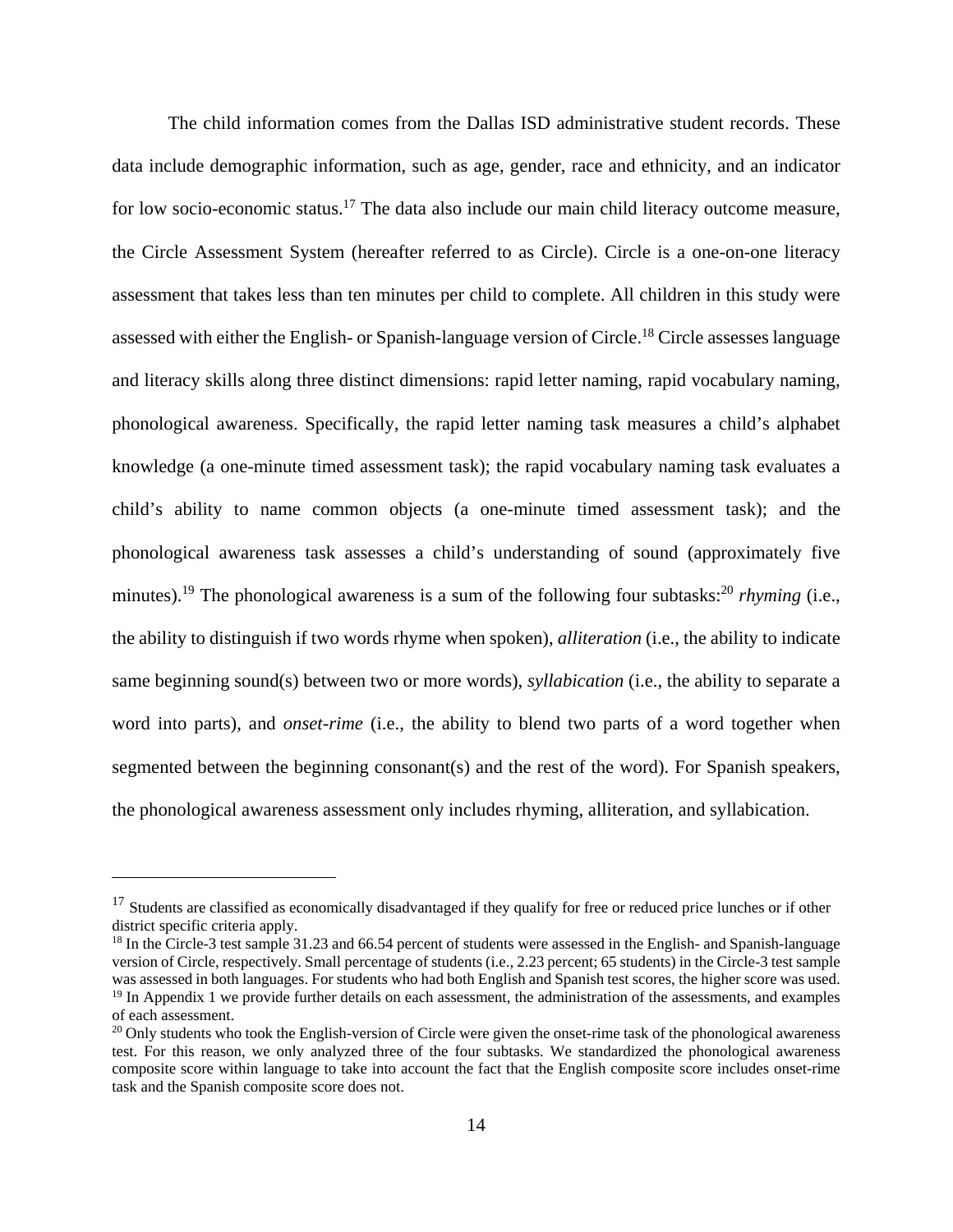The Circle assessment is administered three times during the school year: Circle-1 is carried out in beginning of the year (September/October 2015), Circle-2 is carried out in the middle of the year (January/February 2016), and Circle-3 is carried out at the end of the year (April/May 2016). Since the first assessment of Circle occurred before the intervention started, we use Circle-1 results as covariates in all regression specifications. Our main set of child outcomes comes from the third assessment (Circle-3), as parents and children had the most exposure to the program.<sup>21</sup>

The teacher information also comes from the Dallas ISD administrative data. These data include teachers' gender, race/ethnicity, experience in years, and the number of hours they were absent in the school year. For each child, we use mean characteristics of all of their teachers during the school year.

### *B. Descriptive Statistics*

 $\overline{a}$ 

Table 1 presents descriptive statistics on the sample of parents represented in the randomization sample  $(N=3,473)$ , Circle-3 test sample  $(N=2,920)$ , and parent survey sample (N=648) by children, parental, and teacher characteristics. As shown in the first column of Table 1, about 11 percent of children in the randomization sample are black, 85 percent are Hispanic, and 2 percent are Asian and white, respectively, and the majority of the sample is of low socioeconomic status (95 percent). The average fall age of children in this sample is 4.7 years. The demographic composition of population of four year olds in the Dallas ISD is similar the randomization sample.

<sup>&</sup>lt;sup>21</sup> We launched in the Dallas ISD on November 16, 2015 and the intervention ended on June 24, 2016.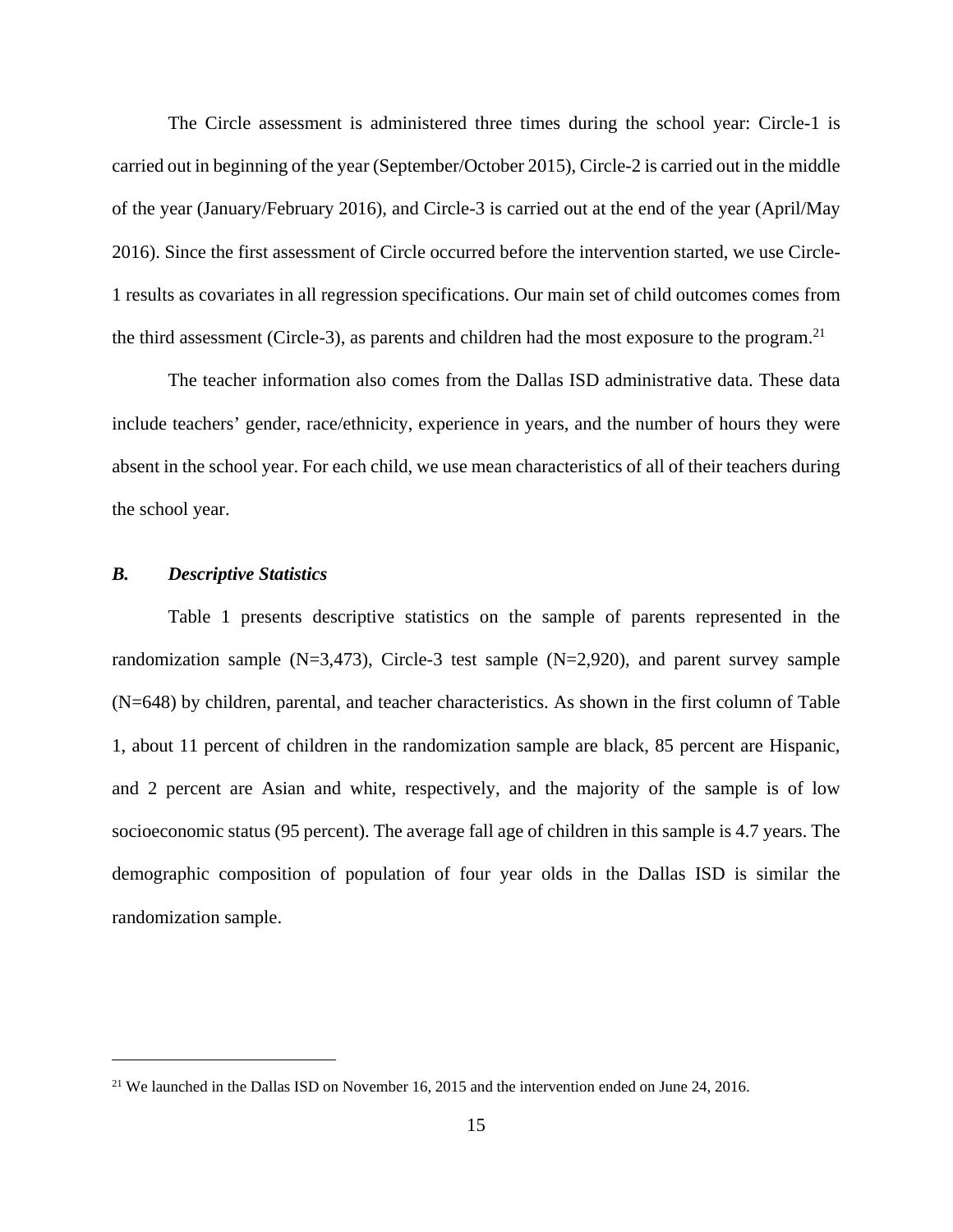Also shown in Table 1 are the child's pre-intervention Circle-1 raw test scores. Children, on average, name 4.8 letters in one minute, identify 10.3 objects in one minute, and get 10.1 items correct in the phonetic awareness assessment. To put these tests into context: the maximum score a child can achieve in rapid letter naming is 52 letters (i.e., 26 lower-case and 26 upper-case letters in the alphabet);<sup>22</sup> the maximum score a child can achieve in rapid vocabulary naming is 55 words; and the maximum composite score a child can achieve in phonological awareness is 28 in total across all four subtasks (i.e., nine in rhyming, seven in alliteration, seven in syllabication, and five in onset-rime). Also, according to the CIRCLE's technical manual a child from the ages of 4 and less than 4.5 as of September  $1<sup>st</sup>$  should be able to name eight letters in one minute, identify 16 objects in one minute, and get 11 items correct in the phonetic awareness assessment at the beginning of the school year. At the beginning of the intervention, our analytical sample of preschoolers (four year olds) had literacy skills equivalent to average three year old children.<sup>23</sup>

Regarding parental characteristics (shown in panel B), 30 percent have less than a high school degree, 26 percent have a high school degree, and 22 percent have some college or higher. The average fall age of parents in this sample is 31.2 years. About two-thirds of parents, 64 percent, chose to receive texts in Spanish, while 36 percent chose English.

As for average teacher characteristics (shown in panel C), most teachers are female (76 percent), and the average experience is 8.4 years in the district. The racial and ethnic teacher composition in the district differs that of the student population: 19 percent are black and 46 percent are Hispanic, but a higher percentage of teachers were white (32 percent) compared to the

 $22$  The Spanish alphabet has 27 letters, thus, the maximum score a child can achieve is 54 letters (i.e., 27 lower-case and 27 upper-case letters).

<sup>&</sup>lt;sup>23</sup> A child older than 3.5 but younger than 4 as of September 1<sup>st</sup> should be able to name 7 letters in one minute, identify 10 objects in one minute, and get 10 items correct in the phonetic awareness assessment.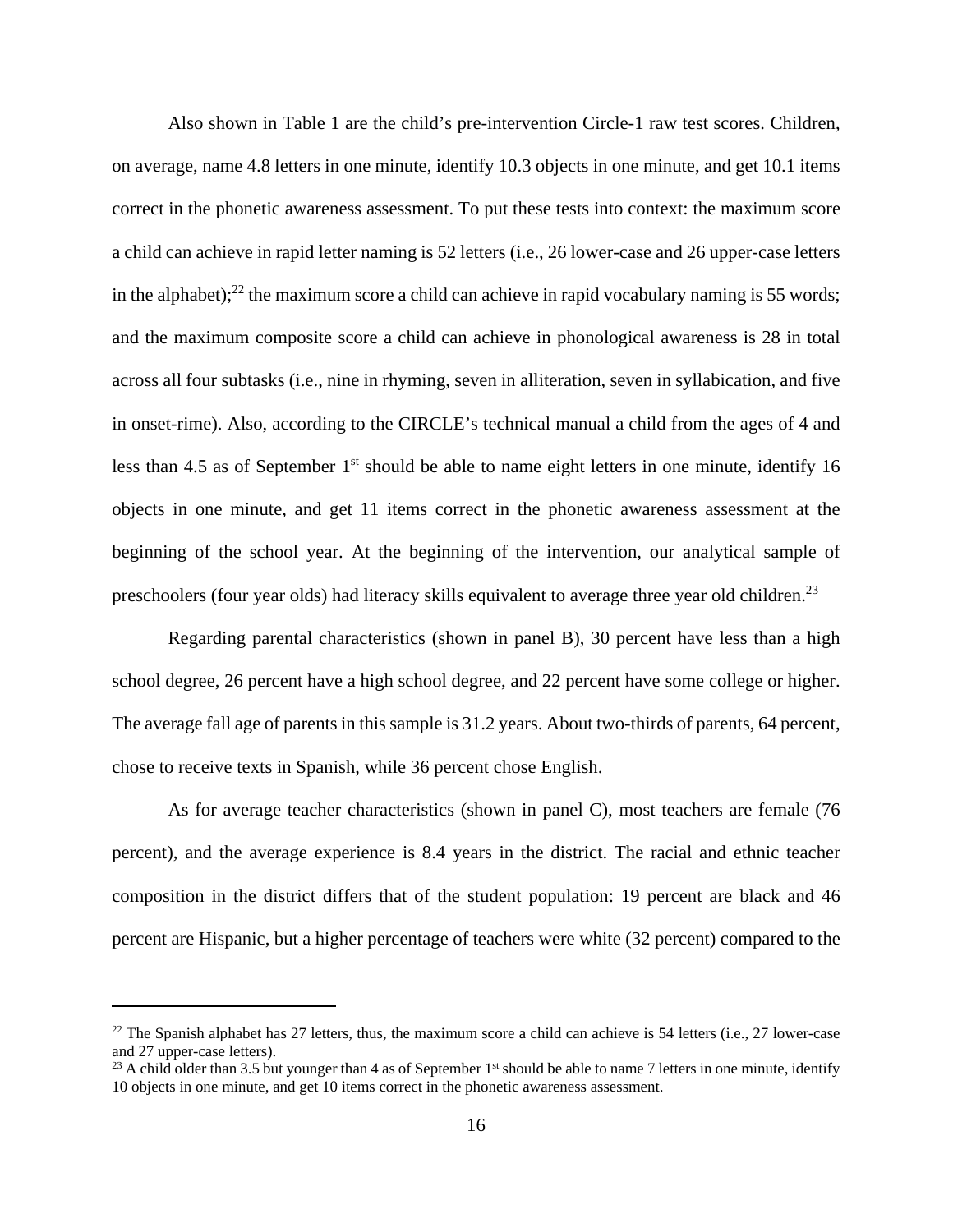student population. A side-by-side comparison of all three samples by child, parent, and teacher characteristics shows similar characteristics by most of these covariates.

#### **IV. Empirical Strategy**

#### *A. Estimating Treatment Effects*

We estimate the treatment effects of one specific activity in the *Tip* program and of two additional activities in the *FTTTG* program in comparison to the original texting program, *FTG,* with the following model specification:

$$
y_{is} = \alpha + \beta_1 \cdot Tip_{is} + \beta_2 \cdot FTTT G_{is} + \delta \cdot X_{is} + \gamma_s + \varepsilon_{is}
$$

where  $y_{is}$  is the outcome of interest of parent (or child) i in pre-school site s. The main parent outcomes are survey measures of parent engagement and program experience, and opt out of the program. The child outcomes are the Circle-3 literacy test scores, standardized within testing language (English or Spanish) to have standard deviation one and mean zero. The variables  $Tip_{is}$ and  $FTTTG_{is}$  are binary indicators of whether a parent received only one "TIP" message with one specific activity per week or the "FACT", "TIP" , "TIP" , "TIP" , and "GROWTH" messages per week, respectively, in comparison to receiving the original program (omitted category in all regression specifications) with a "FACT", "TIP", and "GROWTH" texts message.  $X_{is}$  is a vector of covariates that includes child characteristics (i.e., age, gender, race/ethnicity, low-SES status, and pre-intervention Circle-1 test scores), parental characteristics (i.e., age and highest educational attainment), and lastly, teacher characteristics (i.e., gender, race/ethnicity, years of experience, and hours absent in school year).  $\gamma_s$  are pre-school site fixed effects and  $\varepsilon_{is}$  is a parent-level (or childlevel) error-term. Standard errors are clustered at the pre-school site level. The coefficients of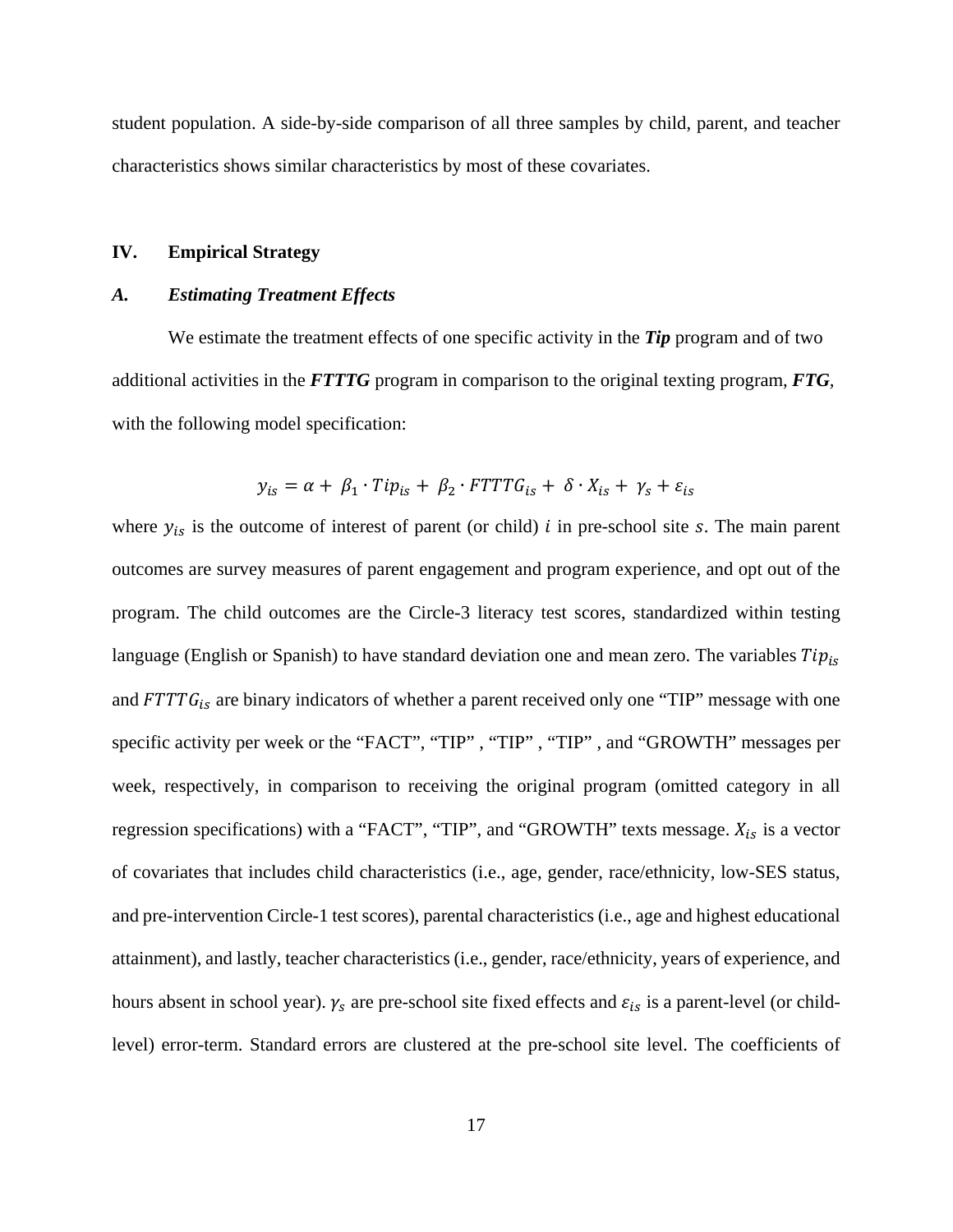interest are  $\beta_1$  and  $\beta_2$  as they measure the causal effects of receiving *Tip* or *FTTTG* programs in comparison to original texting intervention, the *FTG* program. To explore treatment effect heterogeneity, we also estimate the above model specification in quarters of the child's preintervention Circle-1 test.

#### *B. Randomization Checks*

In any randomized experiment the only difference that should exist among the experimental groups is, in expectation, the treatment status itself. Any systematic difference of observed and unobserved characteristics between the treatment groups could produce biased estimates of the treatment effects.

To check whether the randomization was successful based on observed characteristics, we estimate a series of pre-school site fixed effects models in order to evaluate covariate balance. These fixed effects models take the following functional form:

$$
X_{is} = \alpha + \beta_1 \cdot Tip_{is} + \beta_2 \cdot FTTTG_{is} + \gamma_s + \varepsilon_{is}.
$$

We regress the child, parent, and teacher characteristics,  $X_{is}$ , on the  $Tip_{is}$  and  $FTTTG_{is}$  treatment indicators. If the randomization was successful, then the coefficients  $\beta_1$  and  $\beta_2$  should be statistically insignificant.

Table 2 presents the randomization checks for all three samples previously shown in Table 1, and illustrates little covariate imbalance. Specifically, of the 62 point estimates in each sample, only six estimates of the randomization sample are statistically significant at the ten percent level or less; only six estimates of the Circle-3 test sample are statistically significant at the ten percent level or less; and only four estimates of the parent survey sample are statistically significant at the ten percent level or less. These numbers are largely what we would expect due to chance.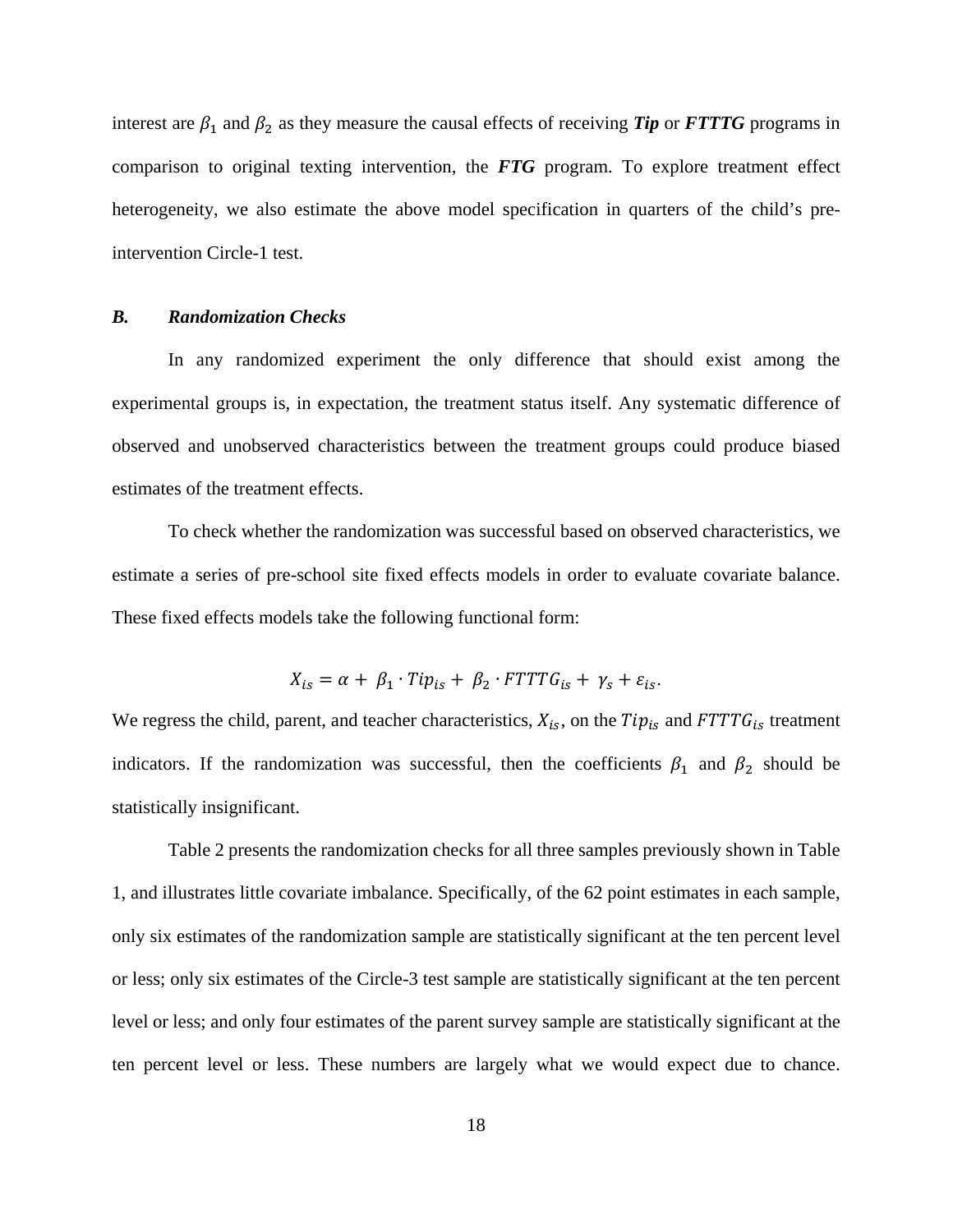Furthermore, as shown at the bottom of Table 2 (panel C, last row), we cannot reject the null hypothesis that the coefficients are jointly equal to zero in each of the three samples. Nonetheless, in all regression analyses, we include the full set of covariates.

### *C. Attrition Analysis*

1

We analyze attrition in both the child outcome data (i.e., Circle-3 test sample) and parent outcome data (i.e., parent survey sample) by testing whether attrition differs by treatment status. If the attrition rate of parents who received the *Tip* or *FTTTG* programs systematically differ to that of the comparison group (i.e., *FTG* program) in a way that is related to our study outcomes, then our treatment effects would be biased. For instance, if lower performing children whose parents received the *Tip* program leave the school district at a higher rate than children whose parents received the *FTG* program, the treatment effects are likely biased upward.

Thus, to check for selective attrition from the Circle-3 test sample and parent survey sample, we estimate the following pre-school site fixed effect models:

$$
A_{is} = \alpha + \beta_1 \cdot Tip_{is} + \beta_2 \cdot FTTT G_{is} + \delta \cdot X_{is} + \gamma_s + \varepsilon_{is}
$$

where  $A_{is}$  is a binary indicator that equals one (and zero otherwise) if a child (or parent) does not appear in the Circle-3 test sample or parent survey sample.<sup>24</sup> We also control for child, parent, and teacher characteristics, and pre-school site fixed effects.

Table 3 reports the results for the attrition analysis. The first row shows that attrition in the Circle-3 test sample overall does not differ by treatment status (panel A). Both coefficients are close to zero and are statistically insignificant. However, when examining attrition by quarters of

<sup>&</sup>lt;sup>24</sup> Children are included in the Circle-3 test sample if they have test scores in both Circle-1 and Circle-3 assessments.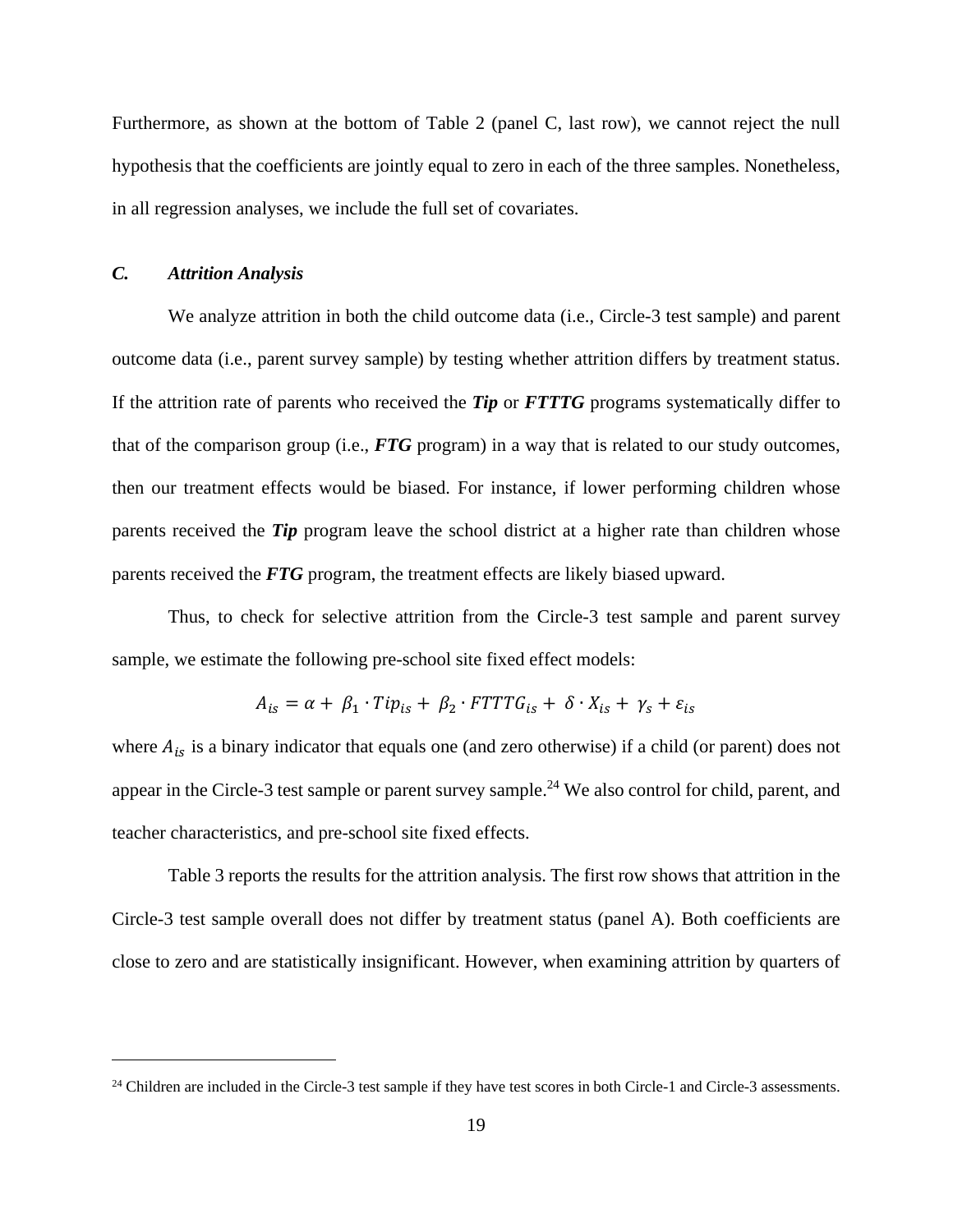Circle-1 literacy scores, the coefficients for the *Tip* treatment are marginally statistically significant for the two middle quarters. In the second quarter, the likelihood of missing Circle-3 literacy scores is 4.4 percentage points higher than for those who received the original program. In the third quarter, this probability is 4.7 percentage points lower. The main concern here is whether the treatment status affects attrition. Taking a closer look at these two middle quarters, the effect on the attrition pattern does not appear systematic and may simply be due to noise. That said, given this differential attrition in these two quarters, we assess the robustness of our main results with a bounding analysis in Section V. Our results remain largely unchanged. Panel B of Table 3 shows that neither treatment group is affected by selective attrition into the parent survey. All reported estimates are statistically insignificant.

#### **V. Main Results**

#### *A. Results on Parental Program Experience and Engagement*

We find evidence that the experience of some parents was tempered by increasing the number of text messages that they received per week. As shown in Table 4 (panel A), for the full sample, parents who received the *Tip* program were 2 percentage points less likely to opt out of the program compared to those receiving the original program, *FTG*. In other words, a 40 percent decline in opting out of the intervention over the base mean opt out of 5 percent in the *FTG* program. In line with these results, parents who received the *FTTTG* program were about 2.9 percentage points more likely to opt out compared to those receiving the original program (a 58 percent increase in opting out over the base mean opt out of 5 percent in the *FTG* program). Furthermore, these results are driven mostly by parents whose children are in the lowest quarter of their pre-intervention literacy assessment. These parents were 4.4 percentage points less likely to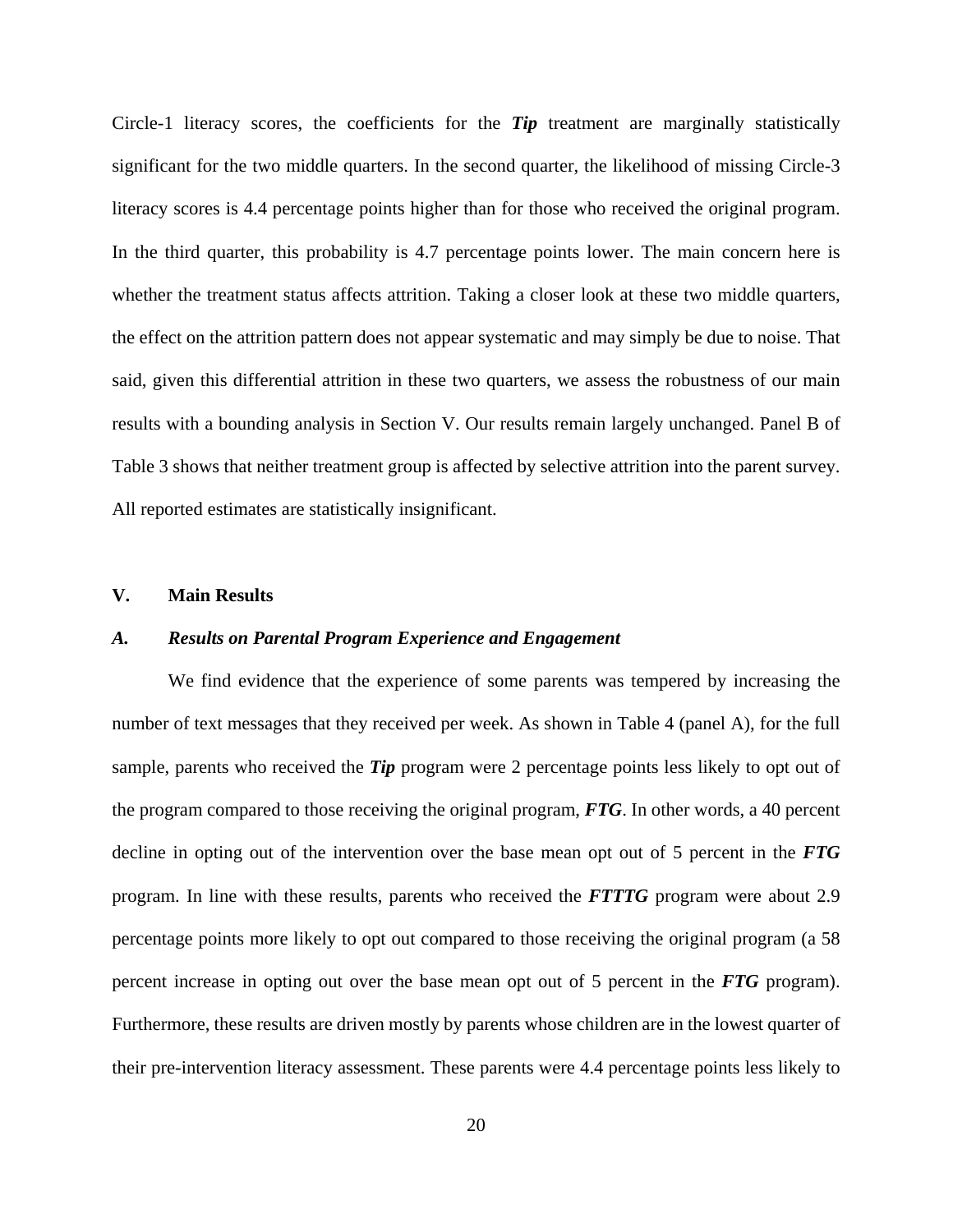opt out if they were in the *Tip* program, and 4.9 percentage points more likely to opt out of the *FTTTG* program compared to the *FTP* program.

Panel B shows supporting evidence for the opt out results based on the parent survey data. In the survey, we asked parents about their overall experience with the text messages (for instance, how helpful the texts were to them, if they thought they received too few or too many texts, etc.).<sup>25</sup> For the most part, parent's responses to these questions align with the parental opt out data. For instance, the *FTTTG* program decreased the frequency of parents reading the texts by 0.25 SDs compared to the original texting program. Interestingly, parents who received only the *Tip* program also decreased the frequency of reading the texts by 0.19 SDs compared to the original texting program. These parents also reported that the "ideal" number of texts should be lower than parents in the original program. Overall, while some parents opted out more with three texts than with one texts, parents reported that they like three texts per week the best. Five texts per week increased opt out and was not preferred to three texts per week in the survey reports.

 We further find evidence of the benefits of three texts relative to one or five when looking at parent-reported interactions with their child. Table 5 shows the treatment effects on parent's reading and literacy activities, and parental understanding of child development based on the parent survey.26 As shown across all panels of Table 5, parents in the *Tip* program decreased the

<u>.</u>

<sup>&</sup>lt;sup>25</sup> Parents could answer the questions: "When you received Ready4K texts, did you READ them?" and "Did you USE the information in Ready4K texts?" these two questions were on a four point Likert scale (never, sometimes, most of the time, always), the question "How HELPFUL was the information in Ready4K texts?" was on a four point Likert scale (not helpful, a little helpful, helpful, very helpful), the question "Was the NUMBER of Ready4K texts that you received each week not enough, too many or just right?" was on a three point Likert scale (not enough, too many, just right), and the question "To what extent would you DISCOURAGE or RECOMMEND Ready4K texts to other parents?" was on a three point Likert scale (discourage, neither discourage nor recommend, recommend). Answers are standardized to have mean zero and standard deviation one.<br><sup>26</sup> In Panel A, parents could answer the question: "When you READ to your child, HOW OFTEN do you do the

following things?" this question was on a four point Likert scale (never, sometimes, often, always). In Panel B, parents were asked to answer: "Last week, HOW MANY TIMES did you do each of the following READING RELATED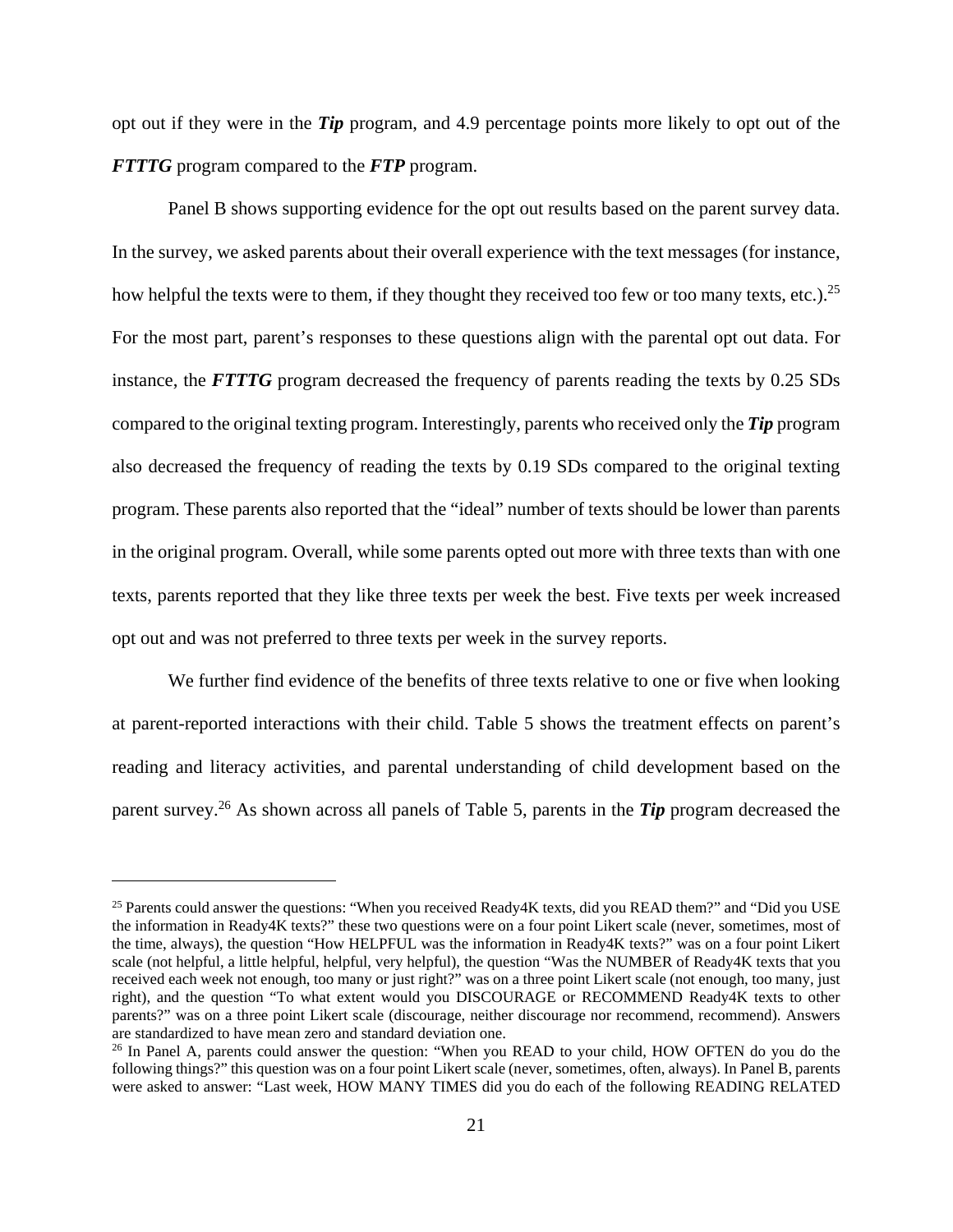frequency by which they did literacy activities with their child. For example, parents were significantly less likely to report: talking about the pictures in a book; asking their child questions about what is happening in the story; underlining words with their finger as they read to their child; practicing word sounds with their child (e.g., milk starts with "mmm"); and helping their child learn new words. The size of these effects ranges from approximately 0.21 to 0.36 SDs. Parents in the *Tip* program also indicated a significantly lower confidence in how to develop their child's literacy skills compared to the original program. The *FTTTG* program greatly decreased selfreported frequency by which parents underline words as they read (0.30 SDs) and read to their child (0.19 SDs). All together, these survey results suggest that providing only one actionable activity decreases self-reported parental reading and literacy activities, and providing additional actionable activities does so to a lesser extent.

### *B. Results on Child's Reading and Literacy Development*

<u>.</u>

Although parents who received the *Tip* program were less likely to opt out of the texting intervention, they were less likely to engage in parent-child reading and literacy activities and to understand their child's literacy development. These two effects on parent behavior could have an offsetting impact on their child's literacy development. On the one hand, parents opting to stay in the texting intervention because they find the one tip per week helpful could lead to learning gains for their child. On the other hand, parents' reduced engagement with their child relative to the *FTG* program because of the missing buy-in (i.e., FACT text) and reinforcement (i.e., GROWTH text)

activities with your child?" this questions was on a four point Likert scale (not at all, once or twice, 3 or 4 times, more than 4 times). In Panel C, parents could answer the question: "How much do you AGREE with each of the following statements? I know what I can do to help my child develop/improve ... ?" this questions was on a four point Likert scale (strongly disagree, disagree, agree, strongly agree). All answers were standardized to have mean zero and standard deviation one.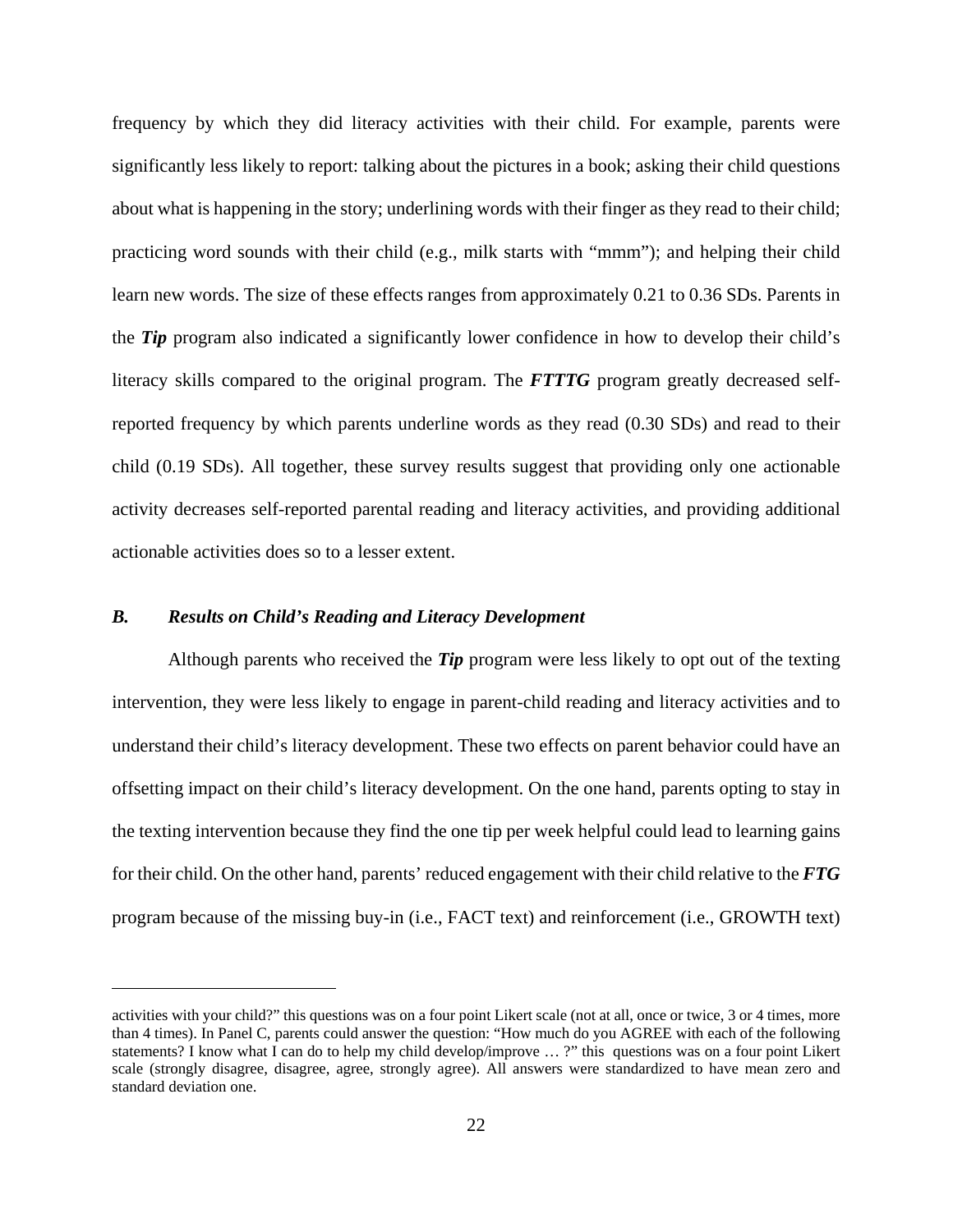could negatively affect their child's development. Parents in the *FTTTG* program were more likely to opt out of the intervention and less likely to engage in reading and literacy activities. In this case, we would expect the changes in these behaviors if anything to reduce their child's literacy development compared to the original program.

Table 6 reports the treatment effects on children's literacy skill development. While we find, on average, no treatment effects of either program compared to the *FTG* program (all coefficients are close to zero and statistically insignificant) on children's Circle-3 test, the effect of the texting programs is clearly dependent on the pre-intervention literacy skill distribution of the child. We find that the *Tip* program substantially decreased literacy skills for low performing children, while children whose parents received the *FTTTG* program did not significantly differ from those in the original program. In particular, for children in the lowest quarter of the pretreatment Circle-1 literacy assessment, providing parents the *Tip* program decreased children's literacy scores by 0.15 SDs compared to the original program. Point estimates suggest that the literacy scores of children in next higher two quarters increased by approximately 0.11 to 0.12 SDs compared to the original texting program, but these effects are only marginally significant. Pooling these two middle quarters, we find a statistically significant effect of 0.11 SDs ( $p < 0.001$ ). The effect of the *FTTTG* program are also close to zero and statistically insignificant across all quarters of Circle-1 literacy scores.

The effects on the overall literacy scores reported in Table 6 are most strongly driven by effects on children's rapid vocabulary naming and phonological awareness. Table 7 shows treatment effects of the *Tip* and *FTTTG* programs for the various sub-tasks of Circle-3 language and literacy skills assessment test: (1) rapid letter naming, (2) rapid vocabulary, and (3) phonological awareness. Phonological awareness in turn can further be disaggregated into: (4)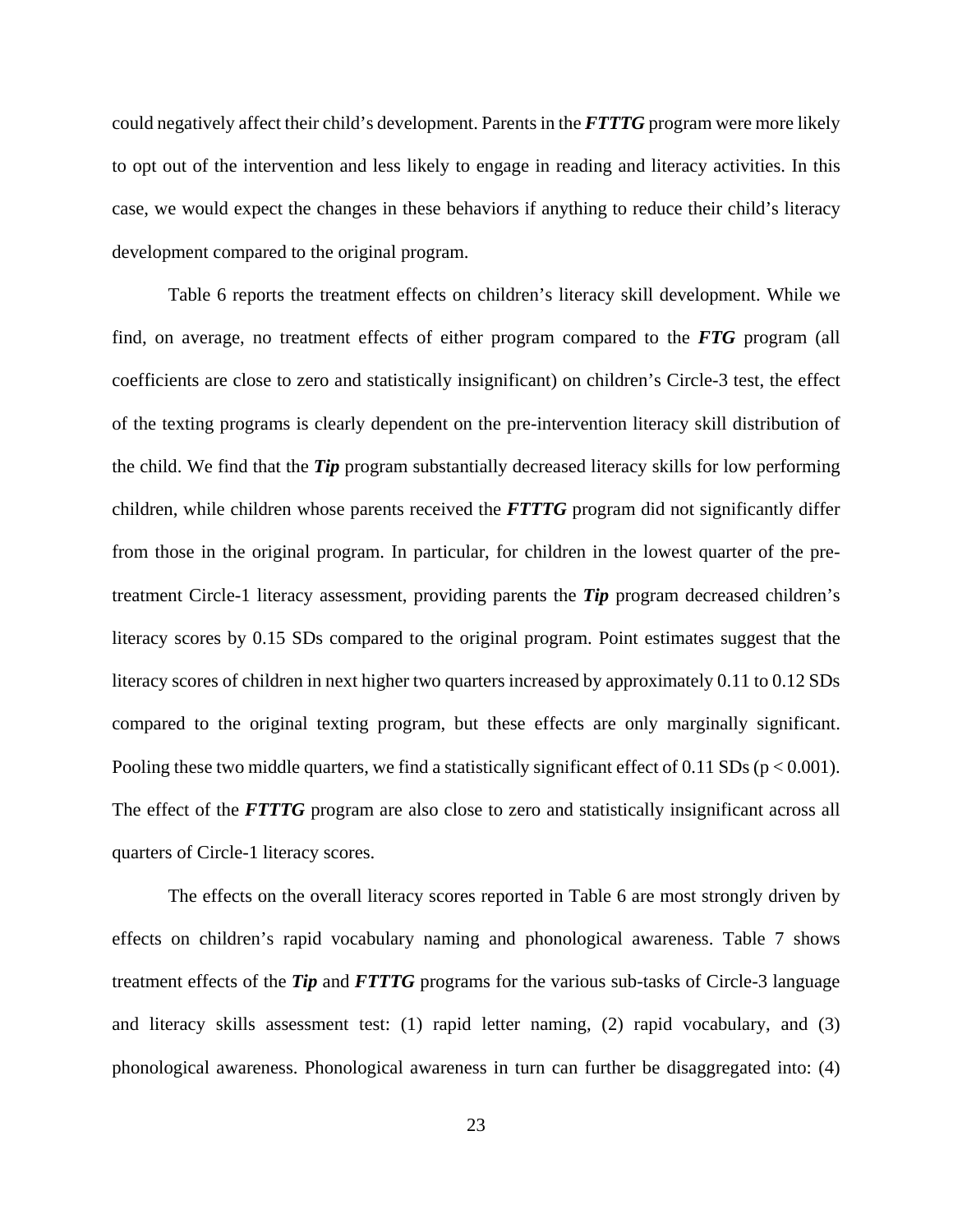rhyming, (5) alliteration, and (6) syllabication. We report estimates across quarters of the Circle-1 literacy scores. Estimates for the full sample are close to zero and statistically insignificant.<sup>27</sup> The negative treatment effects of the *Tip* program for children in the lowest quarter are driven by a significant decrease in phonological awareness (-0.27 SDs). In particular, rhyming and syllabication decreased by 0.32 and 0.20 SDs, respectively, compared to children's test scores whose parents received the original texting program, **FTG** program. The remainder of sub-tasks (i.e., rapid letter naming, rapid vocabulary naming, and alliteration) in the lowest quarter have negative, but small and statistically insignificant point estimates. The literacy gains of children in the higher two middle quarters are driven by rapid vocabulary naming (0.14 SDs), alliteration (0.20 SDs), and syllabication (0.19 SDs). The effects of the *FTTTG* program on the subtasks are mostly statistically insignificant with the exception of phonological awareness, which is lower for children in the lowest quarter compared to the original program (-0.20 SDs), and this effect appears to be mostly driven by the effect on rhyming and syllabication (-0.22 to -0.23 SDs).

### *C. Robustness Checks*

In order to further probe our main results, in this section we conduct two robustness checks. First, we provide evidence that different model specifications do not change our results. If randomization is successful, observable and unobservable parent and child characteristics should not differ in expectations between treatment groups. As a result, the inclusion of different covariates in the models should not substantially change the estimated coefficients. All results reported in Tables 4 through 7 are controlling for child, parent, and teacher covariates, as well as

1

<sup>&</sup>lt;sup>27</sup> These results are available on request.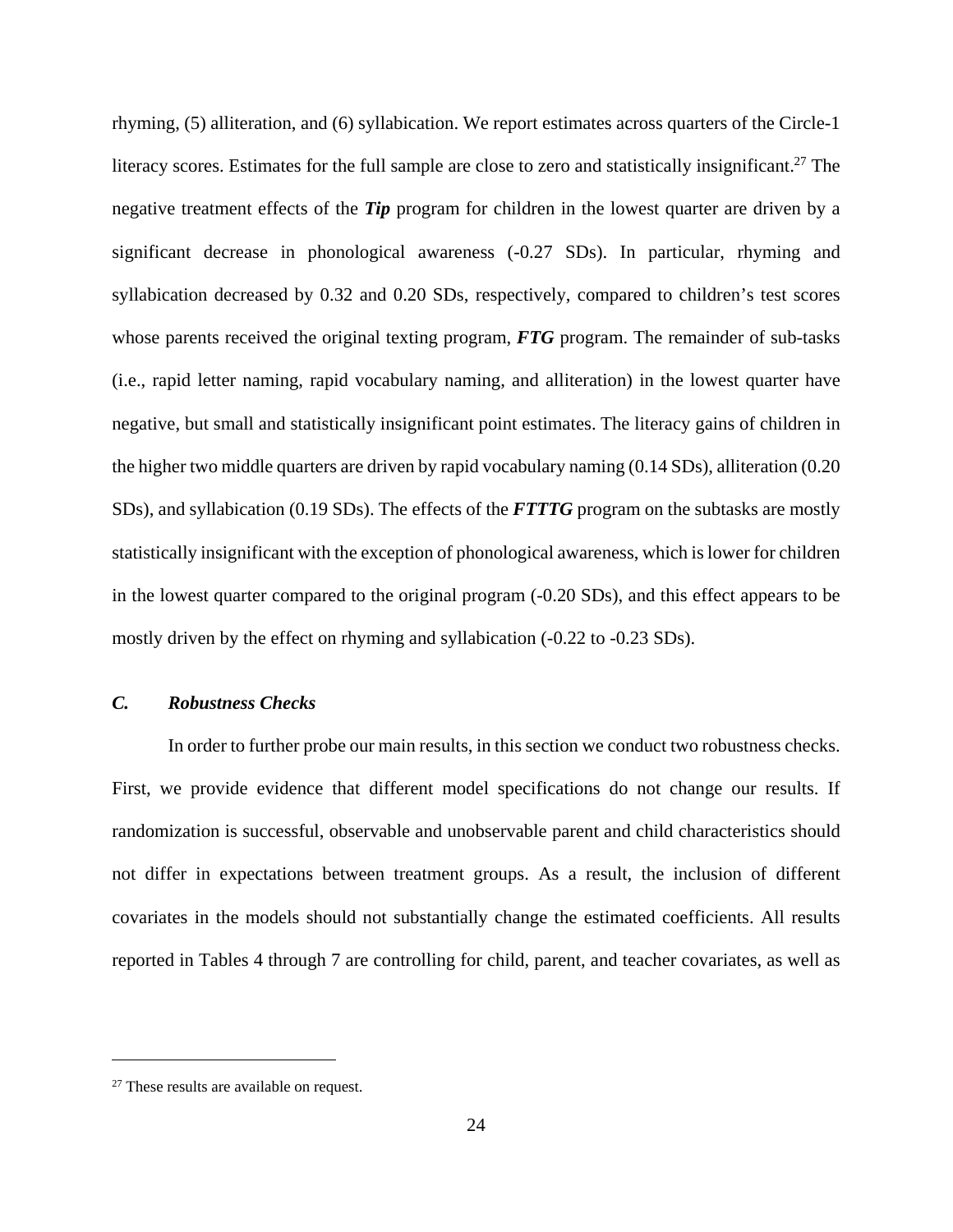pre-school site fixed effects. Table 8 reports again the estimates for the overall child literacy development from Table 6 (shown in model 1), estimates excluding the Circle-1 literacy scores from the set of covariates (shown in model 2), and estimates only conditional on pre-school site fixed effects (shown in model 3). Across all model specifications, the results are very similar.

Second, we assess the robustness of our results to the systematic attrition differences across programs within quarters of the baseline literacy skill distribution. If literacy development of children without Circle-3 test scores differs on average from those children with test scores, our results would be biased. To understand the scope of this problem, we estimate the effects of the programs on the overall literacy score including children with missing scores. We estimate nine different regressions for the full sample and within the second and third quarters – those that exhibited differential attrition rates. In each regression, we impute missing scores with a different percentile  $(1<sup>st</sup>$  to  $9<sup>th</sup>$  percentile) of the observed distribution in the respective sample. All models include site fixed effects and the full set of covariates.

Figure 1 shows these results. The dotted lines correspond to the baseline effects of the *Tip* (light grey) and *FTTTG* (dark grey) programs, respectively, not including children with missing scores. The solid blue and dashed red lines correspond to the effects with missing scores imputed at a given percentile of the observed distribution in the respective sample. As shown in the top panel, the results for the *Tip* and *FTTTG* programs in the full sample are robust, but this is not surprising given that we did not find a significant impact of the treatments on attrition for these samples. However, the estimated effects of the *Tip* program on the literacy score in the second and third quarter of the baseline skill distribution are not as robust. Recall, that the *Tip* program appeared to have increased the likelihood of missing any Cirlce-3 scores by 4.4 percentage points in the second quarter and decreased the likelihood by 4.7 percentage points in the third quarter. In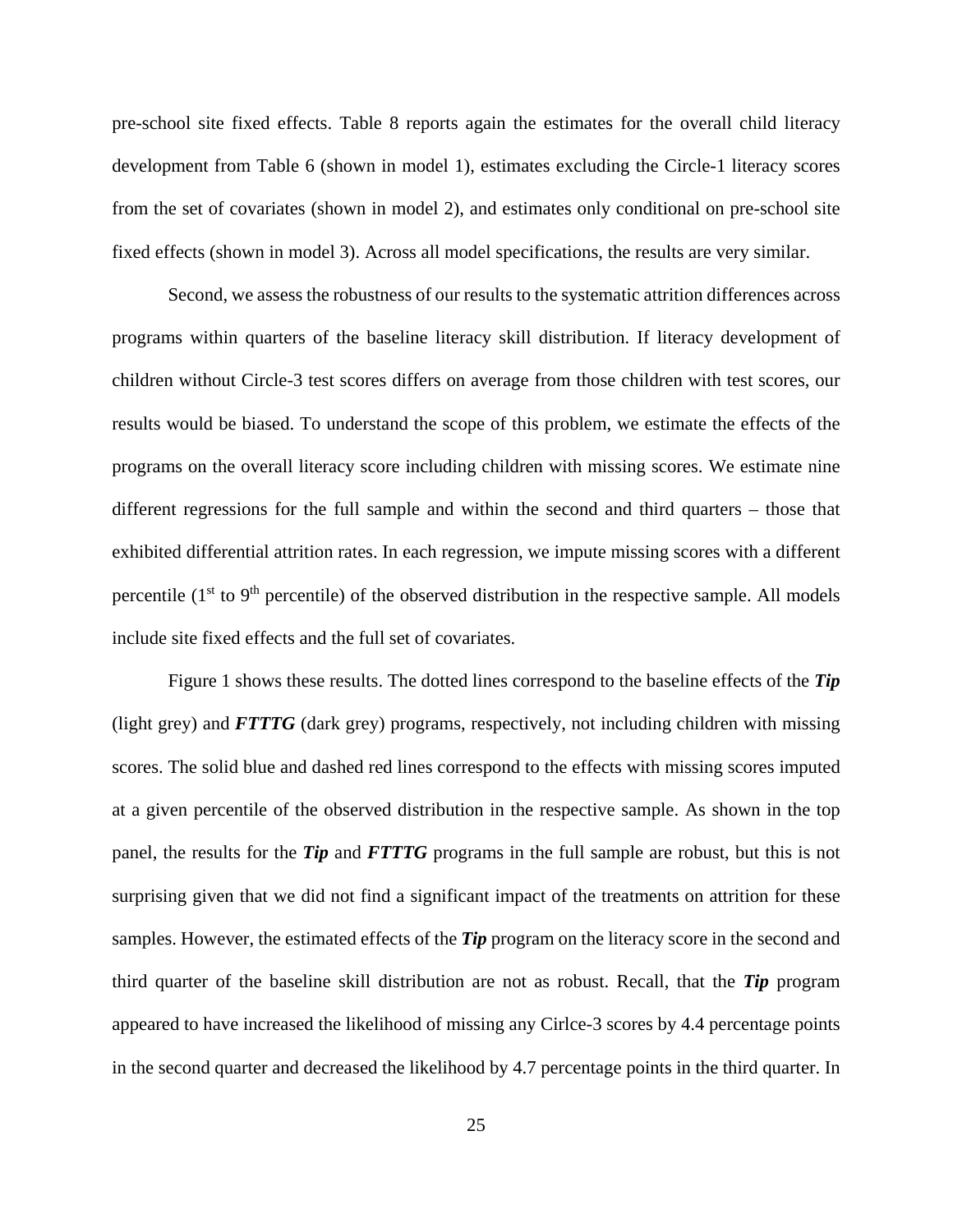the second quarter, the estimated effect of the *Tip* program increases assuming higher Circle-3 literacy scores for those children with missing values. When we assign all missing values to have scores at the 5<sup>th</sup> percentile, the estimates are significantly different from zero. Conversely, in the third quarter, the estimates decrease assuming higher Circle-3 literacy scores. The estimates are only significant at the first three percentiles.

### **VI. Conclusion**

This study analyzes content and frequency of a text messaging program aimed at supporting parental engagement in the literacy development of preschoolers. Our analysis provides three main takeaways. First, parents are more likely to opt out of the intervention as the frequencies of texts increases. This pattern is particularly strong for parents of the lowest performing children. Second, the original program results in greater parent satisfaction and parental engagement in reading and literacy activities than either the *Tip* or the *FTTTG* programs. Parents who received only one text message per week were the least likely to engage in literacy building activities or to report knowing what to do to build literacy skills. Third, we find no difference in child literacy assessment results by treatment status for the full sample, but for children in the lowest quarter of baseline skills, the original program resulted in greater learning than the *Tip* program. For children in the middle half of the distribution, the *Tip* program may have resulted in the greater learning.

Overall our findings suggest that text messaging programs can include too little and too much information. The original program of three texts per week was more effective at changing parent-reported behaviors and increasing learning for lower achieving children than the *Tip* program. York et al. (in press) estimated that the original program in comparison to a placebo program increased literacy development of children below the median of the base line skill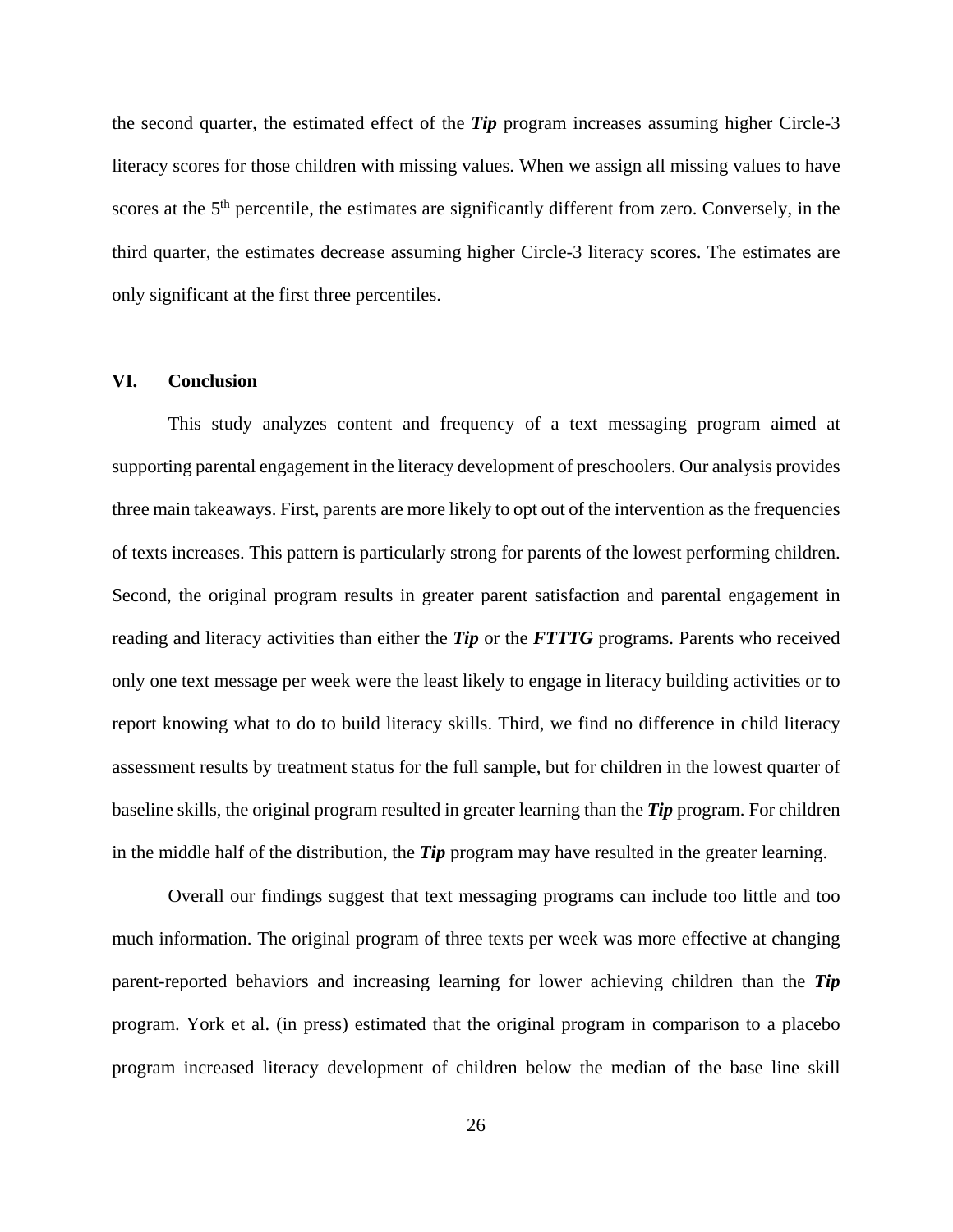distribution by 0.31 SDs. We find that a one "TIP" per week in comparison to the original program increases the literacy development of children in the lowest quarter of the base line skill distribution by 0.15 SDs. Taken at face value, these two results suggest that one activity alone may still increase child literacy development by about 0.16 SDs for lower performing children compared to no treatment. No group benefited from five texts per week in the *FTTTG* program relative to fewer texts. Moreover, an increased number of texts led to greater program attrition and lower parental engagement.

For parenting programs, as well as for other interventions aimed at changing adult behavior, it is easy to assume that more is better. Recent programs – some but not all using textmessaging to remind and provide information – have shown the light-touch interventions can have large effects, effects that are, in many cases, quite a bit larger than more intensive traditional program. These light-touch programs have often provided easy-to-implement suggestions over extended periods of time. Yet even in these light-touch programs, the balance between too much and too little can be quite salient. This study is the first that we know of to directly test quantity, particularly with a population of low-income adults. The results point clearly to the possibility of too much, even for information that recipients welcome and for aimed goals that they prioritize. For this population, five contacts per week was simply too much for parents and showed no benefit for children. At the lower levels, the differences between one and three were less clear, with parents favoring three but only the lowest performing children benefiting from the additional contacts.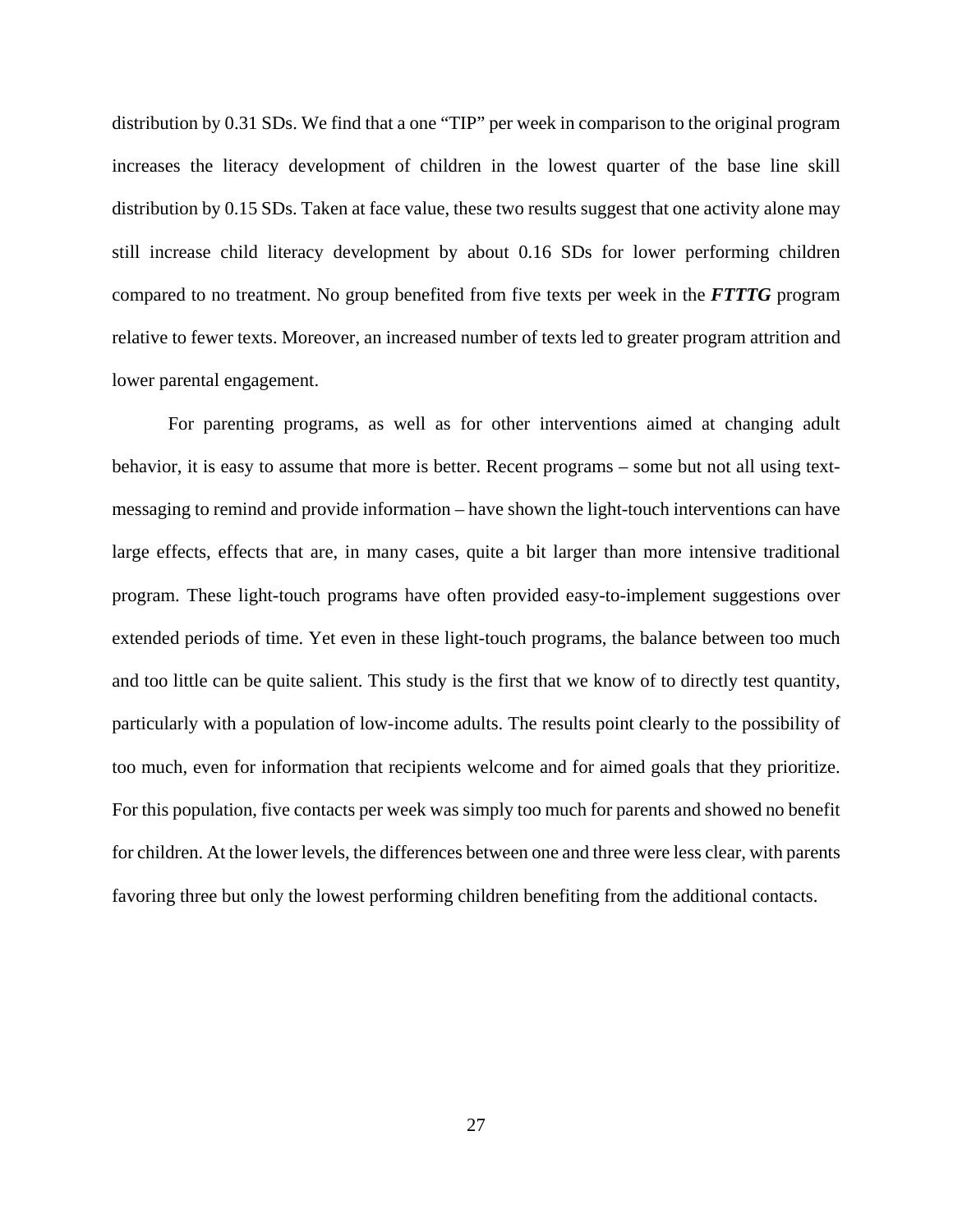### **References**

Abbott, D., Lundin, J., and Ong, F. (Eds.) (2008). *California Preschool Learning Foundations (Vol. 1)*. Sacramento, CA: California Department of Education.

Abraham, C., and Michie, S. (2008). A taxonomy of behavior change techniques used in interventions. *Health Psychology*, *27*(3), pp. 379-387.

Aos, S., Lieb, R., Mayfield, J., Miller, M., and Pennucci, A. (2004). *Benefits and costs of prevention and early intervention programs for youth*. Olympia, WA: Washington State Institute for Public Policy.

Avery, C., and Kane, T.J. (2004). Student perceptions of college opportunities. The Boston COACH Program. In Caroline Hoxby (ed.) *College choices: The economics of where to go, when to go, and how to pay for it*, pp. 355-394, Chicago: The University of Chicago Press.

Bandura, A., and Schunk, D.H. (1981). Cultivating competence, self-efficacy, and intrinsic interest through proximal self-motivation. *Journal of Personality and Social Psychology*, *41*(3), pp. 586- 598.

Bergman, P. (2015). Parent-Child Information Frictions and Human Capital Investment: Evidence from a Field Experiment. *CESifo Working Paper Series*, *5391*. Retrieved from https://ssrn.com/abstract=2622034

Bergman, P., and Chan E.W. (2017). Leveraging Parents through Technology: The Impact of High-Frequency Information on Student Achievement. *CESifo*. Retrieved from https://www.cesifo-group.de/dms/ifodoc/docs/Akad\_Conf/CFP\_CONF/CFP\_CONF\_2017/ee17- Hanushek/Papers/ee17\_Bergman.pdf

Bettinger, E.P., Long, B.T., Oreopoulos, P., and Sanbonmatsu, L. (2012). The role of application assistance and information in college decisions: Results from the H&R Block FAFSA experiment. *Quarterly Journal of Economics*, *127*(3), pp. 1205-1242.

Bradley, R.H., Corwyn, R.F., Burchinal, M., McAdoo, H.P., and Coll, C.G. (2001). The home environments of children in the United States part II: Relations with behavioral development through age thirteen. *Child Development*, *72*(6), pp. 1868-1886.

Castleman, B.L., and Page L.C. (2015). Summer nudging: Can personalized text messages and peer mentor outreach increase college going among low-income high school graduates? *Journal of Economic Behavior & Organization*, *115*, pp. 144-160.

Castleman, B.L., and Page L.C. (2016). Freshman Year Financial Aid Nudges. *Journal of Human Resources*, *51*(2), pp. 389-415.

DellaVigna, S. (2009). Psychology and economics: Evidence from the field. *Journal of Economic Literature*, *47*(2), pp. 315-372.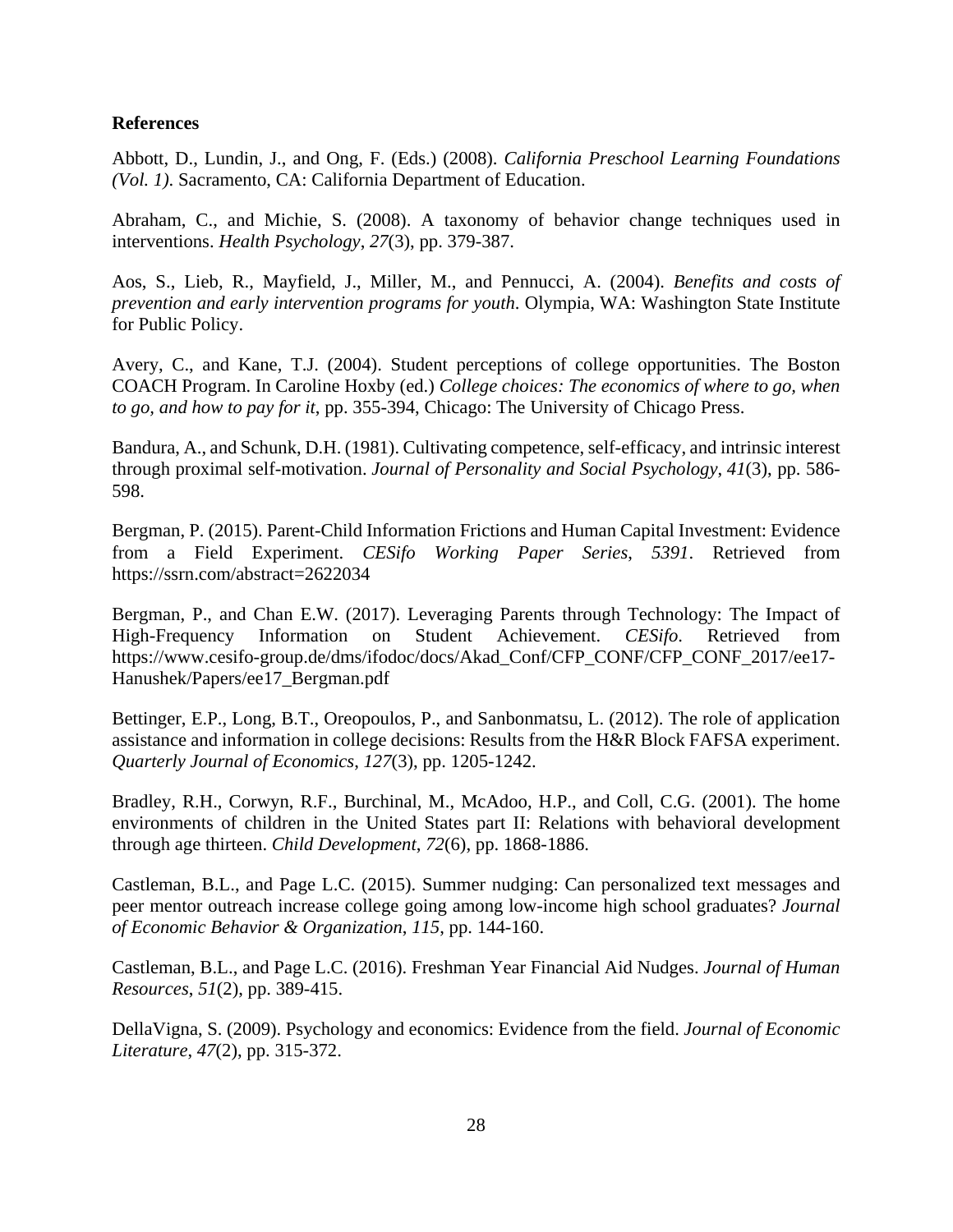Doss, C., Fahle, E., Loeb, S., and York, B. (in press). Supporting parenting through differentiated and personalized text messaging: Testing effects on learning during kindergarten. *Journal of Human Resources*.

Duncan, G.J., Ludwig, J., and Magnuson, K.A. (2010). Child development. In Phillip B. Levine and David J. Zimmerman (eds.), *Targeting investments in children: Fighting poverty when resources are limited*, pp. 27-58. Chicago: The University of Chicago Press.

Evans, W.D., Wallace, J.L., and Snider, J. (2012). Pilot evaluation of the text4baby mobile health program. *BMC Public Health*, *12*, pp. 1031-1041.

Fricke, H., Grogger, J., and Steinmayr, A. (2018). Exposure to academic fields and major choice. *Economics of Education Review, 64*, pp. 199-213

Gardner, F., Burton, J., and Klimes, I. (2006). Randomized controlled trial of parenting intervention in the voluntary sector for reducing child conduct problems: outcomes and mechanisms of change. *Journal of Child Psychology and Psychiatry*, *47*(11), pp. 1123-1132.

Grodsky, E., and Jones, M.T. (2007). Real and imagined barriers to college entry: *Perceptions of cost. Social Science Research*, *36*(2), pp. 745-766.

Groot, B., Sanders, M., Rogers, T., and Bloomenthal, E. (2017). I get by with a little help from my friends: Two field experiments on social support and attendance in further education colleges in the UK. *The Behavioral Insights Team*. Retrieved from: http://38r8om2xjhhl25mw24492dir.wpengine.netdna-cdn.com/wpcontent/uploads/2017/04/Study-Supporter-WP\_April-2017.pdf

Hart, B., and Risley, T.R. (1995). *Meaningful differences in the everyday experience of young American children, 1st ed*. Baltimore, MD: Paul H. Brookes Publishing.

Hastings, J.S., and Weinstein, J.M. (2008). Information, school choice, and academic achievement: Evidence from two experiments. *Quarterly Journal of Economics*, *123*(4), pp. 1373-1414.

Head, K.J., Noar, S.M., Iannarino, N.T., and Harrington, N.G., (2013). Efficacy of text messagingbased interventions for health promotion: A meta-analysis. *Social Science and Medicine*, *97*, pp. 41-48.

Heckman, J.J. (2006). Skill formation and the economics of investing in disadvantaged children. *Science*, *312*(5782), pp. 1900-1902.

Iyengar, S., and Lepper, M. (2000). When choice is demotivating: Can one desire too much of a good thing? *Personality & Social Psychology*, *79*(6), pp. 995-1006.

Karlan, D., McConnell, M., Mullainathan, S., and Zinman, J. (2016). Getting to the top of mind: How reminders increase saving. *Management Science*, *62*(12), pp. 3393-3411.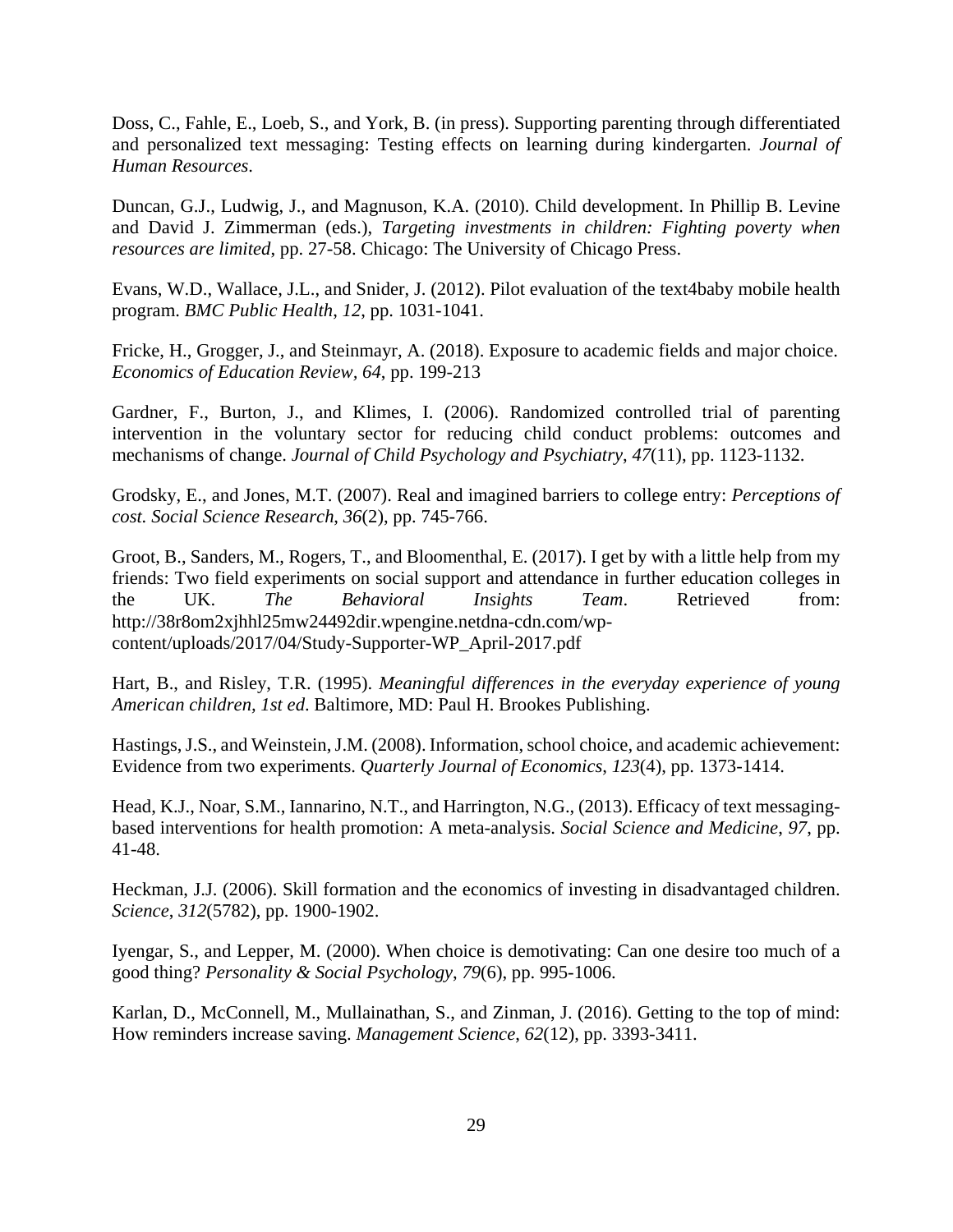Karoly, L.A., Greenwood, P.W., Everingham, S.S., Houbé, J., Rydell, C.P., and Chiesa, J. (1998). Investing in our children: What we know and don't know about the costs and benefits of early childhood interventions. Santa Monica, CA: RAND.

Kraft, M.A., and Rogers, T. (2015). The underutilized potential of teacher-to-parent communication: Evidence from a field experiment. *Economics of Education Review*, *47*, pp. 49- 63.

Lonigan, C.J., and Shanahan, T. (2009). Developing early literacy: Report of the National Early Literacy Panel. *National Institute for Literacy*. Retrieved, December 15, 2005 from https://eric.ed.gov/?id=ED508381

Mani, A., Mullainathan, S., Shafir, E., and Zhao, J. (2013). Poverty Impedes Cognitive Function. *Science*, *341*(6149), pp. 976-980.

Miltello, L.K., Kelly, S.A., and Melnyk, B.M. (2011). Systematic review of text-messaging interventions to promote healthy behaviors in pediatric and adolescent populations: Implications for clinical practice and research. *Worldviews on Evidence-Based Nursing*, *2012*(2), pp. 66-77.

Page, L.C., Castleman, B., and Meyer K. (2016). Customized nudging to improve FAFSA completion and income verification. Working Paper. Retrieved from https://ssrn.com/abstract=2854345

Patterson, G.R., Reid, J.B., and Dishion, T.J. (1992) *Antisocial Boys: A Social Interactional Approach*. Eugene, OR: Castalia.

Pop-Eleches, C., Thirumurthy, H. Habyarimana, J.P., Zivin, J.G., Goldstein, M.P., de Walque, D., and Bangsberg, D.R. (2011). Mobile phone technologies improve adherence to antiretroviral treatment in a resource-limited setting: a randomized controlled trial of text message reminders. *AIDS*, *25*(6), pp. 825-834.

Purpura, D.J., Hume, L.E., Sims, D M., and Lonigan, C.J. (2011). Early literacy and early numeracy: The value of including early literacy skills in the prediction of numeracy development. *Journal of experimental child psychology*, *110*(4), pp. 647-658.

Reese, E., Sparks, A., and Leyva, L. (2010). A review of parent interventions for preschool children's language and emergent literacy. *Journal of Early Childhood Literacy*, *10*(1), pp. 97- 117.

Rogers, T., and Feller, A. (2016). Reducing Student Absences at Scale. Working Paper. Retrieved from http://scholar.harvard.edu/files/todd\_rogers/files/reducing.pdf

Sanders, M.R., Markie-Dadds, C., Tully, L.A., and Bor, W. (2000). The triple P-positive parenting program: A comparison of enhanced, standard, and self-directed behavioral family intervention for parents of children with early onset conduct problems. *Journal of Consulting and Clinical Psychology*, *68*(4), pp. 624-640.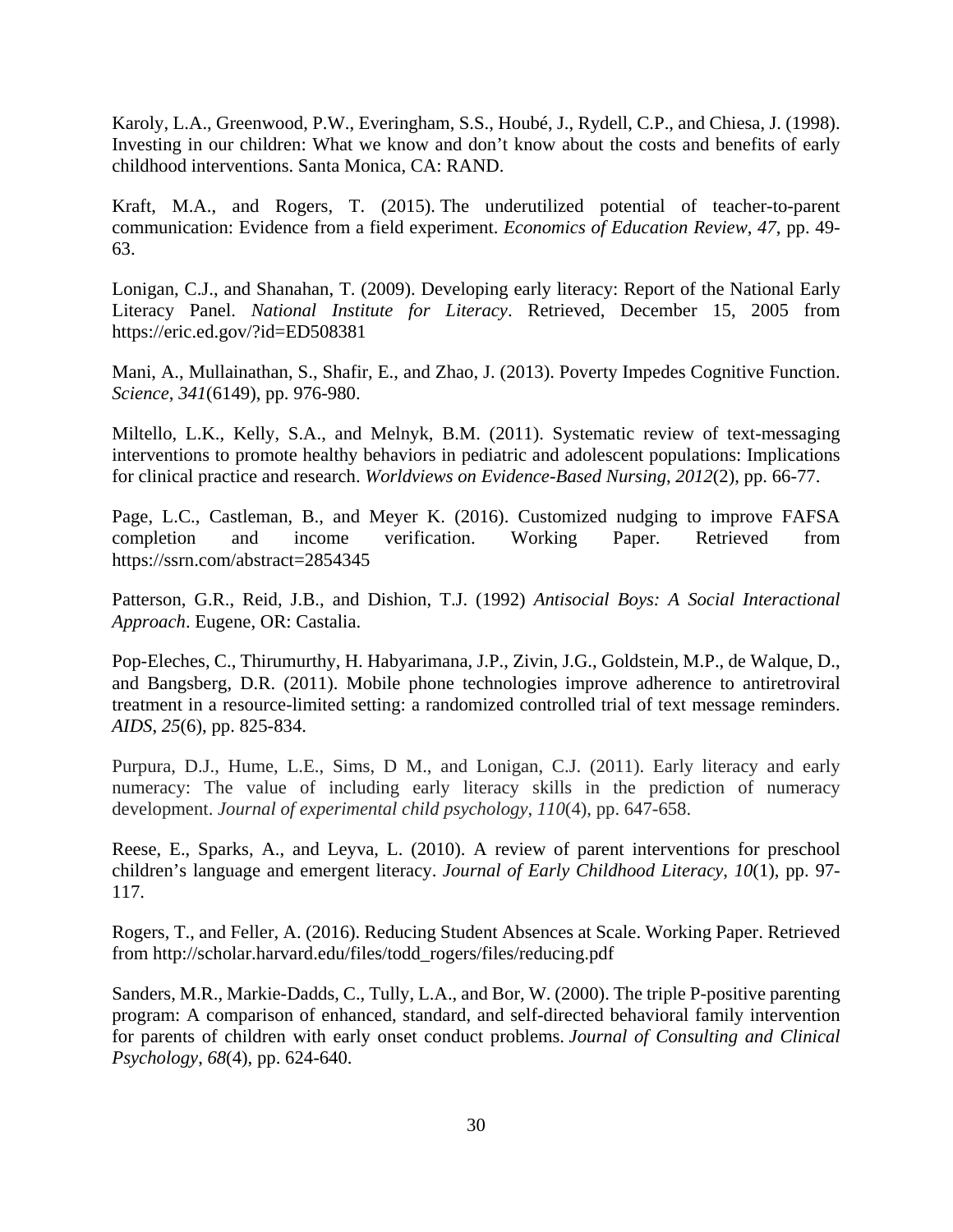Shah, A.K., Mullainathan S., and Shafir, E. (2012). The consequences of having too little. *Science*, *338*(6107), pp. 682-685.

Siopis, G., Chey, T., and Allman-Farinelli, M. (2014). A systematic review and meta-analysis of interventions for weight management using text messaging. *Journal of Human Nutrition and Dietetics*, *28*(suppl. 2), pp. 1-15.

Stevenson, H.W., Chen, C., and Uttal, D.H. (1990). Beliefs and achievement: A study of black, white, and Hispanic children. *Child Development*, *61*(2), pp. 508-523.

Texas Education Agency. (2015). *Texas Prekindergarten Guidelines*. Retrieved from https://tea.texas.gov/index2.aspx?id=2147495508

Thaler, R.H., and Sunstein, C.R. (2008). *Nudge: Improving decisions about health, wealth, and happiness*. New Haven, CT: Yale University Press.

Traxler, J., and Dearden, P. (2005) The Potential for Using SMS to Support Learning and Organisation in Sub-Saharan Africa. Proceedings of Development Studies Association Conference, Milton Keynes, September 2005.

Valant, J., and Loeb, S. (2014). Information, choice, and decision-making: Field experiments with adult and student school choosers. Working Paper.

Van Zeijl, J., Mesman, J., Van IJzendoorn, M.H., Bakermans-Kranenburg, M.J., Juffer, F., Stolk, and Alink, L.R.A. (2006). Attachment-based intervention for enhancing sensitive discipline in mothers of 1- to 3-year-old children at risk for externalizing behavior problems: A randomized controlled trial. *Journal of Consulting and Clinical Psychology*, *74*(6), pp. 994-1005.

Vodopivec-Jamsek, V., de Jongh, T., Gurol-Urganci, I., Atun, R., and Car, J. (2012). Mobile phone messaging for preventive health care (review). *Cochrane Database of Systematic Reviews*, *2012*(12).

Webster-Stratton, C. (1992). *The Incredible Years: Basic program manual*. Seattle, WA: The Incredible Years.

Whittaker, R., McRobbie, H., Bullen, C., Borland, R., Rodgers, A., and Gu, Y. (2012). Mobile phone-based interventions for smoking cessation (review). *Cochrane Database of Systematic Reviews*, 2012(11).

York, B.N., Loeb, S., and Doss, C. (in press). One Step at a Time: The Effects of an Early Literacy Text Messaging Program for Parents of Preschoolers. *Journal of Human Resources*.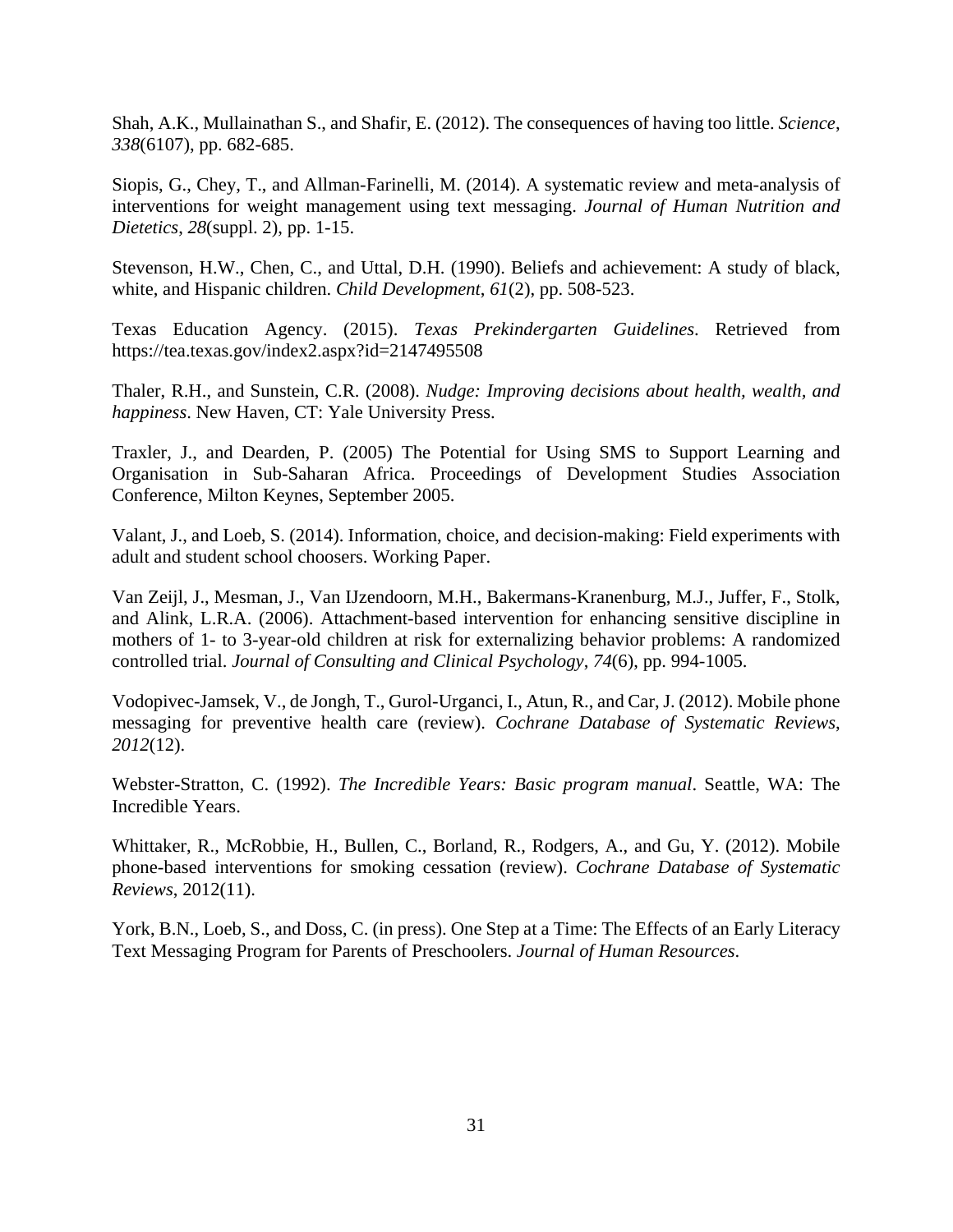## **Appendix 1.**

# **CIRCLE Assessment System Subtest Descriptions: Language and Literacy Skills**

# **A. Rapid Letter Naming**

## **This assessment is given to evaluate a student's ability to identify letters of the alphabet.**

*Directions:* Child is given a total of 60 seconds to identify letters that appear on the screen. The student must respond within 3 seconds. If 3 seconds elapse without a response the item is automatically scored as incorrect. A response should be recorded if the child correctly names the letter, if the child says: "I don't know", or if the child provides the incorrect response.

*Time to Administer:* 1 minute per child

## **B. Rapid Vocabulary Naming**

## **The Rapid Vocabulary Naming subtest attempts to gain insight into a child's expressive vocabulary skills.**

*Directions:* Child is given a total of 60 seconds to identify pictures as they appear on the screen. There are different pictures for each wave of the assessment. The Rapid Vocabulary Naming assessment includes 2 untimed warm-up items. The teacher conducts a practice session with the warmup items and give feedback for both practice items:

Correct response: "Good job."

Incorrect response: "That was a good try, but this is a ball. Let's try some more. You say 'ball.'

After a picture appears on the screen, the student must respond within 3 seconds. If 3 seconds elapse without a response the item is automatically scored as incorrect. A response should be recorded if the child correctly names the letter, if the child says: "I don't know", or if the child provides the incorrect response.

*Time to Administer:* 1 minute per child

## **C. Phonological Awareness**

**This measure is used to assess a child's understanding of sound in his/her language.** 

There are four subtests in the Phonological Awareness assessment:

| <b>Rhyming 1:</b>           | Ability to distinguish if two words rhyme when spoken.                                                                       |
|-----------------------------|------------------------------------------------------------------------------------------------------------------------------|
| <b>Alliteration:</b>        | Ability to give two or more words that have the same sound(s) at the beginning of<br>the words.                              |
| <b>Syllabication:</b><br>3) | Ability to separate a word into its parts.                                                                                   |
| <b>Onset-Rime:</b>          | Ability to blend two parts of a word together when segmented between the<br>beginning consonant(s) and the rest of the word. |

*General Instructions:* The teacher allows a 5 second wait time for the student to respond. Any time longer than 5 seconds is considered a no response. All of the subtests contained within the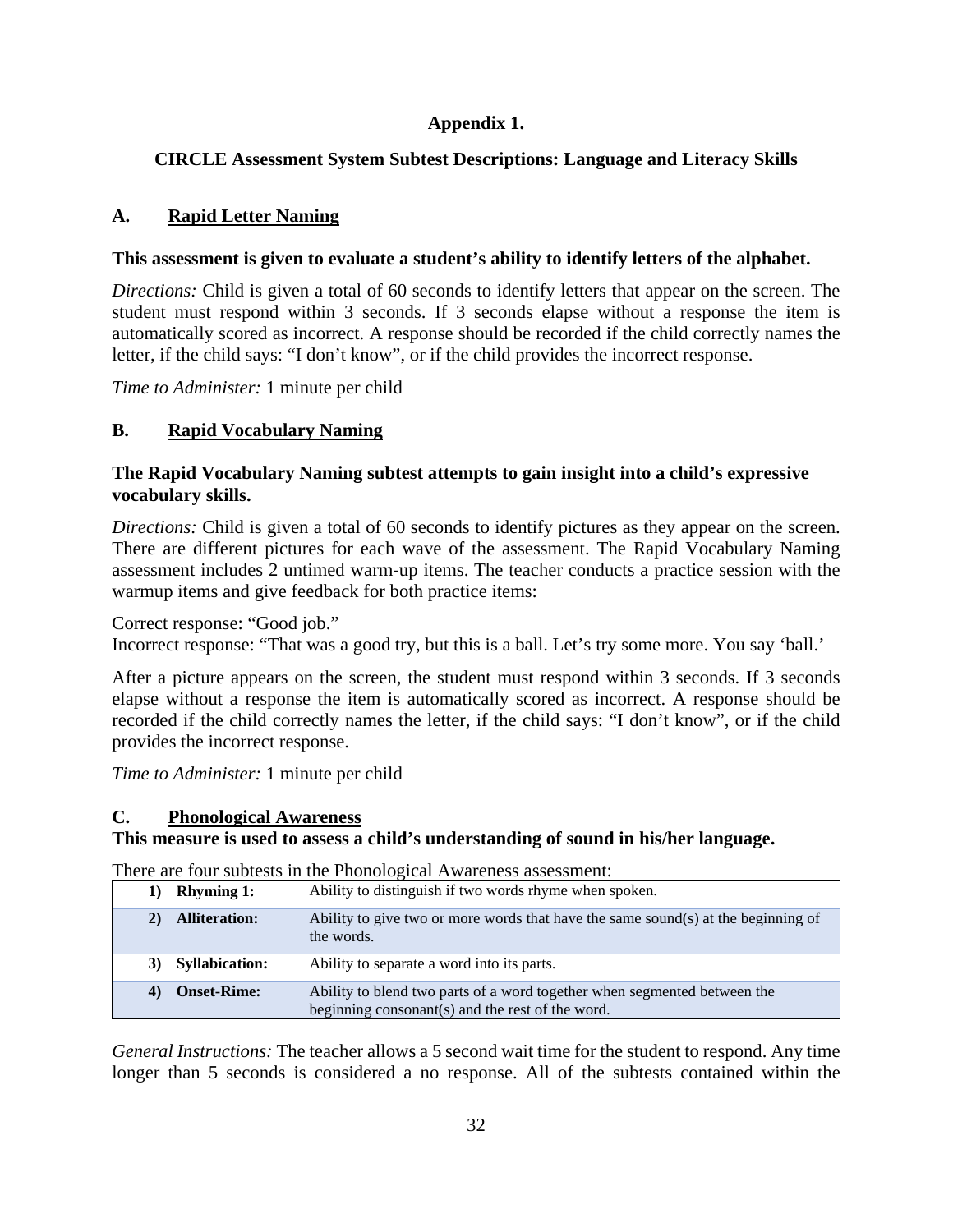Phonological Awareness (PA) subtest include a sample item. This is an auditory assessment and students do not see the teachers screen.

*Approximate Time to Administer:* 5 minutes per child

## **1) Rhyming 1**

The Rhyming 1 subtest of the PA subtest contains 9 test items that evaluate whether a child can identify whether or not two words rhyme. For the 2015-16 year, these 9 test items were: housemouse, make-cake, girl-dog, pig-puppy, jump-pump, in-down, sun-sleep, night-light, and moptop.

*Directions:* The child repeats each word pair prior to indicating if the words are the same or not. After the teacher records the child's response.

## **2) Alliteration**

The Alliteration subtest is another task that asks children to provide a "yes" or "no" answer to whether or not a pair of words start with the same sound. This subtest contains a sample item and 7 test items. For the 2015-16 year, these 7 test items were: nut-nail, sock-sail, foot-tie, rain-mouse, boat-box, log-light, and kind-glue.

*Directions:* The child repeats each word pair prior to indicating if the words are the same or not. After the teacher records the child's response.

## **3) Syllabication**

In the Syllabication subtest, children are asked to demonstrate knowledge of how words can be broken down into syllables. There are 7 test items, as well as a sample item. For the 2015-16 year, these 7 test items were: big, ball, wagon, hat, water, candy, and banana.

*Directions:* The teacher will say a word and clap the word parts and ask the child to say how many parts he/she hears in the word.

## **4) Onset-Rime**

Onset-Rime subtest of the PA subtest includes a sample item and 5 test items. This subtest evaluates one of the key components of phonological processing (i.e., blending) within single syllable words. For the 2015-16 year, these 5 test items were: hat, man, dad, hot, and pig.

*Directions:* The teacher breaks up a word into sounds. The child repeats the parts and says the word. The teacher then records whether the child's response was correct or incorrect.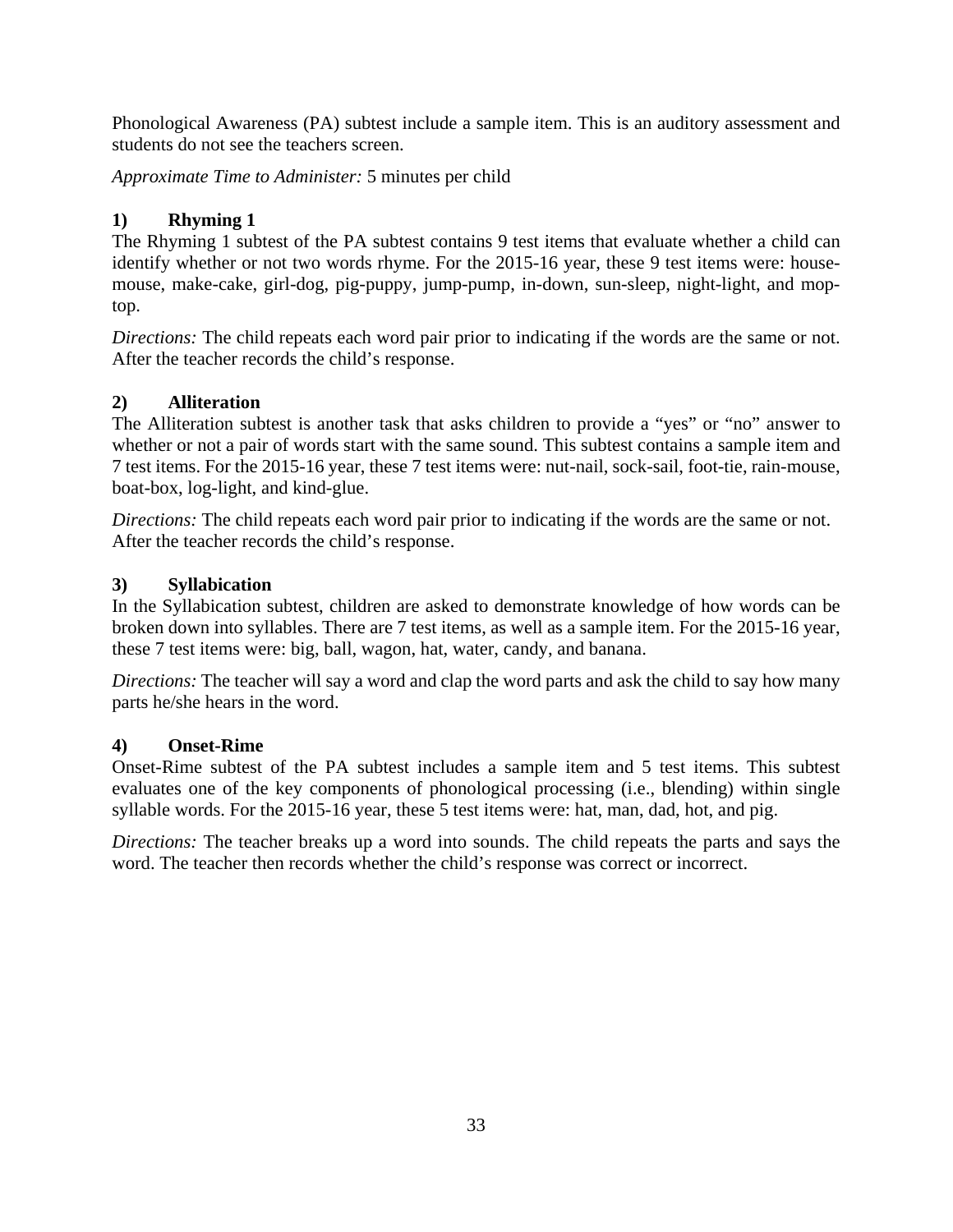

**Figure 1: Attrition Sensitivity Analysis for Circle-3 Literacy Test Score**

FTTTG program, missing imputed to be at percentile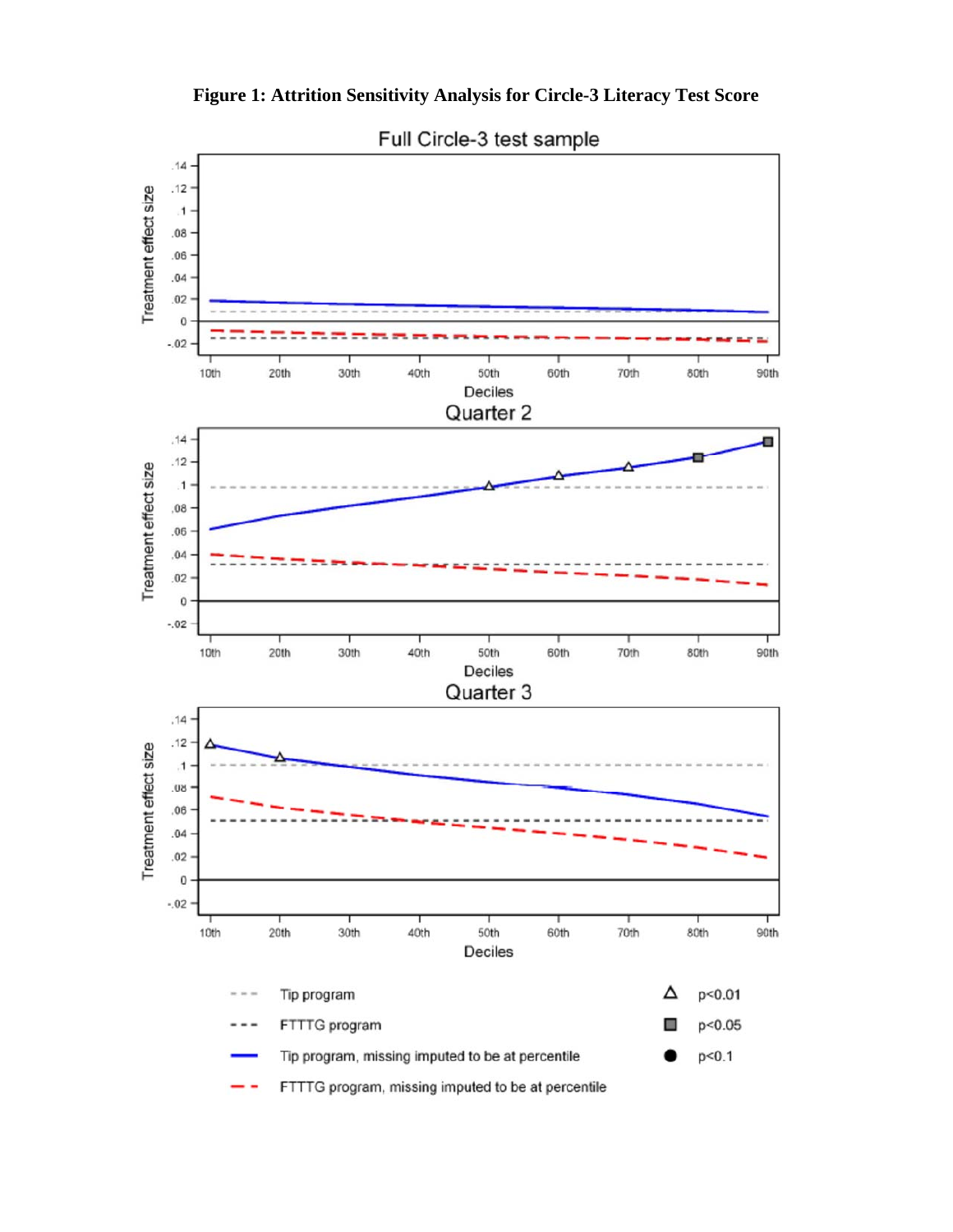|                                              | <b>Randomization Sample</b> | Circle-3 Test Sample* | Parent Survey Sample |
|----------------------------------------------|-----------------------------|-----------------------|----------------------|
| Panel A: Children Characteristics            |                             |                       |                      |
| Age (in years)                               | 4.68                        | 4.71                  | 4.68                 |
|                                              | (0.33)                      | (0.29)                | (0.34)               |
| Female                                       | 0.50                        | 0.50                  | 0.48                 |
| Race and ethnicity                           |                             |                       |                      |
| <b>Black</b>                                 | 0.11                        | 0.10                  | 0.13                 |
| Hispanic                                     | 0.85                        | 0.86                  | 0.83                 |
| Asian                                        | 0.02                        | $0.02\,$              | 0.01                 |
| White                                        | 0.02                        | $0.02\,$              | 0.02                 |
| Other                                        | 0.01                        | 0.00                  | 0.01                 |
| Low socioeconomic status                     | 0.95                        | 0.95                  | 0.95                 |
| Circle-1 assesment (raw) scores <sup>a</sup> |                             |                       |                      |
| Rapid letter naming (RLN)                    | 4.77                        | 4.73                  | 4.97                 |
|                                              | (7.33)                      | (7.50)                | (7.49)               |
| <b>Missing RLN</b>                           | 0.07                        | $0.00\,$              | 0.07                 |
| Rapid vocabulary (RV)                        | 10.33                       | 10.27                 | 10.82                |
|                                              | (6.74)                      | (7.00)                | (6.98)               |
| <b>Missing RV</b>                            | 0.07                        | $0.00\,$              | 0.08                 |
| Phonetic awareness (PA)                      | 10.13                       | 10.22                 | 10.27                |
|                                              | (4.86)                      | (5.08)                | (4.96)               |
| <b>Missing PA</b>                            | $0.08\,$                    | $0.00\,$              | 0.09                 |
| Panel B: Parental Characteristics            |                             |                       |                      |
| Age $(in \text{ years})^a$                   | 31.16                       | 31.27                 | 30.69                |
|                                              | (5.89)                      | (5.83)                | (5.96)               |
| Missing age                                  | 0.23                        | 0.24                  | 0.18                 |
| Highest education level <sup>b</sup>         |                             |                       |                      |
| Less than high school                        | 0.30                        | 0.31                  | 0.28                 |
| High school                                  | 0.26                        | 0.26                  | 0.39                 |
| Some college                                 | 0.13                        | 0.12                  | 0.19                 |
| Associate degree                             | 0.04                        | $0.04\,$              | 0.06                 |
| Bachlelor's degree                           | 0.03                        | 0.03                  | 0.05                 |
| Graduate degree                              | 0.02                        | 0.02                  | 0.02                 |
| Missing education                            | 0.22                        | 0.23                  | $0.01\,$             |
| Texting language                             |                             |                       |                      |
| English                                      | 0.36                        | 0.34                  | 0.38                 |
| Spanish                                      | 0.64                        | 0.66                  | 0.62                 |
|                                              |                             |                       |                      |
| Panel C: Teacher Characteristics             |                             |                       |                      |
| Average female                               | 0.76                        | 0.76                  | 0.78                 |
| Average race and ethnicity<br><b>Black</b>   | 0.19                        | 0.19                  | 0.20                 |
| Hispanic                                     | 0.46                        | 0.46                  | 0.44                 |
| White                                        | 0.32                        | 0.32                  | 0.33                 |
| Other                                        | 0.03                        | 0.03                  | 0.07                 |
| Average missing teacher demographics         | $0.01\,$                    | 0.01                  | 0.01                 |
| Average experience (in years)                | 8.36                        | 8.49                  | 8.27                 |
|                                              | (5.88)                      | (5.96)                | (5.79)               |
| Average hours of absence used <sup>a</sup>   | 49.64                       | 49.86                 | 48.90                |
|                                              | (33.27)                     | (34.48)               | (33.37)              |
| Average missing hours of absence             | 0.12                        | 0.12                  | 0.14                 |
| Observations                                 | 3,473                       | 2,920                 | 648                  |

*Notes:* Numbers in parentheses are standard deviations for continuous variables. \*Circle-3 test sample is conditioned on having Circle-1 test scores. <sup>a</sup>Missing data values imputed to be the mean. <sup>b</sup>Missing data values set to zero.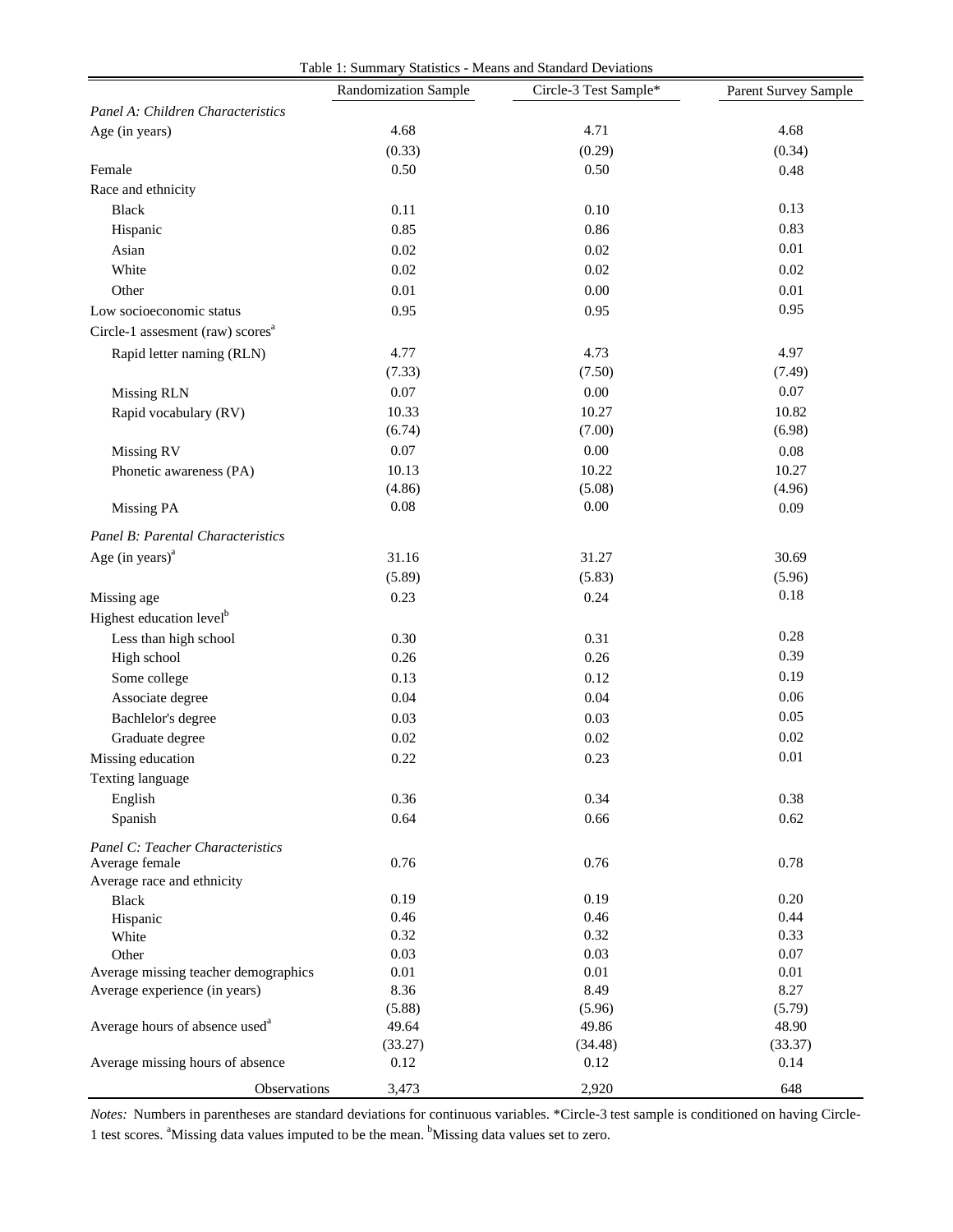Table 2: Randomization Checks - The Effect of Treatment Status on Pre-Treatment Covariates in the Randomization Sample, Circle-3 Test Sample, and Parent Survey Sample

|                                                   |          | Randomization Sample (N=3,473)     | Circle-3 Test Sample* (N=2,920)    |              | Parent Survey Sample (N=648)       |              |
|---------------------------------------------------|----------|------------------------------------|------------------------------------|--------------|------------------------------------|--------------|
|                                                   |          | <b>Treatment Effect Estimates:</b> | <b>Treatment Effect Estimates:</b> |              | <b>Treatment Effect Estimates:</b> |              |
|                                                   | Tip      | <b>FTTTG</b>                       | Tip                                | <b>FTTTG</b> | Tip                                | <b>FTTTG</b> |
| Age (in years)                                    | $-0.011$ | $-0.012$                           | $-0.014$                           | $-0.003$     | $-0.012$                           | $-0.027$     |
|                                                   | (0.013)  | (0.012)                            | (0.014)                            | (0.014)      | (0.040)                            | (0.040)      |
| Female                                            | 0.025    | $-0.004$                           | 0.036                              | $-0.008$     | 0.048                              | $-0.025$     |
|                                                   | (0.021)  | (0.019)                            | (0.023)                            | (0.020)      | (0.063)                            | (0.060)      |
| <b>Black</b>                                      | $-0.003$ | $-0.01$                            | 0.005                              | $-0.008$     | $-0.005$                           | $-0.016$     |
|                                                   | (0.010)  | (0.011)                            | (0.011)                            | (0.011)      | (0.032)                            | (0.029)      |
| Hispanic                                          | $-0.001$ | 0.005                              | $-0.005$                           | 0.007        | $-0.004$                           | 0.000        |
|                                                   | (0.012)  | (0.012)                            | (0.012)                            | (0.012)      | (0.037)                            | (0.035)      |
| Asian                                             | 0.000    | 0.002                              | 0.000                              | 0.000        | $-0.003$                           | 0.004        |
|                                                   | (0.003)  | (0.005)                            | (0.004)                            | (0.006)      | (0.010)                            | (0.010)      |
| White                                             | 0.001    | 0.003                              | 0.000                              | 0.004        | $-0.003$                           | $-0.003$     |
|                                                   | (0.007)  | (0.005)                            | (0.007)                            | (0.005)      | (0.018)                            | (0.013)      |
| Other                                             | 0.003    | 0.000                              | 0.001                              | $-0.002$     | 0.016                              | 0.014        |
|                                                   | (0.003)  | (0.003)                            | (0.003)                            | (0.003)      | (0.017)                            | (0.015)      |
| Low socioeconomic status                          | 0.008    | 0.011                              | 0.013                              | $0.018**$    | $0.046*$                           | $0.046*$     |
|                                                   | (0.008)  | (0.008)                            | (0.009)                            | (0.009)      | (0.027)                            | (0.024)      |
| Circle-1 rapid letter naming (RLN) <sup>a,b</sup> | 0.042    | 0.061                              | 0.045                              | 0.041        | $-0.007$                           | 0.112        |
|                                                   | (0.041)  | (0.041)                            | (0.047)                            | (0.046)      | (0.107)                            | (0.123)      |
| Circle-1 RLN Missing $c$                          | $-0.002$ | $-0.010$                           | $---$                              | ---          | $-0.038$                           | $-0.004$     |
|                                                   | (0.010)  | (0.011)                            |                                    |              | (0.029)                            | (0.019)      |
| Circle-1 rapid vocabulary (RV) <sup>a,b</sup>     | 0.061    | 0.025                              | 0.058                              | 0.018        | $-0.048$                           | $0.199**$    |
|                                                   | (0.041)  | (0.033)                            | (0.047)                            | (0.039)      | (0.097)                            | (0.099)      |
| Circle-1 RV Missing $c$                           | $-0.001$ | $-0.009$                           |                                    | $---$        | $-0.03$                            | $-0.008$     |
|                                                   | (0.010)  | (0.011)                            |                                    |              | (0.033)                            | (0.022)      |
|                                                   |          |                                    |                                    |              |                                    |              |
| Circle-1 phonological awareness $(PA)^{a,b}$      | 0.058    | 0.015                              | 0.054                              | $-0.001$     | $-0.094$                           | 0.047        |
|                                                   | (0.039)  | (0.034)                            | (0.045)                            | (0.039)      | (0.090)                            | (0.100)      |
| Circle-1 PA Missing $c$                           | 0.000    | $-0.009$                           |                                    |              | $-0.02$                            | $-0.007$     |
|                                                   | (0.010)  | (0.011)                            |                                    |              | (0.034)                            | (0.020)      |

*Panel A: Regressions of Child Characteristics on Treatment Status (3 texts per week, FTG program, is the omitted category in all regressions)* 

*Notes:* Each row represents <sup>a</sup> separate regression model (only the coefficients of the treatments status are reported). All regressions include pre-school site fixed effects. Standard errors are clustered at the pre-school site level. The omitted reference group in all regressions is the original texting program of 3 texts per week (i.e., *FTG* program). \*Circle-3 test sample is conditioned on having Circle-1 test scores. <sup>a</sup>Missing data values imputed to be the mean and all regressions include a dummy variable for categorical variables with missing values. <sup>b</sup>All Circle-1 test score variables are in standard deviation units. <sup>c</sup>Due to low outcome values in the dependent variable we are unable to run balance checks. Statistical significance levels: \*p<0.10; \*\*p<0.05; \*\*\*p<0.01.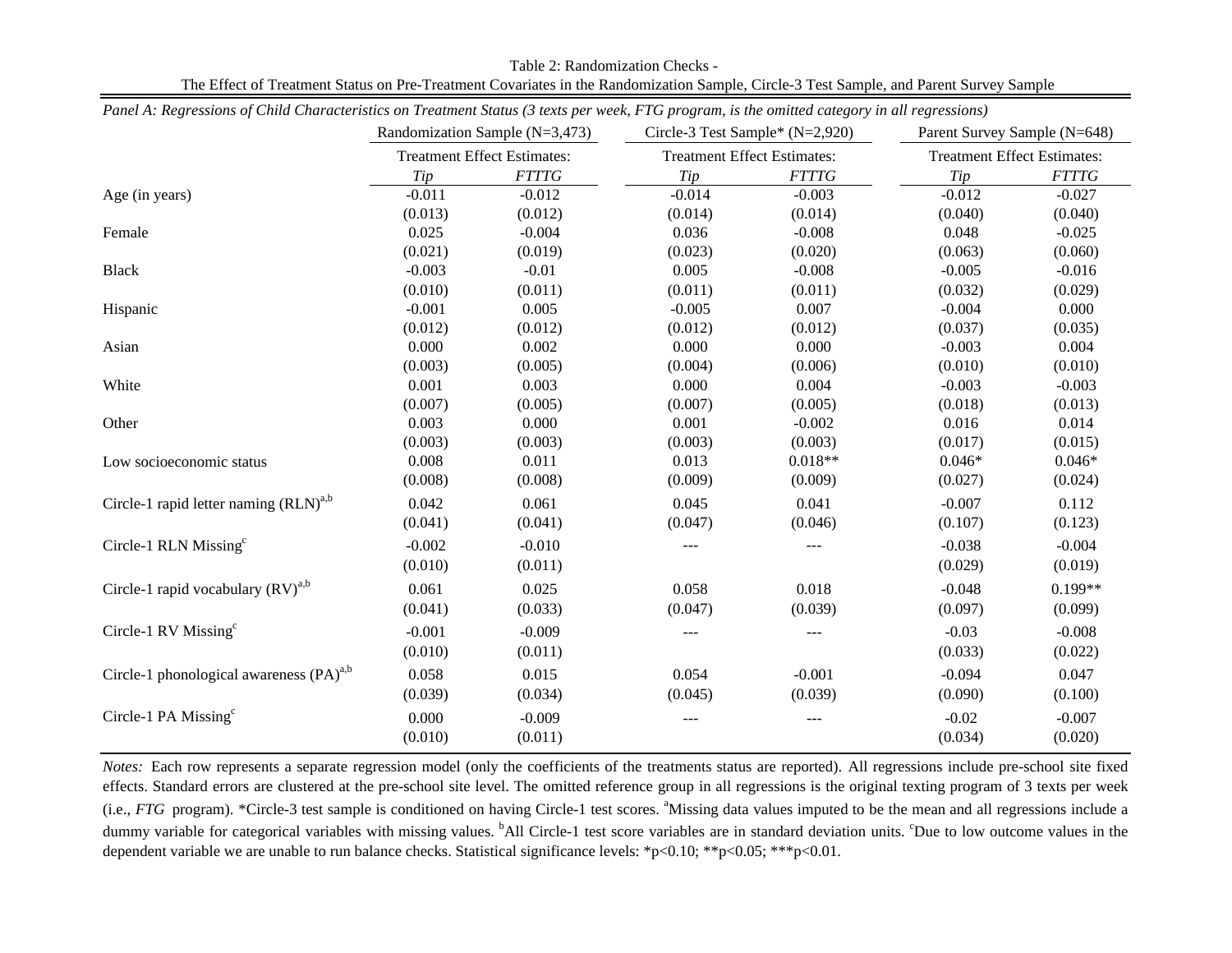| Panel B: Regressions of Parental Characteristics on Treatment Status (3 texts per week, FTG program, is the omitted category in all regressions) |                                  |                                    |                                   |                                    |                              |                                    |
|--------------------------------------------------------------------------------------------------------------------------------------------------|----------------------------------|------------------------------------|-----------------------------------|------------------------------------|------------------------------|------------------------------------|
|                                                                                                                                                  | Randomization Sample $(N=3,473)$ |                                    | Circle-3 Test Sample* $(N=2,920)$ |                                    | Parent Survey Sample (N=648) |                                    |
|                                                                                                                                                  |                                  | <b>Treatment Effect Estimates:</b> |                                   | <b>Treatment Effect Estimates:</b> |                              | <b>Treatment Effect Estimates:</b> |
|                                                                                                                                                  | Tip                              | <b>FTTTG</b>                       | Tip                               | <b>FTTTG</b>                       | Tip                          | <b>FTTTG</b>                       |
| Age (in years)                                                                                                                                   | $-0.421*$                        | $-0.475*$                          | $-0.192$                          | $-0.517*$                          | 0.718                        | $-0.221$                           |
|                                                                                                                                                  | (0.243)                          | (0.255)                            | (0.275)                           | (0.273)                            | (0.621)                      | (0.640)                            |
| Missing age                                                                                                                                      | $-0.001$                         | 0.000                              | 0.004                             | 0.008                              | $-0.052$                     | $-0.032$                           |
|                                                                                                                                                  | (0.017)                          | (0.015)                            | (0.018)                           | (0.018)                            | (0.045)                      | (0.038)                            |
| Less than high school                                                                                                                            | $0.038**$                        | 0.024                              | $0.034*$                          | 0.021                              | 0.045                        | 0.013                              |
|                                                                                                                                                  | (0.019)                          | (0.018)                            | (0.020)                           | (0.020)                            | (0.044)                      | (0.046)                            |
| High school                                                                                                                                      | $-0.029*$                        | $-0.033*$                          | $-0.035*$                         | $-0.035*$                          | $-0.016$                     | 0.016                              |
|                                                                                                                                                  | (0.016)                          | (0.017)                            | (0.018)                           | (0.019)                            | (0.057)                      | (0.052)                            |
| Some college                                                                                                                                     | $-0.011$                         | 0.001                              | $-0.011$                          | $-0.001$                           | $-0.043$                     | 0.005                              |
|                                                                                                                                                  | (0.012)                          | (0.015)                            | (0.014)                           | (0.017)                            | (0.046)                      | (0.047)                            |
| Associate degree                                                                                                                                 | $-0.002$                         | 0.002                              | 0.001                             | 0.002                              | $-0.006$                     | $-0.045*$                          |
|                                                                                                                                                  | (0.008)                          | (0.008)                            | (0.009)                           | (0.008)                            | (0.032)                      | (0.026)                            |
| Bachlelor's degree                                                                                                                               | $-0.002$                         | $-0.006$                           | 0.002                             | $-0.002$                           | 0.012                        | 0.007                              |
|                                                                                                                                                  | (0.007)                          | (0.006)                            | (0.008)                           | (0.007)                            | (0.027)                      | (0.024)                            |
| Graduate degree                                                                                                                                  | $-0.005$                         | $-0.001$                           | $-0.005$                          | $-0.002$                           | 0.008                        | 0.004                              |
|                                                                                                                                                  | (0.006)                          | (0.006)                            | (0.006)                           | (0.006)                            | (0.016)                      | (0.016)                            |
| Missing education                                                                                                                                | 0.012                            | 0.014                              | 0.013                             | 0.017                              | 0.001                        | 0.000                              |
|                                                                                                                                                  | (0.015)                          | (0.014)                            | (0.017)                           | (0.016)                            | (0.008)                      | (0.007)                            |

Table 2 (Continued): Randomization Checks - The Effect of Treatment Status on Pre-Treatment Covariates in the Randomization Sample, Circle-3 Test Sample, and Parent Survey Sample

*Notes:* Each row represents <sup>a</sup> separate regression model (only the coefficients of the treatments status are reported). All regressions include pre-school site fixed effects. Standard errors are clustered at the pre-school site level. The omitted reference group in all regressions is the original texting program of 3 texts per week (i.e., FTG program). \*Circle-3 test sample is conditioned on having Circle-1 test scores. <sup>a</sup>Missing data values imputed to be the mean and all regressions include a dummy variable for categorical variables with missing values. <sup>b</sup>All Circle-1 test score variables are in standard deviation units. <sup>c</sup>Due to low outcome values in the dependent variable we are unable to run balance checks. Statistical significance levels: \*p<0.10; \*\*p<0.05; \*\*\*p<0.01.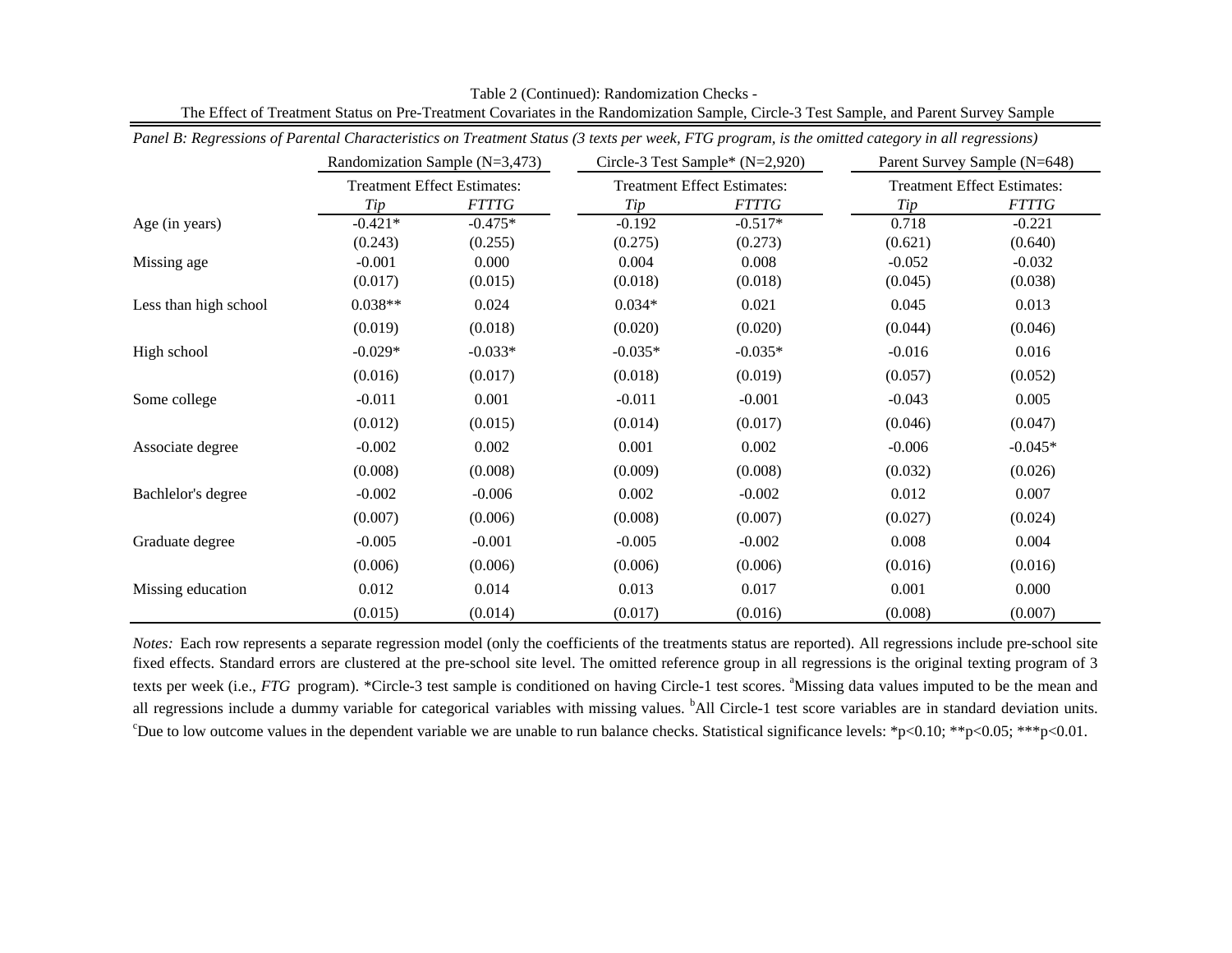| т инег с. незгезмоть ортешнег спиталения он гтеантенгышы (элемь рет week, г го ртозтат, is те отниеа сатезот у т ан тезтезмоть) | Randomization Sample (N=3,473)     |              |                                    | Circle-3 Test Sample* $(N=2,920)$ |                                    | Parent Survey Sample (N=648) |
|---------------------------------------------------------------------------------------------------------------------------------|------------------------------------|--------------|------------------------------------|-----------------------------------|------------------------------------|------------------------------|
|                                                                                                                                 | <b>Treatment Effect Estimates:</b> |              | <b>Treatment Effect Estimates:</b> |                                   | <b>Treatment Effect Estimates:</b> |                              |
|                                                                                                                                 | Tip                                | <b>FTTTG</b> | Tip                                | <b>FTTTG</b>                      | Tip                                | <b>FTTTG</b>                 |
| Average female                                                                                                                  | $-0.005$                           | $-0.002$     | $-0.001$                           | $\Omega$                          | 0.01                               | 0.006                        |
|                                                                                                                                 | (0.008)                            | (0.007)      | (0.008)                            | (0.007)                           | (0.020)                            | (0.026)                      |
| Average black                                                                                                                   | $0.020**$                          | 0.001        | $0.017**$                          | $-0.003$                          | 0.02                               | $-0.023$                     |
|                                                                                                                                 | (0.008)                            | (0.007)      | (0.008)                            | (0.008)                           | (0.023)                            | (0.021)                      |
| Average Hispanic                                                                                                                | $-0.009$                           | 0.011        | 0.000                              | 0.018                             | $-0.001$                           | 0.024                        |
|                                                                                                                                 | (0.011)                            | (0.011)      | (0.011)                            | (0.011)                           | (0.024)                            | (0.025)                      |
| Average white                                                                                                                   | $-0.007$                           | $-0.01$      | $-0.011$                           | $-0.011$                          | $-0.006$                           | $-0.005$                     |
|                                                                                                                                 | (0.010)                            | (0.008)      | (0.010)                            | (0.008)                           | (0.023)                            | (0.021)                      |
| Average missing teacher demographic data                                                                                        | 0.000                              | 0.001        | 0.000                              | 0.000                             | $-0.001$                           | 0.002                        |
|                                                                                                                                 | (0.001)                            | (0.001)      | (0.000)                            | (0.000)                           | (0.001)                            | (0.002)                      |
| Average experience (in years)                                                                                                   | $-0.021$                           | $-0.215$     | $-0.061$                           | $-0.194$                          | 0.273                              | $-0.509$                     |
|                                                                                                                                 | (0.206)                            | (0.167)      | (0.214)                            | (0.172)                           | (0.582)                            | (0.543)                      |
| Average hours of absence used <sup>a</sup>                                                                                      | $-0.252$                           | 0.438        | 0.62                               | 1.004                             | 1.532                              | $-1.756$                     |
|                                                                                                                                 | (1.001)                            | (0.935)      | (1.114)                            | (1.050)                           | (2.269)                            | (2.178)                      |
| Average missing hours of absence                                                                                                | 0.003                              | 0.002        | 0.003                              | 0.004                             | 0.006                              | 0.008                        |
|                                                                                                                                 | (0.004)                            | (0.005)      | (0.005)                            | (0.005)                           | (0.010)                            | (0.014)                      |
| SUR test for joint significance (p-value)                                                                                       | 0.170                              | 0.687        | 0.238                              | 0.436                             | 0.144                              | 0.225                        |

Table 2 (Continued): Randomization Checks - The Effect of Treatment Status on Pre-Treatment Covariates in the Randomization Sample, Circle-3 Test Sample, and Parent Survey Sample

*Panel C: Regressions of Teacher Characteristics on Treatment Status (3 texts per week, FTG program, is the omitted category in all regressions)* 

*Notes:* Each row represents <sup>a</sup> separate regression model (only the coefficients of the treatments status are reported). All regressions include pre-school site fixed effects. Standard errors are clustered at the pre-school site level. The omitted reference group in all regressions is the original texting program of 3 texts per week (i.e., *FTG* program). \*Circle-3 test sample is conditioned on having Circle-1 test scores. <sup>a</sup>Missing data values imputed to be the mean and all regressions include a dummy variable for categorical variables with missing values. <sup>b</sup>All Circle-1 test score variables are in standard deviation units. <sup>c</sup>Due to low outcome values in the dependent variable we are unable to run balance checks. Statistical significance levels: \*p<0.10; \*\*p<0.05; \*\*\*p<0.01.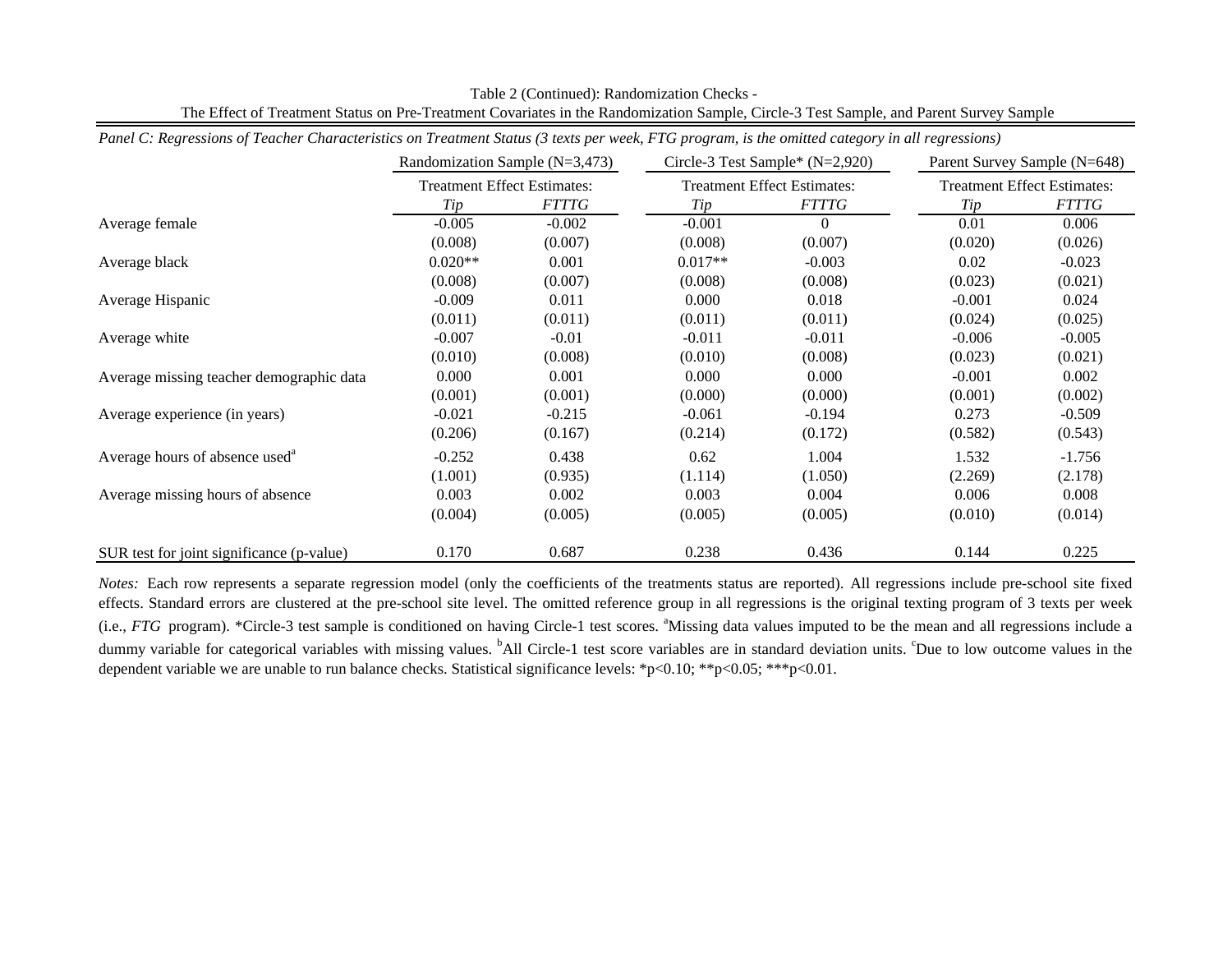| Panel A: Circle-3 Test Sample - Whether any Circle-3 Test Outcomes are Missing |           |              |            |       |
|--------------------------------------------------------------------------------|-----------|--------------|------------|-------|
|                                                                                | Tip       | <i>FTTTG</i> | Adj. $R^2$ | N     |
| Full sample                                                                    | $-0.004$  | $-0.006$     | 0.59       | 3,473 |
|                                                                                | (0.010)   | (0.009)      |            |       |
| By quartiles: <sup>a</sup>                                                     |           |              |            |       |
| Quarter 1 (lowest)                                                             | $-0.028$  | $-0.017$     | 0.21       | 780   |
|                                                                                | (0.025)   | (0.027)      |            |       |
| Quarter 2                                                                      | $0.044*$  | 0.002        | 0.32       | 778   |
|                                                                                | (0.022)   | (0.017)      |            |       |
| Quarter 3                                                                      | $-0.047*$ | $-0.029$     | 0.12       | 779   |
|                                                                                | (0.024)   | (0.026)      |            |       |
| Quarter 4 (highest)                                                            | 0.011     | 0.023        | 0.01       | 777   |
|                                                                                | (0.019)   | (0.020)      |            |       |
| Panel B: Parent Survey Sample - Whether any Parent Survey Outcomes are Missing |           |              |            |       |
|                                                                                | Tip       | <i>FTTTG</i> | Adj. $R^2$ | N     |
| Entire sample                                                                  | 0.012     | 0.000        | 0.10       | 3,473 |
|                                                                                | (0.015)   | (0.016)      |            |       |

Table 3: Treatment Effects on Attrition in Circle-3 Test Sample and Parent Survey Sample

*Notes:* Each row represents a separate regression model (only the coefficients of the treatments status are reported). All regressions include controls for student characteristics (age, gender, race/ethnicity, low-SES status, and Circle-1 test scores), parental characteristics (age and highest educational attainment), teacher characteristics (gender, race/ethnicity, years of experience, and hours of absence used), and pre-school site fixed effects. Standard errors are clustered at the preschool site level. The omitted reference group in all regressions is the original texting program of 3 texts per week (i.e., *FTG* program). <sup>a</sup>Quarters are based on student's Circle-1 tests prior to the intervention. Statistical significance levels: \*p<0.10; \*\*p<0.05; \*\*\*p<0.01.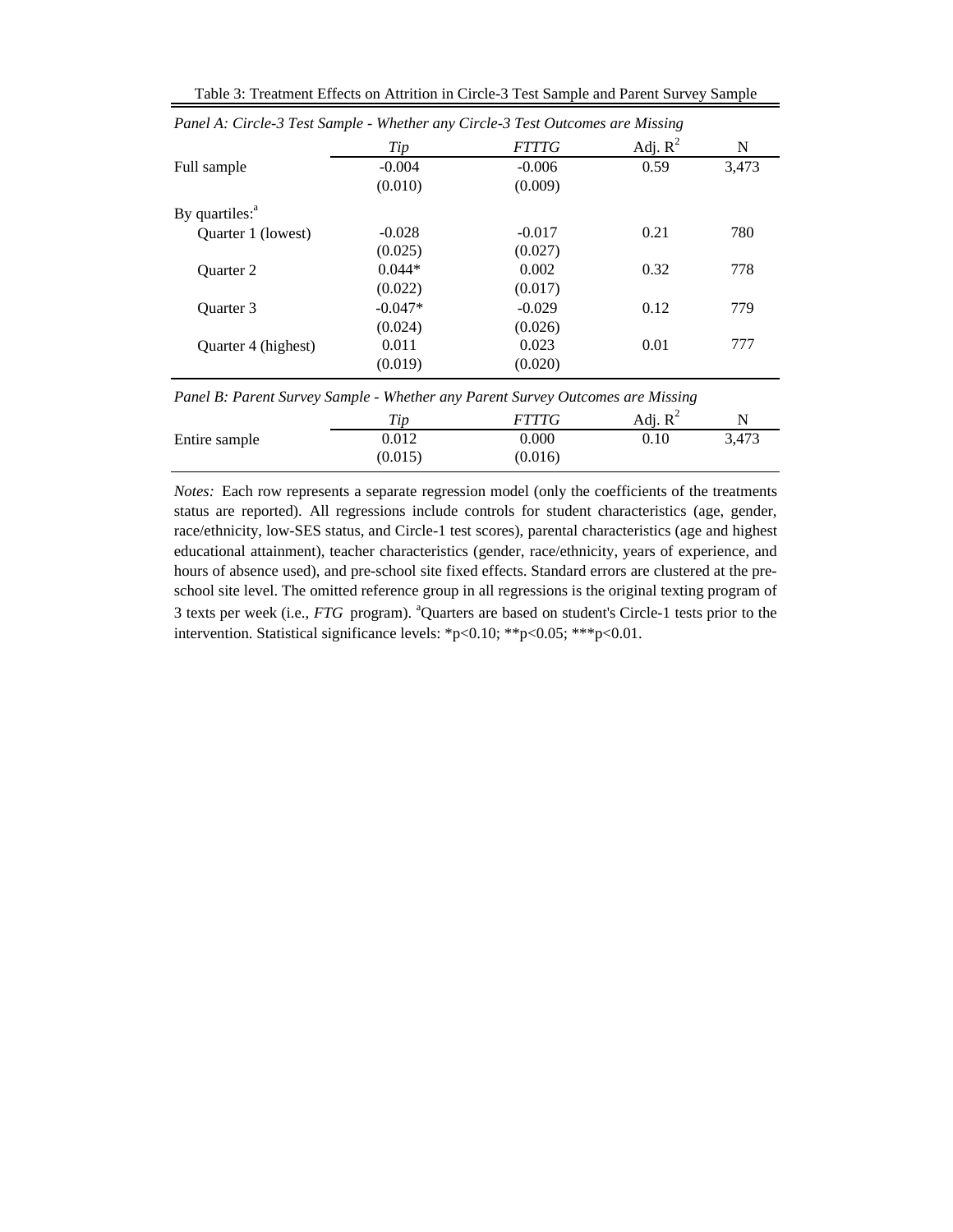| Panel A: Parental Opt Out Rates |            |              |            |       |
|---------------------------------|------------|--------------|------------|-------|
|                                 | Tip        | <b>FTTTG</b> | Adj. $R^2$ | N     |
| Full sample                     | $-0.020**$ | $0.029***$   | 0.03       | 2.920 |
|                                 | (0.008)    | (0.010)      |            |       |
| By quartiles: <sup>a</sup>      |            |              |            |       |
| Quarter 1 (lowest)              | $-0.044**$ | $0.049**$    | 0.09       | 715   |
|                                 | (0.019)    | (0.020)      |            |       |
| Ouarter 2                       | $-0.011$   | 0.01         | $-0.04$    | 728   |
|                                 | (0.020)    | (0.024)      |            |       |
| Ouarter 3                       | $-0.038*$  | 0.003        | $-0.01$    | 735   |
|                                 | (0.022)    | (0.026)      |            |       |
| Quarter 4 (highest)             | $-0.019$   | 0.032        | $-0.01$    | 742   |
|                                 | (0.024)    | (0.026)      |            |       |

| Table 4: Treatment Effects on                                                          |  |
|----------------------------------------------------------------------------------------|--|
| Parents' Opting-out of the Intervention and Overall View of Receiving the Weekly Texts |  |

*Panel B: Parental Survey Responses to Receiving the Weekly Texts* 

|                                | Tip         | <i>FTTTG</i> | Adj. $R^2$ | N   |
|--------------------------------|-------------|--------------|------------|-----|
| Received texts $(0/1)$         | $-0.022$    | $-0.013$     | 0.10       | 648 |
|                                | (0.022)     | (0.016)      |            |     |
| Read texts (std.)              | $-0.188*$   | $-0.250**$   | $-0.04$    | 648 |
|                                | (0.111)     | (0.119)      |            |     |
| Uses texts $(std.)$            | $-0.134$    | $-0.169$     | $-0.02$    | 648 |
|                                | (0.127)     | (0.128)      |            |     |
| Texts are helpful (std.)       | $-0.134$    | 0.070        | 0.05       | 648 |
|                                | (0.122)     | (0.112)      |            |     |
| Receive too many texts $(0/1)$ | $-0.021$    | 0.038        | 0.02       | 648 |
|                                | (0.027)     | (0.028)      |            |     |
| Not enough texts $(0/1)$       | 0.041       | 0.016        | 0.03       | 648 |
|                                | (0.026)     | (0.025)      |            |     |
| Ideal $#$ of texts (std.)      | $-0.547***$ | $-0.158$     | 0.03       | 648 |
|                                | (0.120)     | (0.111)      |            |     |
| Recommend texts (std.)         | $-0.132$    | $-0.043$     | $-0.01$    | 648 |
|                                | (0.111)     | (0.125)      |            |     |

*Notes:* Each row represents a separate regression model (only the coefficients of the treatments status are reported). All regressions include controls for student characteristics (age, gender, race/ethnicity, low-SES status, and Circle-1 test scores), parental characteristics (age and highest educational attainment), teacher characteristics (gender, race/ethnicity, years of experience, and hours of absence used), and pre-school site fixed effects. Standard errors are clustered at the pre-school site level. The omitted reference group in all regressions is the original texting program of 3 texts per week (i.e., *FTG* program). <sup>a</sup>Quarters are based on student's Circle-1 tests prior to the intervention. Statistical significance levels:  $*p<0.10$ ; \*\*p<0.05; \*\*\*p<0.01.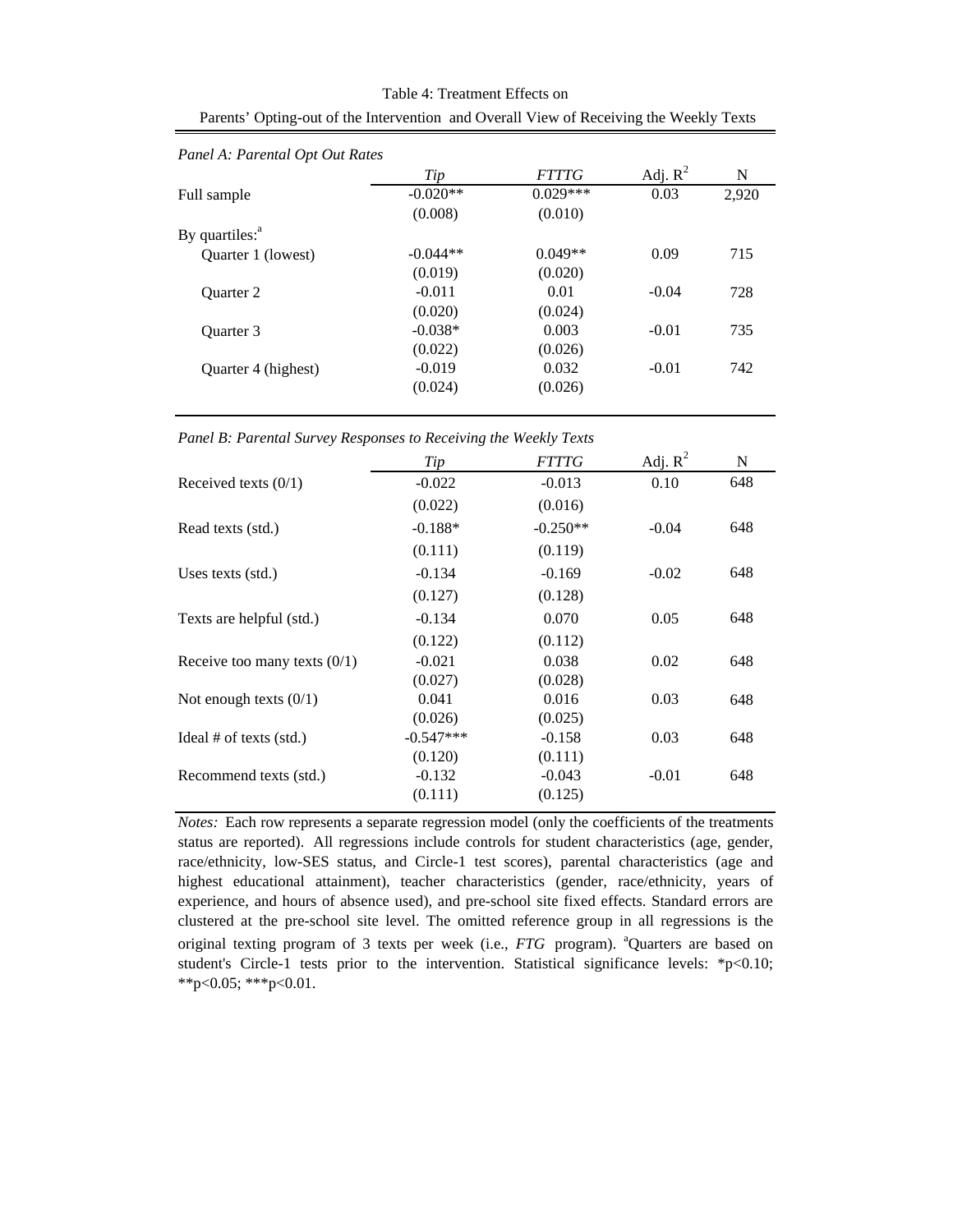|  |  |  |  |  | Panel A: Frequency of How Often Parents Did Reading Activities with their Child (standardized) |
|--|--|--|--|--|------------------------------------------------------------------------------------------------|
|  |  |  |  |  |                                                                                                |

|                                                       | Tip        | <b>FTTTG</b> | Adj. $R^2$ | N   |
|-------------------------------------------------------|------------|--------------|------------|-----|
| Mean Reading Activity                                 | $-0.202$   | $-0.156$     | 0.06       | 648 |
|                                                       | (0.127)    | (0.112)      |            |     |
| Let child hold the book                               | $-0.052$   | $-0.160$     | 0.03       | 648 |
|                                                       | (0.107)    | (0.117)      |            |     |
| Show child book parts                                 | $-0.073$   | $-0.142$     | 0.04       | 648 |
|                                                       | (0.113)    | (0.119)      |            |     |
| Talk about the pictures in a book                     | $-0.218*$  | $-0.046$     | 0.01       | 648 |
|                                                       | (0.126)    | (0.108)      |            |     |
| Ask child questions about the story                   | $-0.230*$  | $-0.084$     | 0.02       | 648 |
|                                                       | (0.119)    | (0.105)      |            |     |
| Underline words as you read                           | $-0.269**$ | $-0.299**$   | 0.08       | 648 |
|                                                       | (0.106)    | (0.118)      |            |     |
| Show child that we read from left to right            | $-0.112$   | $-0.115$     | 0.00       | 648 |
|                                                       | (0.127)    | (0.118)      |            |     |
| Ask child questions about the story after you read it | $-0.074$   | 0.066        | 0.04       | 648 |
|                                                       | (0.129)    | (0.103)      |            |     |

*Panel B: Frequency of How Often Parents Did Literacy Activities with their Child (standardized)*

|                                                                                         | Tip         | <b>FTTTG</b> | Adj. $R^2$ | ${\bf N}$ |
|-----------------------------------------------------------------------------------------|-------------|--------------|------------|-----------|
| Mean Literacy Activity                                                                  | $-0.281**$  | $-0.144$     | 0.06       | 648       |
|                                                                                         | (0.130)     | (0.122)      |            |           |
| Helped child write his/her name                                                         | $-0.021$    | $-0.041$     | $-0.04$    | 648       |
|                                                                                         | (0.126)     | (0.131)      |            |           |
| Pointed out letters on objects                                                          | $-0.195$    | $-0.110$     | 0.01       | 648       |
|                                                                                         | (0.126)     | (0.128)      |            |           |
| Sang a song or nursery rhyme with child                                                 | $-0.107$    | $-0.099$     | $-0.02$    | 648       |
|                                                                                         | (0.126)     | (0.130)      |            |           |
| Practiced word sounds                                                                   | $-0.309**$  | $-0.071$     | 0.03       | 648       |
|                                                                                         | (0.119)     | (0.125)      |            |           |
| Said rhyming words with child                                                           | $-0.188$    | $-0.101$     | 0.04       | 648       |
|                                                                                         | (0.120)     | (0.123)      |            |           |
| Asked child about his or her day                                                        | $-0.357***$ | $-0.203$     | 0.03       | 648       |
|                                                                                         | (0.122)     | (0.123)      |            |           |
| Played a literacy learning game with child                                              | $-0.148$    | $-0.041$     | 0.04       | 648       |
|                                                                                         | (0.118)     | (0.108)      |            |           |
| Helped child learn new words                                                            | $-0.245*$   | $-0.023$     | 0.07       | 648       |
|                                                                                         | (0.126)     | (0.119)      |            |           |
| Worked on reading skills during family activities                                       | $-0.293**$  | $-0.190$     | 0.10       | 648       |
|                                                                                         | (0.118)     | (0.120)      |            |           |
| Helped child sound out a word                                                           | $-0.147$    | $-0.074$     | 0.05       | 648       |
|                                                                                         | (0.130)     | (0.122)      |            |           |
| Read to child                                                                           | $-0.211*$   | $-0.188*$    | 0.04       | 648       |
|                                                                                         | (0.119)     | (0.110)      |            |           |
| Panel C: Parents' Understanding of How to Develop Skills for their Child (standardized) |             |              |            |           |
|                                                                                         | Tip         | <b>FTTTG</b> | Adj. $R^2$ | N         |
| Mean Skill Development                                                                  | $-0.219*$   | 0.034        | 0.11       | 648       |
|                                                                                         | (0.115)     | (0.101)      |            |           |
| Literacy development                                                                    | $-0.210*$   | 0.009        | 0.06       | 648       |
|                                                                                         | (0.112)     | (0.115)      |            |           |
| Math development                                                                        | $-0.184$    | 0.042        | 0.10       | 648       |
|                                                                                         | (0.126)     | (0.107)      |            |           |
| Behavioral development                                                                  | $-0.185$    | 0.038        | 0.11       | 648       |
|                                                                                         | (0.113)     | (0.097)      |            |           |

*Notes:* Each row represents a separate regression model (only the coefficients of the treatments status are reported). All regressions include controls for student characteristics (age, gender, race/ethnicity, low-SES status, and Circle-1 test scores), parental characteristics (age and highest educational attainment), teacher characteristics (gender, race/ethnicity, years of experience, and hours of absence used), and pre-school site fixed effects. Standard errors are clustered at the pre-school site level. The omitted reference group in all regressions is the original texting program of 3 texts per week (i.e., *FTG* program). Statistical significance levels: \*p<0.10; \*\*p<0.05; \*\*\*p<0.01.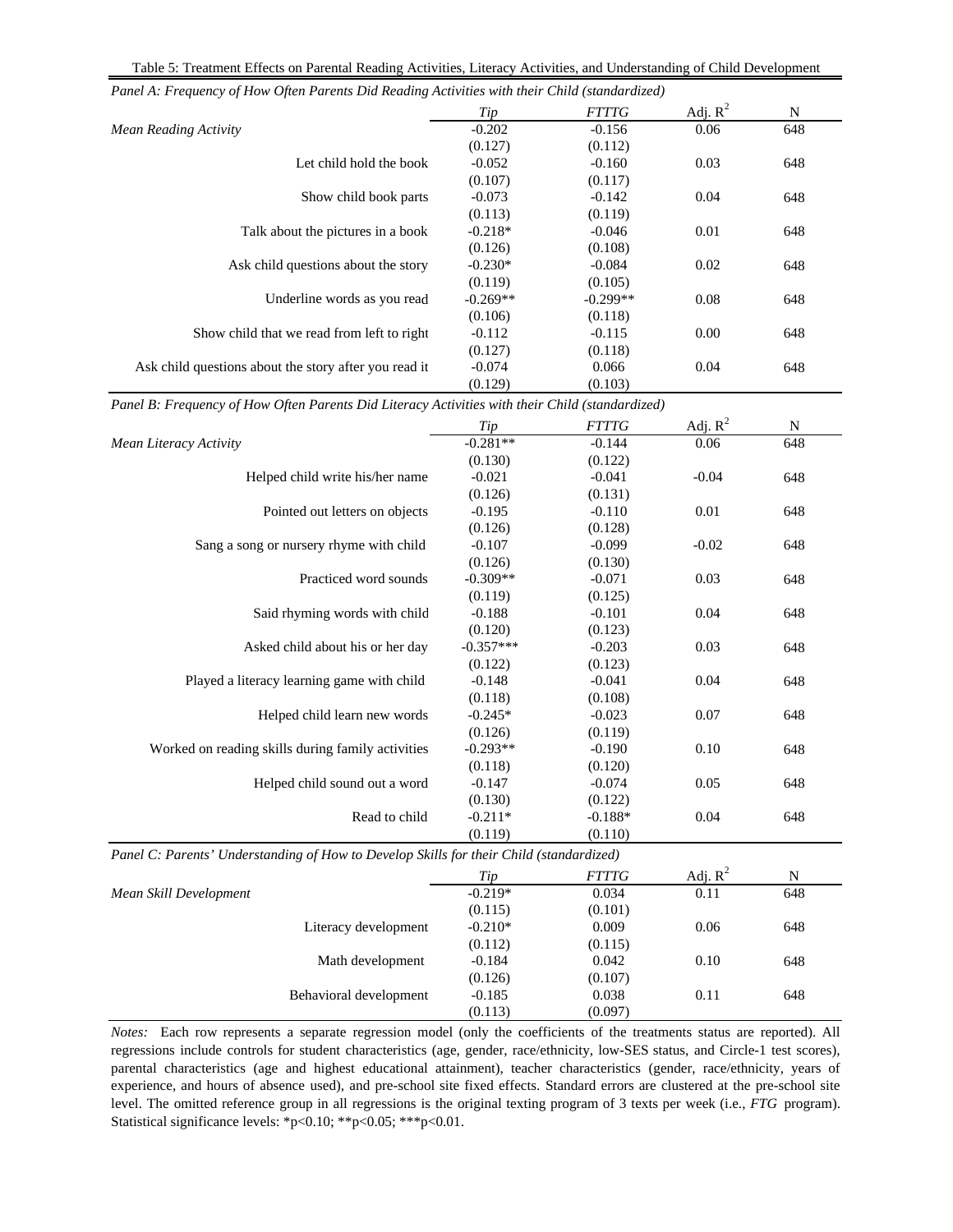|                            | Overan Cheic-9 Language and Lucracy DKins Assessment Test (standardized) |              |            |       |  |  |  |  |
|----------------------------|--------------------------------------------------------------------------|--------------|------------|-------|--|--|--|--|
|                            | Tip                                                                      | <b>FTTTG</b> | Adj. $R^2$ | N     |  |  |  |  |
| Full sample                | 0.016                                                                    | $-0.016$     | 0.41       | 2,920 |  |  |  |  |
|                            | (0.032)                                                                  | (0.033)      |            |       |  |  |  |  |
| By quartiles: <sup>a</sup> |                                                                          |              |            |       |  |  |  |  |
| Quarter 1 (lowest)         | $-0.152**$                                                               | $-0.054$     | 0.44       | 715   |  |  |  |  |
|                            | (0.073)                                                                  | (0.072)      |            |       |  |  |  |  |
| <b>Ouarter 2</b>           | $0.118*$                                                                 | 0.049        | 0.40       | 728   |  |  |  |  |
|                            | (0.060)                                                                  | (0.071)      |            |       |  |  |  |  |
| Ouarter 3                  | $0.111*$                                                                 | 0.050        | 0.35       | 735   |  |  |  |  |
|                            | (0.063)                                                                  | (0.060)      |            |       |  |  |  |  |
| Quarter 4 (highest)        | 0.002                                                                    | $-0.062$     | 0.43       | 742   |  |  |  |  |
|                            | (0.052)                                                                  | (0.048)      |            |       |  |  |  |  |
|                            |                                                                          |              |            |       |  |  |  |  |

Overall Circle-3 Language and Literacy Skills Assesment Test (standardized) Table 6: Treatment Effects on

*Notes:* Each row represents a separate regression model (only the coefficients of the treatments status are reported). All regressions include controls for student characteristics (age, gender, race/ethnicity, low-SES status, and Circle-1 test scores), parental characteristics (age and highest educational attainment), teacher characteristics (gender, race/ethnicity, years of experience, and hours of absence used), and pre-school site fixed effects. Standard errors are clustered at the pre-school site level. The omitted reference group in all regressions is the original texting program of 3 texts per week (i.e., *FTG*  program). <sup>a</sup>Quarters are based on student's Circle-1 tests prior to the intervention. Statistical significance levels: \*p<0.10; \*\*p<0.05; \*\*\*p<0.01.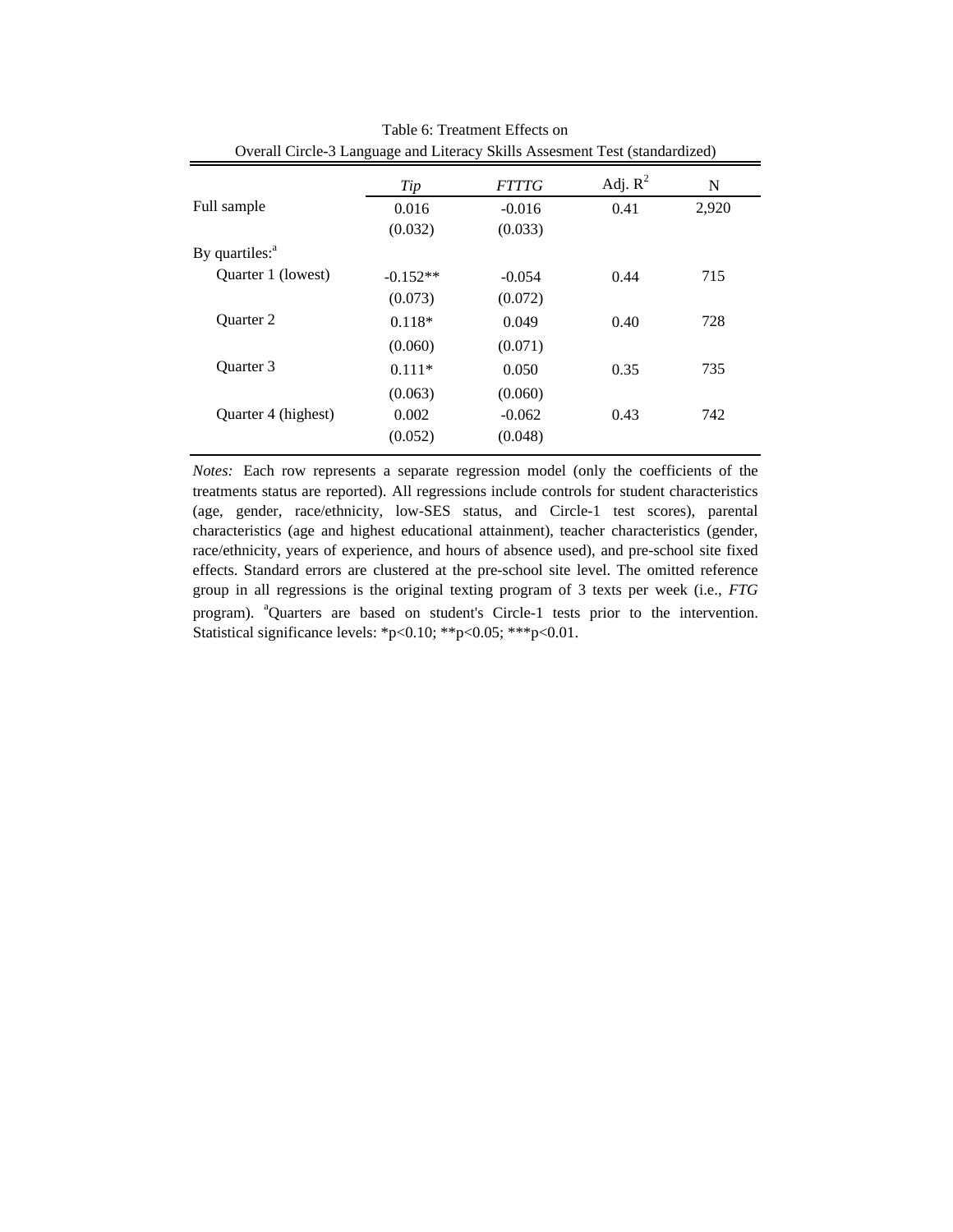| 1) Rapid Letter        |           | Tip         | <b>FTTTG</b> | Adj. $R^2$ | ${\bf N}$ | 4) Rhyming       |           | <b>Tip</b>  | <b>FTTTG</b> | Adj. $R^2$ | $\mathbf N$ |
|------------------------|-----------|-------------|--------------|------------|-----------|------------------|-----------|-------------|--------------|------------|-------------|
| Naming                 | Quarter 1 | $-0.077$    | 0.060        | 0.35       | 715       |                  | Quarter 1 | $-0.322***$ | $-0.222*$    | 0.16       | 715         |
|                        | (lowest)  | (0.092)     | (0.092)      |            |           |                  | (lowest)  | (0.108)     | (0.127)      |            |             |
|                        | Quarter 2 | 0.087       | $-0.044$     | 0.37       | 728       |                  | Quarter 2 | 0.093       | $-0.034$     | 0.15       | 728         |
|                        |           | (0.084)     | (0.075)      |            |           |                  |           | (0.105)     | (0.102)      |            |             |
|                        | Quarter 3 | 0.086       | 0.049        | 0.32       | 735       |                  | Quarter 3 | 0.041       | 0.044        | 0.15       | 735         |
|                        |           | (0.085)     | (0.085)      |            |           |                  |           | (0.108)     | (0.086)      |            |             |
|                        | Quarter 4 | 0.016       | $-0.065$     | 0.33       | 742       |                  | Quarter 4 | $-0.060$    | $-0.151*$    | 0.13       | 742         |
|                        | (highest) | (0.074)     | (0.073)      |            |           |                  | (highest) | (0.083)     | (0.086)      |            |             |
| 2) Rapid               |           | Tip         | <b>FTTTG</b> | Adj. $R^2$ | ${\bf N}$ | 5) Alliteration  |           | Tip         | <b>FTTTG</b> | Adj. $R^2$ | ${\bf N}$   |
| Vocabulary             | Quarter 1 | $-0.107$    | $-0.018$     | 0.47       | 715       |                  | Quarter 1 | $-0.103$    | $-0.028$     | 0.23       | 715         |
| Naming                 | (lowest)  | (0.086)     | (0.078)      |            |           |                  | (lowest)  | (0.095)     | (0.107)      |            |             |
|                        | Quarter 2 | $0.142**$   | $0.154*$     | 0.44       | 728       |                  | Quarter 2 | $0.196**$   | 0.101        | 0.20       | 728         |
|                        |           | (0.065)     | (0.081)      |            |           |                  |           | (0.088)     | (0.104)      |            |             |
|                        | Quarter 3 | 0.068       | $-0.004$     | 0.38       | 735       |                  | Quarter 3 | 0.162       | 0.132        | 0.17       | 735         |
|                        |           | (0.072)     | (0.069)      |            |           |                  |           | (0.101)     | (0.085)      |            |             |
|                        | Quarter 4 | 0.029       | $-0.019$     | 0.41       | 742       |                  | Quarter 4 | 0.003       | $-0.045$     | 0.20       | 742         |
|                        | (highest) | (0.085)     | (0.072)      |            |           |                  | (highest) | (0.070)     | (0.073)      |            |             |
| 3) Phonological        |           | Tip         | $FTTTG$      | Adj. $R^2$ | ${\bf N}$ | 6) Syllabication |           | <b>Tip</b>  | <b>FTTTG</b> | Adj. $R^2$ | ${\bf N}$   |
| Awareness <sup>a</sup> | Quarter 1 | $-0.270***$ | $-0.204*$    | 0.30       | 715       |                  | Quarter 1 | $-0.200*$   | $-0.229*$    | 0.23       | 715         |
|                        | (lowest)  | (0.093)     | (0.108)      |            |           |                  | (lowest)  | (0.105)     | (0.126)      |            |             |
|                        | Quarter 2 | 0.124       | 0.036        | 0.27       | 728       |                  | Quarter 2 | $-0.014$    | $-0.033$     | 0.18       | 728         |
|                        |           | (0.084)     | (0.100)      |            |           |                  |           | (0.090)     | (0.108)      |            |             |
|                        | Quarter 3 | $0.179**$   | 0.106        | 0.23       | 735       |                  | Quarter 3 | $0.185**$   | 0.057        | 0.12       | 735         |
|                        |           | (0.090)     | (0.080)      |            |           |                  |           | (0.083)     | (0.089)      |            |             |
|                        | Quarter 4 | $-0.038$    | $-0.103$     | 0.25       | 742       |                  | Quarter 4 | $-0.018$    | $-0.030$     | 0.14       | 742         |
|                        | (highest) | (0.068)     | (0.067)      |            |           |                  | (highest) | (0.073)     | (0.081)      |            |             |

Table 7: Treatment Effects on Circle-3 Language and Literacy Skills Assesment Test by Specific Sub-tests (standardized)

Notes: All regressions include controls for student characteristics (age, gender, race/ethnicity, and low-SES status), parental characteristics (age and highest educational attainment), teacher characteristics (gender, race/ethnicity, years of experience, and hours of absence used), and pre-school site fixed effects. Standard errors are clustered at the pre-school site level. The omitted reference group in all regressions is the original texting program of 3 texts per week (i.e., *FTG* program). Quarters are based on student's Circle-1 tests prior to the intervention. aPhonological awareness is <sup>a</sup> composite score of the following assessments: rhyming, alliteration, and syllabication. Statistical significance levels: \*p<0.10; \*\*p<0.05; \*\*\*p<0.01.